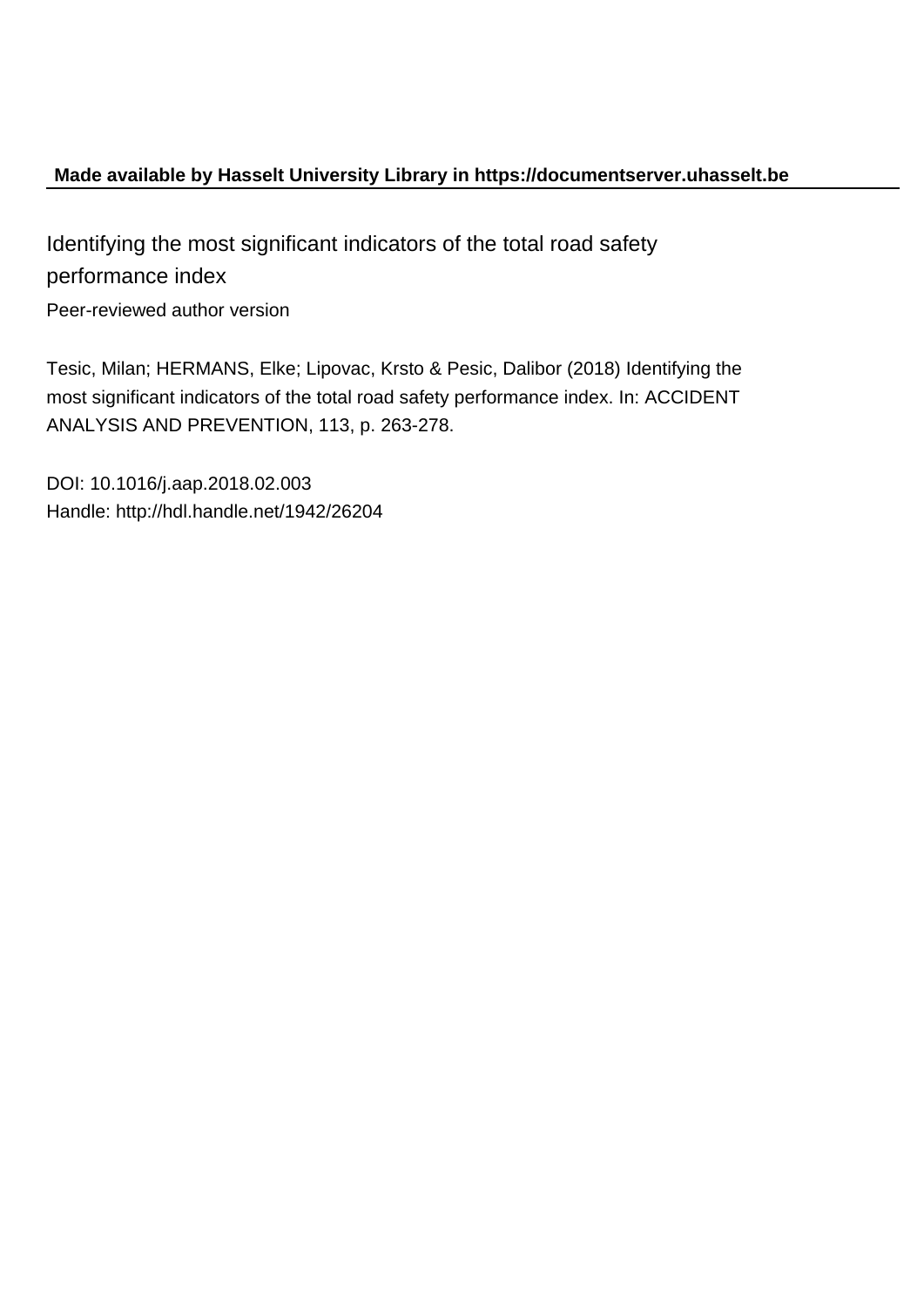#### **IDENTIFYING THE MOST SIGNIFICANT INDICATORS OF THE TOTAL ROAD SAFETY**

#### **PERFORMANCE INDEX**

#### **Tešić Milan**a,\* , **Hermans Elke**<sup>b</sup> , **Lipovac Krsto**<sup>c</sup> , **Dalibor Pešić**<sup>d</sup>

**<sup>a</sup>**The Faculty of Transport and Traffic Engineering, Vojvode Stepe 305, 11 000 Belgrade, Serbia, e-mail[: milan.te.sicm@gmail.com](mailto:milan.te.sicm@gmail.com)

**<sup>b</sup>**Transportation Research Institute (IMOB), Hasselt University, Wetenschapspark 5 bus 6, 3590 Diepenbeek, Belgium, e-mail: [elke.hermans@uhasselt.be](mailto:elke.hermans@uhasselt.be)

**<sup>c</sup>**The Faculty of Transport and Traffic Engineering, Vojvode Stepe 305, 11 000 Belgrade, Serbia, e-mail: [k.lipovac@sf.bg.ac.rs](mailto:k.lipovac@sf.bg.ac.rs)

**<sup>d</sup>** The Faculty of Transport and Traffic Engineering, Vojvode Stepe 305, 11 000 Belgrade, Serbia, e-mail[: d.pesic@sf.bg.ac.rs](mailto:d.pesic@sf.bg.ac.rs)

**Abstract:** The review of the national and international literature dealing with the assessment of the road safety level has shown great efforts of the authors who tried to define the methodology for calculating the composite road safety index on a territory (region, state, etc.). The procedure for obtaining a road safety composite index of an area has been largely harmonized. The question that has not been fully resolved yet concerns the selection of indicators. There is a wide range of road safety indicators used to show a road safety situation on a territory. Road safety performance index (RSPI) obtained on the basis of a larger number of safety performance indicators (SPIs) enable decision makers to more precisely define the earlier goal- oriented actions. However, recording a broader comprehensive set of SPIs helps identify the strengths and weaknesses of a country's road safety system. Providing high quality national and international databases that would include comparable SPIs seems to be difficult since a larger number of countries dispose of a small number of identical indicators available for use. Therefore, there is a need for calculating a road safety performance index with a limited number of indicators (RSPI<sub>ln</sub><sup>n</sup>) which will provide a comparison of a sufficient quality, of as many countries as possible. The application of the Data Envelopment Analysis (DEA) method and correlative analysis has helped to check if the  $RSPI<sub>ln</sub><sup>n</sup>$  is likely to be of sufficient quality. A strong correlation between the  $RSPI<sub>ln</sub><sup>n</sup>$  and the RSPI has been identified using the proposed methodology. Based on this, the most contributing indicators and methodologies for gradual monitoring of SPIs, have been defined for each country analyzed. The indicator monitoring phases in the analyzed countries have been defined in the following way: Phase 1- the indicators relating to alcohol, speed and protective systems; Phase 2- the indicators relating to roads and Phase 3- the indicators relating to trauma management. This will help achieve the standardization of indicators including data collection procedures and selection of the key list of indicators that need to be monitored. Based on the results, it has been concluded that the use of the most contributing indicators will make it possible to assess the level of road safety on a territory, with an acceptable quality score by focusing on the low-ranked countries. A smaller set of significant indicators defined in this manner can serve for a fast and simple understanding of a road safety situation and assessment of effects of measures undertaken. Also, this universal index approach is applicable in cases when a broader comprehensive set of indicators is analyzed, which provides a more accurate identification of weaker points and rank the countries in a more meaningful way.

**Keywords**: road safety level, road safety performance index, most significant indicators, standardization

# **1. Introduction**

 $\overline{a}$ 

Due to the multidisciplinary nature of road safety, the policy makers must consider numerous contributory factors when making decisions. A wide range of such contributory factors can be combined by applying the composite index which has been used increasingly in international cross-country comparisons. No final position on a methodology for road safety composite index design has been adopted yet globally. That is why numerous authors have been working hard to improve the methodologies and methods for the most

 $^*$ Corresponding author: Tel:  $+387$  66 633 458 (M. Tešić)

E-mail address: [milan.te.sicm@gmail.com](mailto:milan.te.sicm@gmail.com)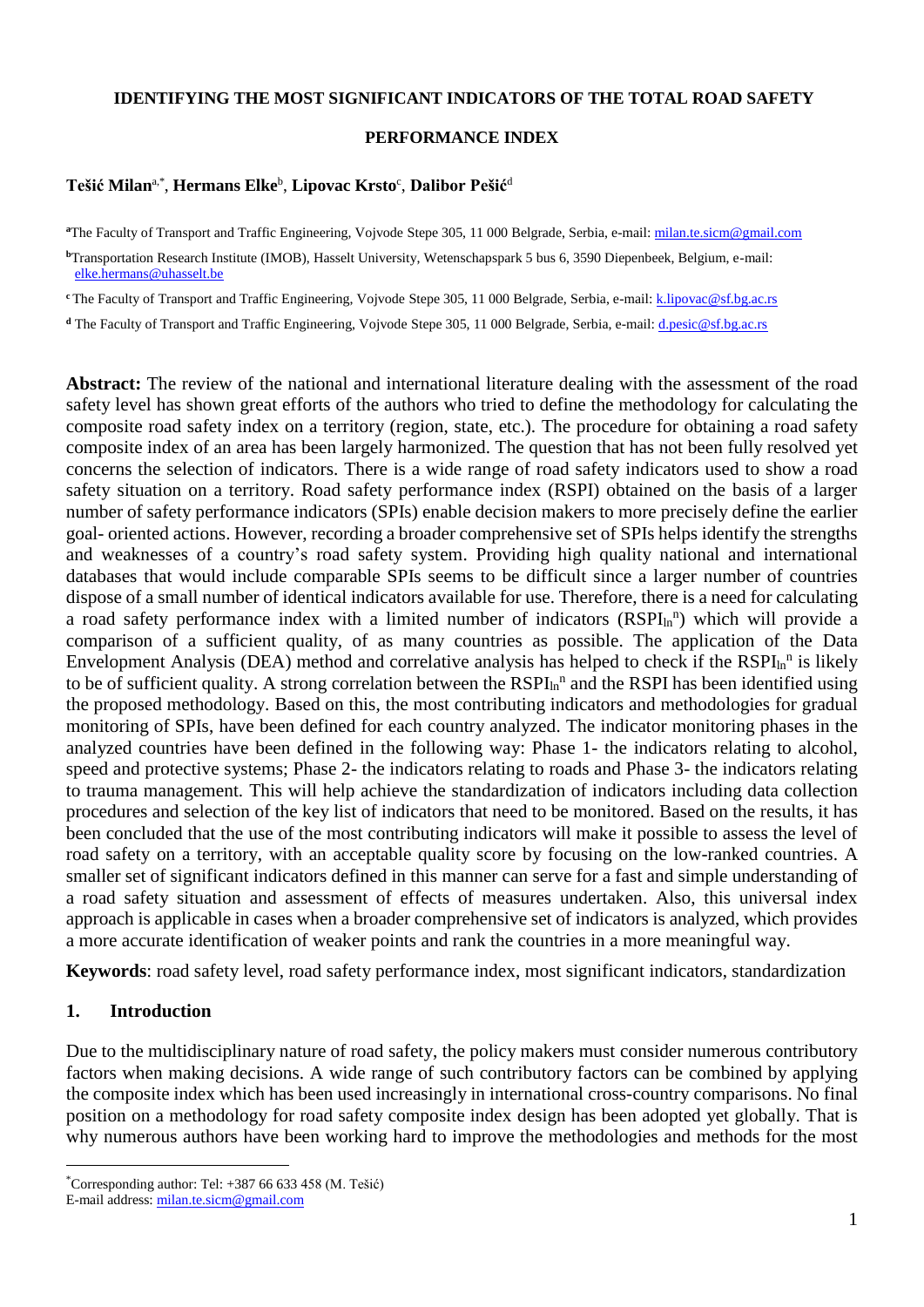accurate definition of the composite index value. The accuracy of a composite index does not depend only on selected indicators, weight allocation and data aggregation methods, but also on the strength of correlation between indicators and road crashes and their consequences [\(Hermans et al., 2009b\)](#page-27-0).

Various combinations of road safety indicators result in various values of a composite road safety index (and consequently a meaningful countries' rankings). This is particularly obvious with the design of the road safety footprint which contains a combination of indicators (all layers), measured as a snapshot in time [\(Wegman et al. 2008\)](#page-28-0), and enabling the identification of strong and weak points within the road safety system [\(Wegman et al. 2005\)](#page-28-1).This leads to the question: *Which combination of road safety performance indicators gives a road safety performance index which is more precise, of higher quality and providing a simple understanding of a road situation?* The answer to this question is open and requires much more research, with as many indicators included as possible in order to achieve the key list of road safety indicators which, regardless of the observed territory, gives the most realistic picture possible of the road safety situation. The key list of road safety indicators identified in this way offers support for decision makers to know which road safety topics they perform well or badly as a basis of improvements. The weakness of identification of a key list of road safety indicators within a wide comprehensive set of indicators is in the existence and strength of the correlative relationship of indicators and the final outcomes and their mutual relations (multivariate analysis), especially in cases when indicators that are not measured in several time series are introduced in an analysis. The lack of a harmonized methodology for a composite road safety index design has as a consequence diversity in selecting the road safety indicators and calculation methods. Therefore, the research conducted in this work focused on the selection of "the most significant safety performance indicators" (SPIs) involved in the process of calculating a "road safety performance index based on a limited number of indicators" in cases when data are not available or are scarce.

The studies that have been conducted so far helped to make the comparison of territories, define earlier goal-oriented actions and identify the best-in-class practices. The authors of these studies suggested creating a composite road safety index (Al- [Haji, 2005,](#page-26-0) [2007](#page-26-1)[;Wegman et al. 2008;](#page-28-0) [Shen et al. 2015\)](#page-27-1) by means of the most appropriate indicators, i.e. those having a high data availability and acceptability rate, as well as including as many indicators as possible, along with examining the robustness of the composite road safety index (Hermans [et al, 2007,](#page-27-2) [2009b;](#page-27-0) Hermans, 2009a; [Shen et al. 2011b\)](#page-28-2). This is not so simple because indicator-related data in international and national bases are not always available and their definitions differ significantly. The compromise between the need (for as many indicators as possible) and the real situation (availability of only a limited number of indicators for specific countries) will mean identifying the most significant indicators (a comprehensive set of performance indicators). This set of indicators has the largest link with the final road safety rating. As the availability of data concerning the values of same indicators for a larger number of countries, in a defined time period is limited, the number of indicators included in a comprehensive set of indicators may vary. A composite index obtained on the basis of a broader comprehensive set of indicators provides a more accurate identification of good and poor road safety points on the territories. However, a composite road safety index with a limited number of indicators (obtained on the basis of a narrower comprehensive set of indicators) offers an adequate and efficient way of road safety monitoring and understanding and is an important driver for the development of a sustainable system of periodical measuring of indicators in low- ranked territories. The optimum selection of indicators allows for the simplest method of monitoring a road safety situation, comparing at the same time the largest number of territories possible.

The remaining of this paper is structured as follows: a short review of literature concerning the concept of a "composite index" in general and a "road safety performance index" is offered in Section 2.2. Section 3 gives a description of the study design, including: clearly given study objectives, basic concepts, data collection and selection of indicators. Relevant weighting and aggregation concepts are described in Section 4. Also, this section presents the methodology for identifying the most significant indicators. The results in terms of the correlative analysis, countries' ranking and identifying the most contributing indicators per country are discussed in Section 5. Section 6 is reserved for discussion of the most important results. This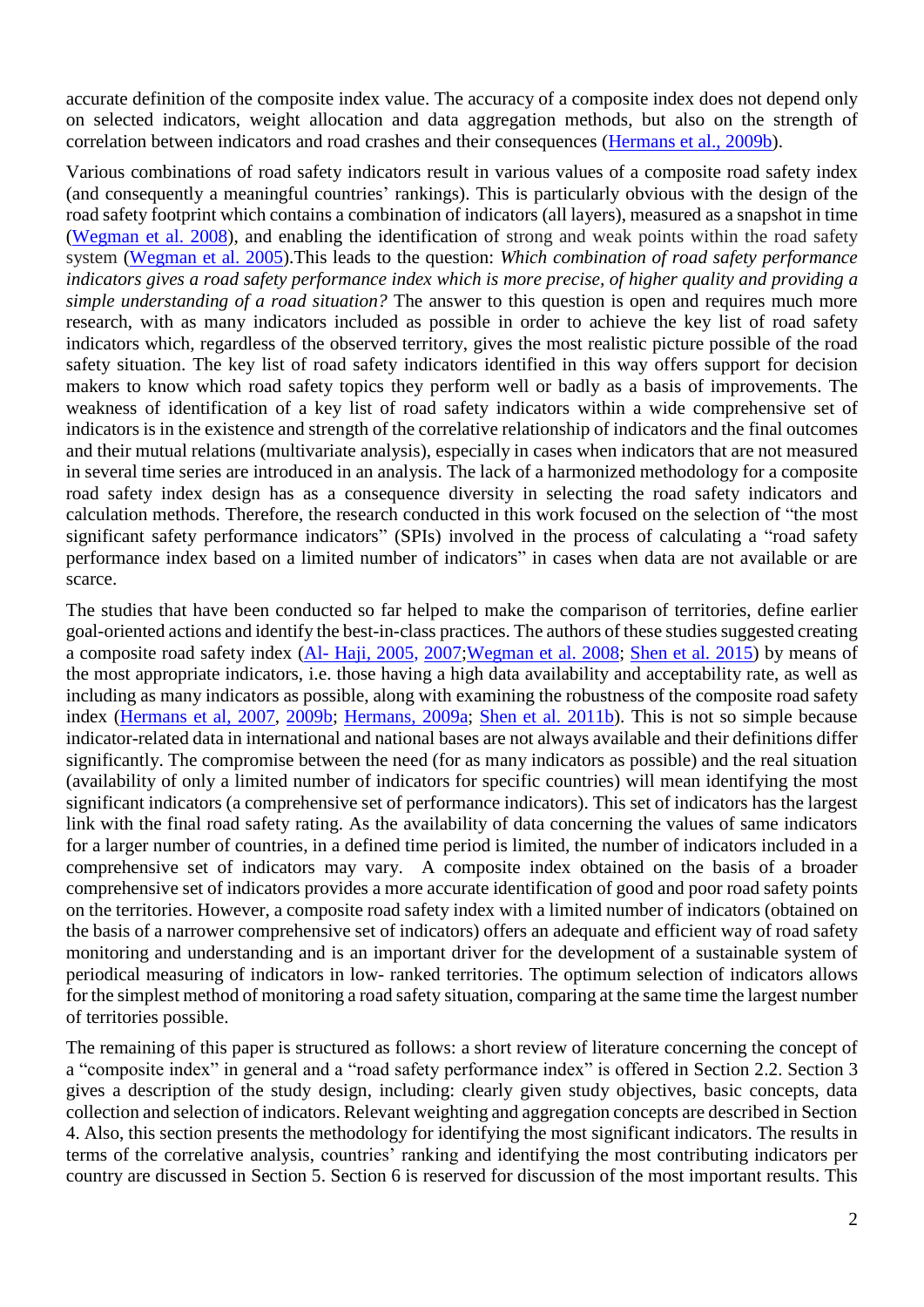paper closes with the main recommendations for meaningful road safety performance index and conclusions and topics for further research.

#### *2. Literature review*

#### *2.1. Background of the composite index concept*

[Saisana and Tarantola \(2002\)](#page-27-3) presented the methodology for designing a composite index, highlighting in particular methodological approaches and studies that have shown in which way and by means of which techniques a relevant composite index can be obtained for the observed criterion (for example: Human Development Index, Summary Innovation Index, Internal Market Index, Composite Leading Indicators, etc.). Later on, [Saisana et al. \(2005\)](#page-27-4) made a step further and presented the technique of data uncertainty and sensitivity as a significant method for checking the quality of the obtained composite index. Further on, [Nardo et al. \(2005a\)](#page-27-5) presented in detail and explained the process of selecting the indicators, techniques used for their processing and weight allocation methods and aggregation of indicators. They have also offered a detailed analysis of data uncertainty and sensitivity. The final deliverable of their work included a manual for making a composite index [\(Nardo et al.,](#page-27-6) 2005b). This group of authors managed to classify the knowledge acquired until then and systematize the following issues: 1) steps for making a composite index; 2) frameworks for making a composite index while taking care of data availability, data relevance, usability of data, etc.; and 3) tools for defining a composite index (starting from the data processing techniques through normalization, to the weight allocation and aggregation of indicators methods and analysis of data uncertainty and sensitivity).

# *2.2. The concept of a composite road safety index*

The states can improve their road safety on the basis of their experiences, systemic monitoring and cross-country comparisons [\(Bax et al.,](#page-26-2) 2012). In order to secure a systemic monitoring of road safety and comparisons with other countries, it will be necessary to undertake the process of selecting relevant road safety indicators which will represent the current road safety situation in the best possible and most accurate way [\(Pešić, 2012\)](#page-27-7). The development of the scientific thought on road safety indicators has been running very quickly over the last decade (Al- [Haji, 2005;](#page-26-0) [Vis, 2005;](#page-28-3) [Wegman et al.,](#page-28-1) 2005; [Hakkert and Gitelman,](#page-27-8)  [2007a; Hakkert et al.,](#page-27-8) 2007b; [Hermans et al.,](#page-27-2) 2007; [Gitelman et al.,](#page-26-3) 2014; [Bastos, 2014a;](#page-26-4) [Bastos et al.,](#page-26-5) [2015,](#page-26-5) etc).

Several years ago, efforts have been put in establishing links among different countries world-wide. The inception phase has seen the comparison reports that dealt only with consequences of road crashes on the basis of which the countries used to compare their road safety levels. Further on, with the development and comprehension of road safety issues, methods for comparing road safety situations in specific areas have been also developed. In fact, academic circles have become aware that the road safety system is a multisectoral system dependent on multiple factors. Therefore, today's methods for road safety comparisons encompass a multitude of factors (and consequently a multitude of indicators) while tending to reduce all those indicators to the same scale and allocate them as most accurate weights possible to represent the specific features of the compared area. Depending on the purpose of the composite index, the phase of selecting the representative road safety indicators on a territory should start from the analysis of all categories (levels) of indicators from the [Koornstra et al.,](#page-27-9) 2002 and [LTSA, 2000](#page-27-10) pyramid. The pyramid identifies four levels of indicators (top-down), as follows: final outcomes (e.g. deaths per 100.000 inhabitants); intermediate outcomes (safety performance indicators); policy performance indicators (safety measures and programmes) and background performance indicators (structure and culture). Over the last couple of years, efforts have been made to identify correlations between certain "pyramid" levels, i.e. their influence on the final road safety assessment rate. It is possible to define a wide range of indicators for each "pyramid" level. The quality of the obtained composite index depends mostly on the level of diversity of definitions of these indicators, the quality of systems intended for their collection and the strength of their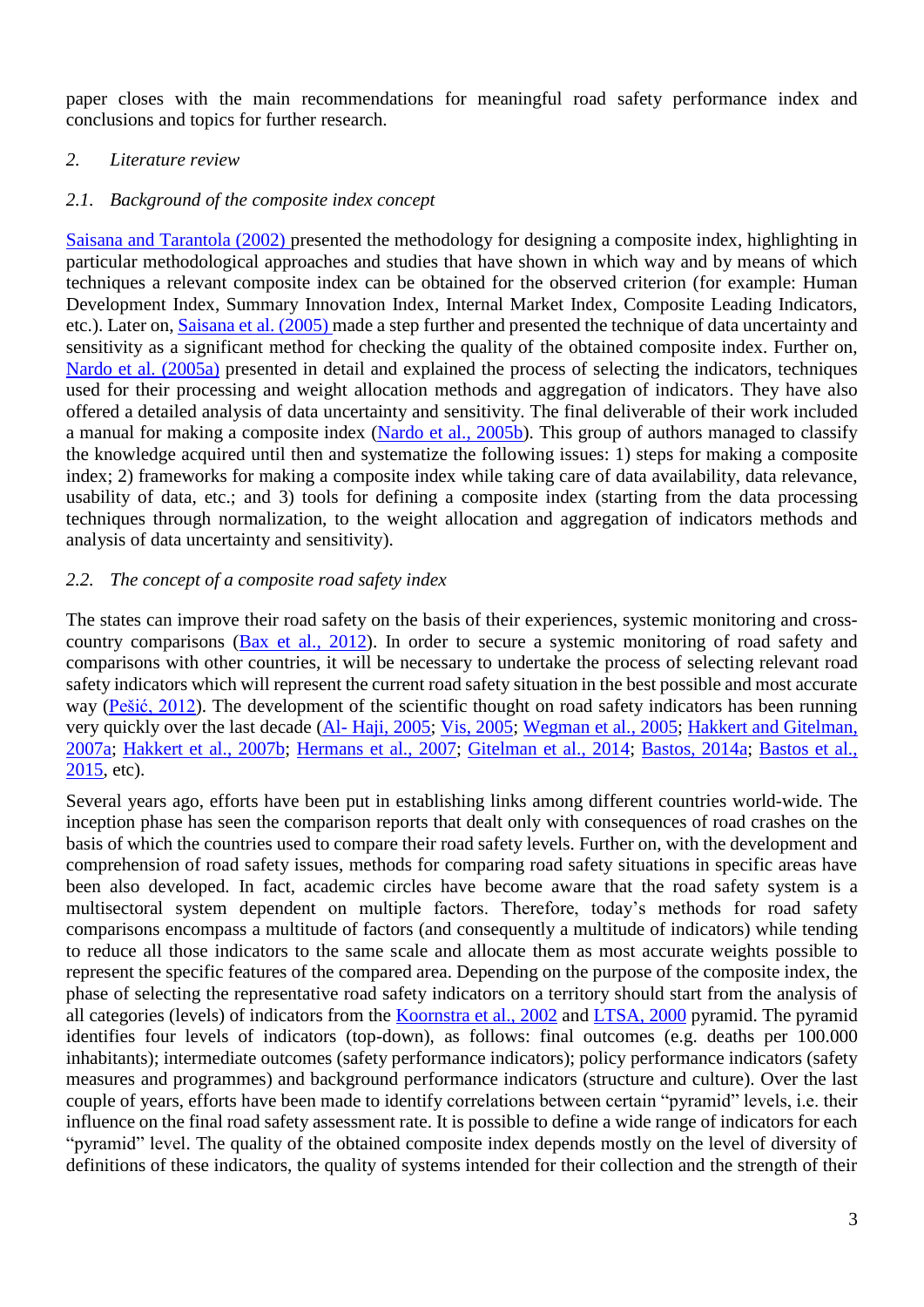correlations with the final outcomes. In that case, the development of sustainable systems for periodical monitoring of a larger number of indicators, in a larger number of territories can be very demanding.

The SUNflower [\(Koornstra et](#page-27-9) al., 2002), SUNflower+6 [\(Wegman et al.,](#page-28-1) 2005) and SUNflowerNext [\(Wegman et al.,](#page-28-0) 2008) projects marked the momentum of the process of comparing countries' road safety levels. These projects essentially represent the platforms for cross-country comparisons according to selected criteria. The key problem arising from the interpretation of these results refers to the comparison of countries with various development levels, demographic and geographic features, etc. This problem has been overcome by grouping the countries with the same or nearly similar characteristics. [Vis and Eksler](#page-28-4)  [\(2008\)](#page-28-4) have tried to resolve this issue by expanding the range of comparison criteria.

The next step of cross-country comparisons led to the grouping of relevant road safety indicators and their reduction to one common measure, i.e.to one value which will represent the road safety level [\(Al-Haji,](#page-26-0)  [2005,](#page-26-0) [2007;](#page-26-1) Hermans, 2009a; [Gitelman et al.,](#page-26-6) 2010; [Wegman and Oppe, 2010;](#page-28-5) [Shen, 2011b;](#page-28-2) [Bax et al.,](#page-26-2) [2012;](#page-26-2) [Pešić, 2013\)](#page-27-7). The methods used to represent the level of road safety on a territory in the above papers form the basis of the modern concept of country comparisons in terms of their road safety.

The evolution of the idea of a road safety level assessment rate on a territory has been transformed into two phases. Phase 1 encompasses the authors who made the calculations for the composite index on the basis of indicators for only one layer [\(Hermans, 2009a;](#page-27-11) [Shen et al.,](#page-28-6) 2011a; [Farchi et al., 2006;](#page-26-7) etc.). Phase 2 gathers together the authors who calculated their composite index on the basis of indicators of various layers [\(Wegman et al.,](#page-28-1) 2005); [Wegman et al.,](#page-28-0) 2008; [Wegman and Oppe \(2010\);](#page-28-5) [Gitelman et al.,](#page-26-6) 2010; [Chen et al.,](#page-26-8) [2016;](#page-26-8) Hermans et al., 2010a; etc.). In addition, there are works in the literature where the composite road safety sub-index is focused on one topic, for example: environment safety road index, alcohol index, etc. [\(Intan Suhana et al.,](#page-27-12) 2014; [Shen et al.,](#page-27-4) 2014).

# **3. Study design**

# *3.1. Study objectives*

The main objective of this manuscript is to develop a scientifically sound and appropriate methodology for the creation of a road safety performance index with a limited number of indicators (RSPI<sub>ln</sub><sup>n</sup>) that can be used for the monitoring and comparison of road safety performance among countries. The Data Envelopment Analysis (DEA) method for optimization and selection of the most significant indicators (combination of five, four or just three safety performance indicators (SPIs)) has been used for that purpose. This methodology offers relevant, reliable, and comparable values of the RSPI<sub>ln</sub><sup>n</sup> having the strongest correlation with the RSPI obtained on the basis of the six selected SPIs. Depending on the type of RSPI<sub>ln</sub><sup>n</sup> a comparable analysis of countries' rankings has been made, highlighting the strength of the correlation with the mortality rate and the human development index, the two important indexes which have been linked to the RSPI before (Al- [Haji, 2005;](#page-26-0) [Hermans 2009a;](#page-27-11) [Chen et al., 2016\)](#page-26-8). The application of the above methodology has helped identify the most significant indicators in the total road safety performance index, on the basis of data measured as a snapshot in time. Also, it allows for a comparison of the largest number of countries possible and provides an adequate, simple and efficient way of road safety monitoring, which, on the other hand, generates actions for the development of a sustainable system for periodical measuring of indicators in low-ranked territories.

Therefore, the study has identified the most contributing indicators for the countries analyzed and will offer a proposal for monitoring the common combinations of indicators. Also, the study will offer standardization of indicators for the analyzed countries and selection of a key list of indicators for international comparisons or the benchmarking process. From a practical point of view, the analysis has shown that making credible comparisons of countries in conditions when the availability of data concerning the values of same indicators for a larger number of countries, in a defined time period, is rather limited, is possible by simply using the  $RSPI<sub>ln</sub><sup>n</sup>$ .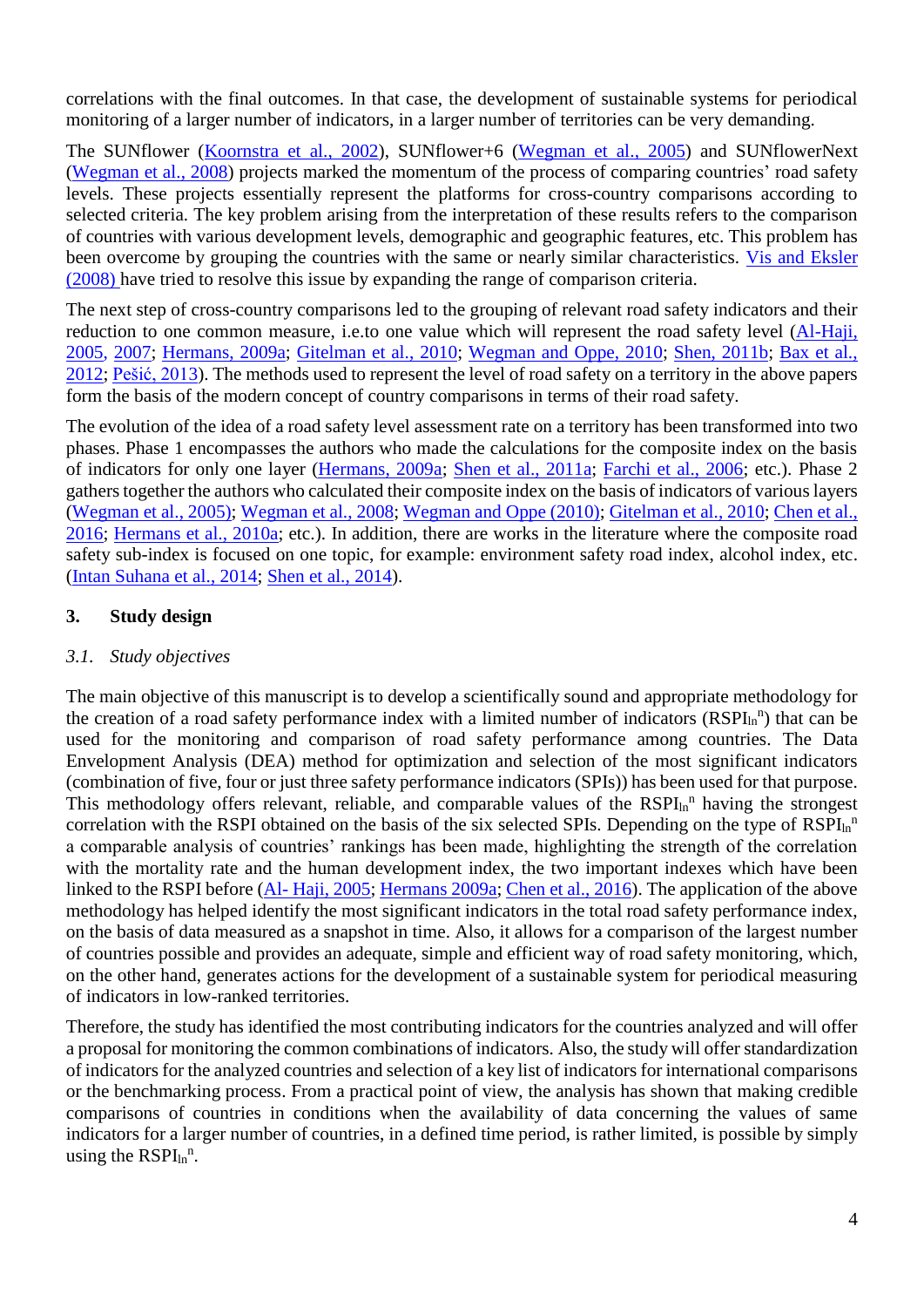The subject of this study is the continuation of the research conducted so far, by taking into account practical issues of scarce data. The methodology for calculating a road safety performance index with a limited number of indicators used in this paper is of universal and open nature, and is able to allow extension of data to be analyzed in three directions: 1) spatial: it is able to include a larger number of countries, regions, etc. (territories) by adding appropriate data; 2) temporal: it is possible to span more years (time series), and 3) quantitative: involvement of a larger number of indicators or different indicators. Having this in mind, this concept is valuable for the development of a road safety performance index. This reinforces the credibility, acceptability and future development of the road safety performance index with a limited number of indicators for this set of European countries.

# *3.2. Basic concepts*

This section contains definitions of some basic concepts used throughout this manuscript.

- *Mortality rate* (abrr. MR) is the number of road fatalities in a country divided by the number of inhabitants living in that country (per 100,000 inhabitants);
- *Safety Performance Indicators* (abrr. SPIs) are the measures (indicators) reflecting those operational conditions of the road traffic system influencing the system's safety performance [\(Hakkert and](#page-27-8)  [Gitelman.,](#page-27-8) 2007a);
- *Road Safety Performance Index* (abbr. RSPI) is a weighted combination of a set of Safety Performance Indicators.

The following definitions have been created for the purpose of this paper:

- Road Safety Performance Index with a limited number of SPIs (abrr. RSPI<sub>ln</sub><sup>n</sup>) is a weighted combination of a limited number of SPI;
- Road Safety Performance Index with a limited number (three/four/five) of SPIs (abrr. RSPI<sub>ln</sub><sup>3</sup>/ RSPI<sub>ln</sub><sup>4</sup> /  $RSPI_{ln}^{5}$ ) is a combination of a limited number of three/ four/ five SPIs;
- *Most significant indicators* are a set of indicators which, when calculating the RSPI<sub>ln</sub><sup>n</sup>, results in the largest correlation with the overall road safety performance index score (RSPI)
- *Road Safety Performance Indicators based on the most contributing indicators per country* (abbr.  $\text{RSPI}_{\text{mci}}^{n}$ ) is a combination of the most important set of indicators per country, and
- *Most contributing indicators per country* are a set of indicators having the largest share (i.e. the sum of product of each indicator value and its assigned weight) in the overall road safety performance index score.
- *3.3. Collection and selection of indicators*

Attention should be paid to the collection of reliable data because the validity, interpretability and explanatory power of the constructed index depends on data quality and their completeness. The focus of this study is put on European countries with the aim of evaluating the road safety performance of countries with a comparable level of mobility development (i.e. countries characterized by a similar transport system and motorization rate). Nonetheless, a broader analysis on a worldwide scale may be interesting but availability of data concerning the values of same indicators for a larger number of countries, in a defined time period, makes a significant limitation. In addition to data availability, comparability of available data from the point of view of definitions and the manner of measuring them in the field is also disputable.

In the present study, data collection starts from the seven risk domains considered in the SafetyNet project [\(Vis, 2005\)](#page-28-3) as it is the most recent source with respect to the following road safety performance indicators: alcohol and drugs, speed, protective systems, daytime running lights, vehicle, roads and trauma management. Each indicator used for the calculation of a road safety performance index represents one risk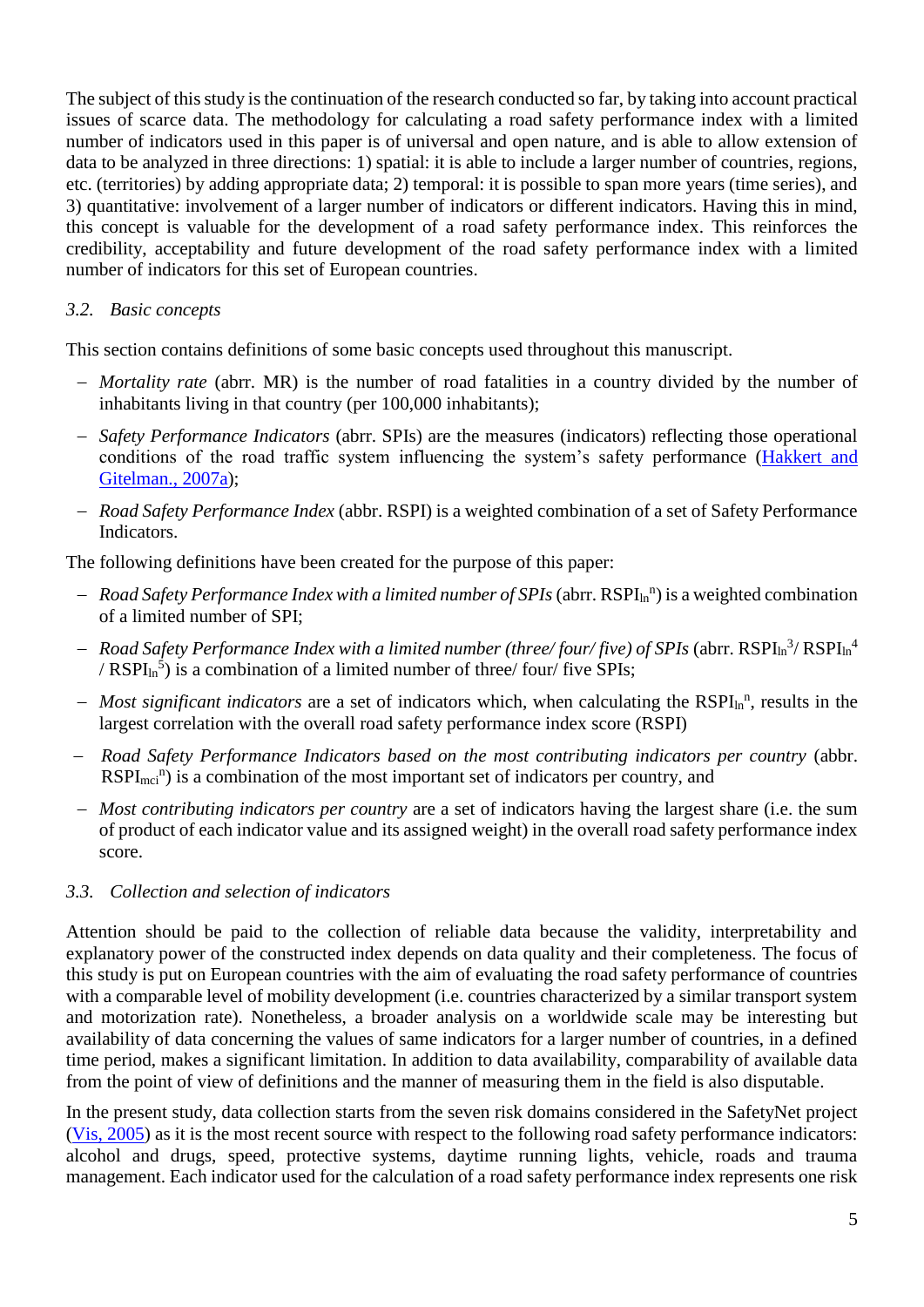domain. "Best needed" and "best available" indicators for each risk domain are first identified in this phase. A "best needed indicator" is the ideal indicator while the "best available indicator" is the best possible indicator for which the available data are of acceptable quality (based on selection process in Hermans, [2009a\)](#page-27-11). The performance of countries with respect to daytime running lights is not captured by this indicator, as the nature of this indicator distinguishes only three possible values (countries with the mandatory use of DRL on all roads during the entire year; countries with the mandatory use of DRL on some roads and/or during some periods of the year; and countries enacting no DRL law) and the classification is characterized by some level of uncertainty. Therefore, it is decided not to incorporate the indicator for the daytime running lights domain in the index construction process.

The subject of analysis includes the following 6 road safety performance indicators that have been collected on the basis of a selection process: (SPI\_1) % of surveyed car drivers < BAC (Blood Alcohol Concentration limit); (SPI\_2) % of surveyed car drivers < speed limit in urban areas; (SPI\_3) seat belt wearing rate at front seats of cars and vans; (SPI\_4) % of cars  $<$  6 years; (SPI\_5) density of motorways and (SPI\_6) total health expenditure as a % of GDP. The available data relating to the SPIs were collected and compiled from some international databases and several recent publications, or more specifically for (SPI\_1) (*[SARTRE,](#page-27-13)  [2004](#page-27-13)*), (SPI\_2) (*[SARTRE, 2004](#page-27-13)*), (SPI\_3) (*[ETSC, 2006](#page-26-9)*), (SPI\_4) (*[Eurostat, 2008](#page-26-10)*), (SPI\_5) (*[Eurostat, 2007](#page-26-11)*) and (SPI\_6) (*[WHO, 20096](#page-28-7)*). Data collected for each indicator belong to the period [2002; 2008]. The number of road fatalities per million inhabitants has been used for the final outcome level because it is characterized by a high degree of comparability and data availability. The 2003 values presented in the report of the [European Union Road Federation](#page-26-9) (2006) have been also used. Data are available for 20 of the 21 countries considered in this study. For Switzerland, the number of fatalities per million inhabitants is deduced from the [Organisation for Economic Co-operation and Development](#page-27-14) (2008).

The data set of the core set of basic road safety performance indicators (SPIs) was available for only 21 European countries (20 EU Member States plus Switzerland), specifically including Austria (AT), Belgium (BE), Switzerland (CH) Cyprus (CY), Czech Republic (CZ), Denmark (DK), Estonia (EE), Finland (FI), France (FR), Germany (DE), Greece (EL), Hungary (HU), Ireland (IE), Italy (IT), the Netherlands (NL), Poland (PL), Portugal (PT), Slovenia (SL), Spain (ES), Sweden (SE) and the United Kingdom (UK).

[Table 3.1](#page-6-0) offers the values with respect to the central tendency and distribution. Focusing on the eg. *Protective systems* indicator, it can be seen that the seat belt wearing rate in the front seats of cars and vans is 79.6% on average in those 21 countries. Moreover, the most frequent value in the data set is 75%, while the median equals 82%. The intervals [40; 75], [75; 82], [82; 88] and [88;97] contain one quarter of the observations. A variance of 175.8 or a standard deviation of 13.3 implies a considerable variability in the protective systems data.

# **Table 3.1**

Summary statistics on the indicator data

|                            | $SPI_1(1)$ | SPI(2) | SPI(3) | SPI(4) | SPI(5) | SPI(6) |
|----------------------------|------------|--------|--------|--------|--------|--------|
| # of cases                 | 21         | 21     | 21     | 21     | 21     | 21     |
| Mean                       | 96.10      | 92.38  | 79.57  | 34.48  | 1.95   | 8.52   |
| Modus                      | 99.7       | 94     | 75     |        | 2      | 7.5    |
| Median                     | 97.5       | 93     | 82     | 36.74  | ↑      | 8.4    |
| $25th$ Percentil           | 94.9       | 89     | 75     | 28.69  | 0.6    | 7.5    |
| 75 <sup>th</sup> Percentil | 98.7       | 94     | 88     | 39.43  | 2.4    | 9.6    |
| Minimum                    | 78.2       | 88     | 40     | 17.01  | 0.1    | 5.3    |
| Maximum                    | 100        | 97     | 97     | 53.67  | 6.1    | 11.5   |
| Range                      | 21.8       | 9      | 57     | 36.66  | 6      | 6.2    |
| Variance                   | 22.80      | 10.05  | 175.76 | 99.25  | 2.82   | 2.47   |
| St. deviation              | 4.78       | 3.17   | 13.26  | 9.96   | 1.68   | 1.57   |

<span id="page-6-0"></span>All indicators point in the same direction as this is crucial in the creation of an index. In other words, a high indicator value should always imply more (or less) casualties. Indicators' values have been normalized using the re-scaling method. This procedure normalizes the indicators so that they all have identical range (0 1), [\(Nardo et al., 2005b\)](#page-27-6).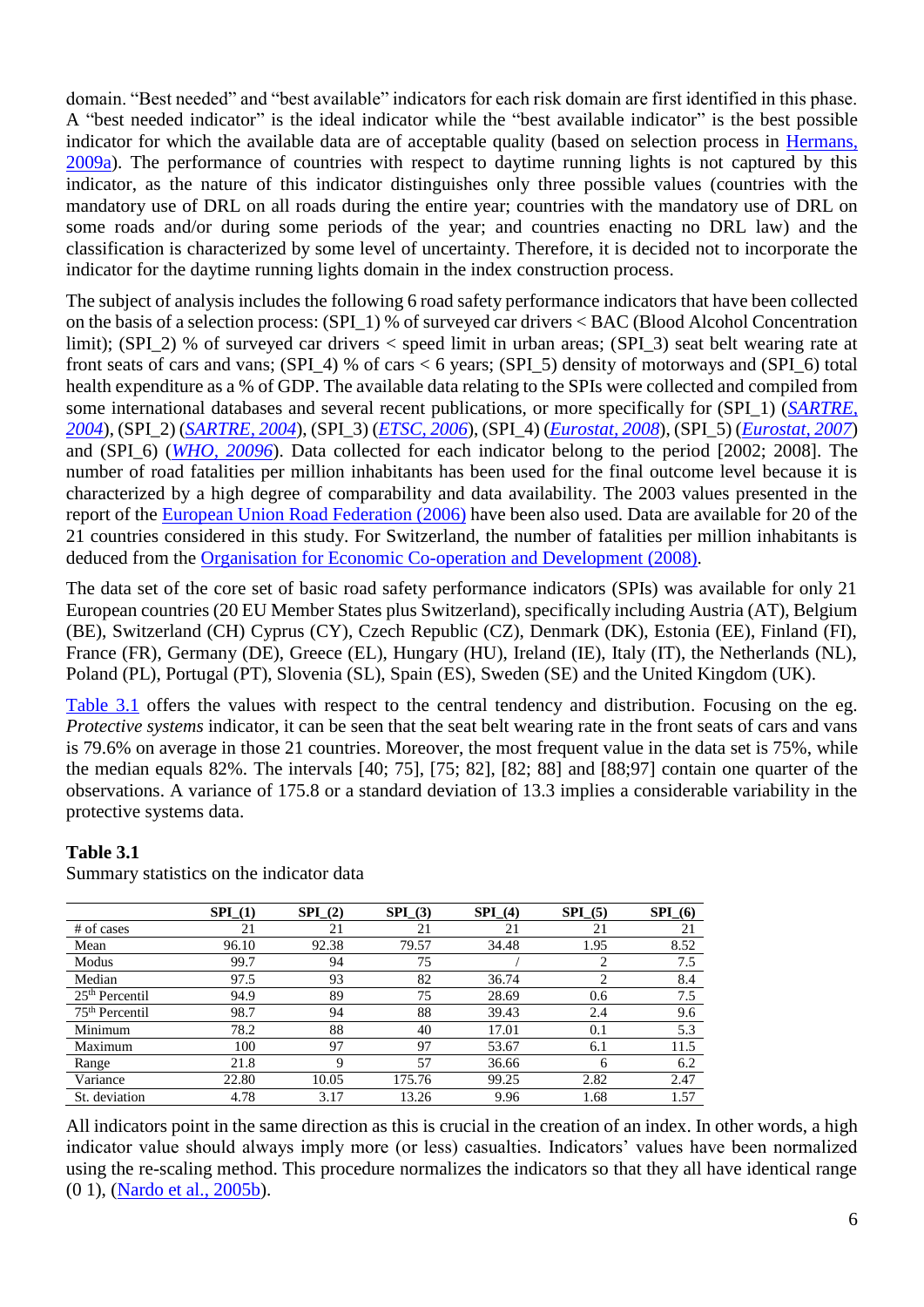Beside a spatial boundary, the data set used in this study is limited in time. As no data are available for all indicators over some period of time, the road safety performance index will be computed for one year only (as a snapshot in time). Data unavailability is a common limitation for all studies dealing with country comparisons from the road safety point of view. This limitation is particularly highlighted in case of data on safety performance index. The fact is that "safety performance indicators" were introduced for the first time only in 2001 [\(ETSC, 2001\)](#page-26-12). The most recent source with respect to road safety performance indicators offering all the comprehensive definitions and the key list of indicators is the SafetyNET project [\(Vis,](#page-28-3)  [2005\)](#page-28-3). From the studies of [Al-Haji, 2005,](#page-26-0) [2007;](#page-26-1) Hermans, 2009a, then [Gitelman et al.,](#page-26-6) 2010; [Wegman and](#page-28-5)  [Oppe, 2010;](#page-28-5) [Shen, 2011b,](#page-28-2) up until [Bax et al.,](#page-26-2) 2012; [Pešić, 2012](#page-27-7) etc., data availability represents a practical obstacle especially in road safety domains such as: "alcohol and drugs" and "speed". All those mentioned authors used data from various international databases, diverse studies and research, etc.

Existing international databases, such as International Road Traffic and Accident Database (*IRTAD*)*,*  Community Road Accident Database (*CARE*)*, Eurostat, EURF,* etc., contain a larger volume of data on final outcomes and some data for vehicle fleet structure and age, road lenght and motorways density, health expenditure, etc. Some countries (United Kingdom, Sweden, Serbia, etc.) have national good quality indicator's databases. Even though a certain number of countries monitors the road safety performance indicators, the manners of measuring and defining these indicators are different which questions the comparability of these data, i.e. the credibility of the composite index.

From a theoretical point of view, a larger number of indicators provide a road safety performance index of higher quality by means of which decision makers are able to more precisely define the earlier goal-oriented actions. Or, by recording a broader comprehensive set of SPIs it is possible to more precisely identify the strengths and weaknesses of a country's road safety system. However, from the point of view of practical use, a road safety performance index with a limited number of indicators will have to be calculated, which will in turn provide comparisons of higher quality and accuracy and an efficient way of road safety monitoring.

# **4. Methodology**

The calculation in this paper has been made using the methodology for developing a composite road safety performance index for cross-country comparisons, developed by [Hermans, 2009a.](#page-27-11) This methodology consists of several steps: 1) Selecting the appropriate indicators to combine them in an index; 2) Collecting the data on indicators; 3) Making of data analyses; 4) Assigning the weights to each indicator; 5) Aggregating the values of indicators; 6) Testing the robustness of the index and 7) Computing, evaluating and visualizing the scores of the final index. This methodology has been applied to create a composite road safety performance index relating to the intermediate outcome layer.

The text below offers the presentation of the following two most important steps for the calculation of a composite index with a limited number of indicators: the weighting method and the aggregating indicators.

# *4.1. Weighting method*

<span id="page-7-0"></span>One of the most significant steps in the process of composite index calculation is "Assigning the weights to each indicator". After the selection of the set of indicators has been made, the selection of a weight allocation method is the most important factor having limited interaction effects with other input factors. Out of five weighting methods used, the data envelopment analysis (DEA) method has resulted in a ranking which best approaches the final outcome ranking based on the number of road fatalities per million inhabitants [\(Hermans et al., 2008b\)](#page-27-15). The Data envelopment analysis (DEA), originally developed by Charnes, Cooper, and Rhodes in 1978, is a non-parametric mathematical optimization technique used to assess the relative efficiency of a homogeneous set of decision-making units (DMUs), on the basis of multiple inputs and multiple outputs. The heart of the DEA analysis lies in the finding of best DMUs, viewed as the most efficient ones under the given circumstances and used to construct the so-called efficient production frontier [\(Shen et al.,](#page-7-0) 2015a). The degree of other DMUs' inefficiency can be measured on the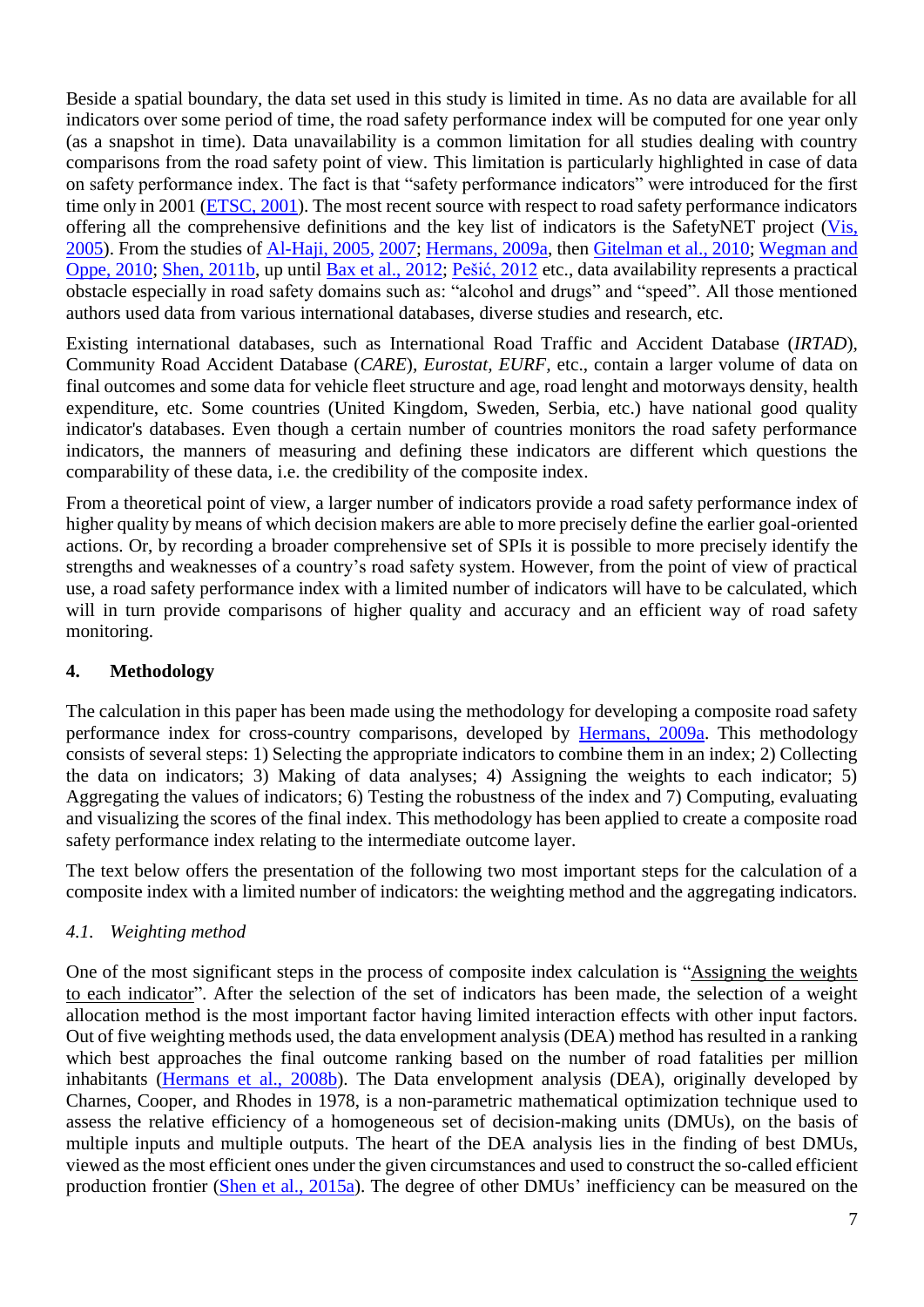basis of their distance from the frontier. For more information on this technique, we refer to [Charnes et al.,](#page-26-13) [\(1994\)](#page-26-13) and [Cooper et al.,](#page-26-14) 2000, [2004.](#page-26-15) A general index-oriented DEA model has been suggested in the work of [Cherchye et al.,](#page-26-16) (2006). For each country, there can be obtained a composite index score between zero and one, with higher values indicating a better relative performance. From the point of view of index scores, the best performing (efficient) countries are those having an objective value of one. At the same time, the index scores of underperforming (inefficient) countries lie between zero and one. For the countries having an optimal composite index score smaller than one, the country-specific weights are able to identify the problem areas.

#### *4.2. Aggregating indicators*

#### *4.2.1.General Concepts*

The Ordered Weighted Averaging (OWA) operators are used as an expert method for data aggregation. OWA functions are the second type of common averaging aggregation functions. They have been introduced by [Yager \(1988\).](#page-28-8) It is important to note that the weights in weighted means and in OWA functions represent different aspects. In case of OWA, a weight is no longer associated with the meaning of a particular criterion (or indicator) – such as the alcohol and drugs weight – but with its magnitude. More specifically, OWA operators assigning weights to magnitudes of performances appear to be useful aggregation operators since good and bad performance can have a different contribution to the index score.

Very common aggregation operators include maximum, minimum and arithmetic mean. The weighting vector  $\vec{w}$  of these operators is given: 1) max:  $\vec{w} = (1,0,...,0)$  and considers only the best performance; 2) min:  $\vec{w} = (0, \dots, 0, 1)$  and considers only the worst performance and 3) arithmetic mean:  $\vec{w} =$  $(1/n, 1/n, \ldots, 1/n)$  considering each performance equally. One of the methods for obtaining relevant OWA weights is the "orness" concept. The degree of orness corresponds to the degree of optimism of a decision maker [\(Yager, 1997\)](#page-28-9). For an OWA weighting vector, the degree of orness is defined as shown in [Eq. 4.1.](#page-8-0)

<span id="page-8-0"></span>
$$
orness\ (\overrightarrow{w)} = \frac{1}{l-1} \sum_{i=1}^{l} (l-i) \overrightarrow{w_i} = \frac{1}{l-1} \sum_{i=1}^{l-1} (l/i)^{\alpha}
$$
\n
$$
\overrightarrow{w_i} = Q\left(\frac{i}{l}\right) - Q\left(\frac{i-1}{l}\right) \text{ for } i = 1, \dots, l
$$
\n
$$
Q(r) = r^{\alpha} \text{ with } \alpha \ge 0
$$
\n(4.1)

In case of six indicators, the above formulas result in:

<span id="page-8-1"></span>
$$
\overrightarrow{w_1} = \left[\frac{1}{6}\right] \alpha; \overrightarrow{w_2} = \left[\frac{2}{6}\right] \alpha - \left[\frac{1}{6}\right] \alpha; \overrightarrow{w_3} = \left[\frac{3}{6}\right] \alpha - \left[\frac{2}{6}\right] \alpha;
$$
\n
$$
\overrightarrow{w_4} = \left[\frac{4}{6}\right] \alpha - \left[\frac{3}{6}\right] \alpha; \overrightarrow{w_5} = \left[\frac{5}{6}\right] \alpha - \left[\frac{4}{6}\right] \alpha; \overrightarrow{w_6} = \left[\frac{6}{6}\right] \alpha - \left[\frac{5}{6}\right] \alpha
$$
\n(4.2)

In terms of road safety, α represents the degree to which the occurrence of road fatalities depends on the magnitude of the six performances. For an  $\alpha$  equal to one, the number of road fatalities per million inhabitants is considered to result equally from good and bad performances. The value of  $\alpha$  that is larger (smaller) than one implies that the worst (best) performances affect the number of road fatalities more and therefore low (high) indicator values are emphasized in that case.

#### *4.2.2. Linguistic formulations*

In order to incorporate the aggregation idea that is deduced by means of linguistic formulations, i.e. to punish bad performances, by a panel discussion, the following principles regarding aggregation were gathered:

- In case a country scores badly on more than a few indicators, its final road safety index score should be small. In this case: minimum two or 40% of the total number of indicators, and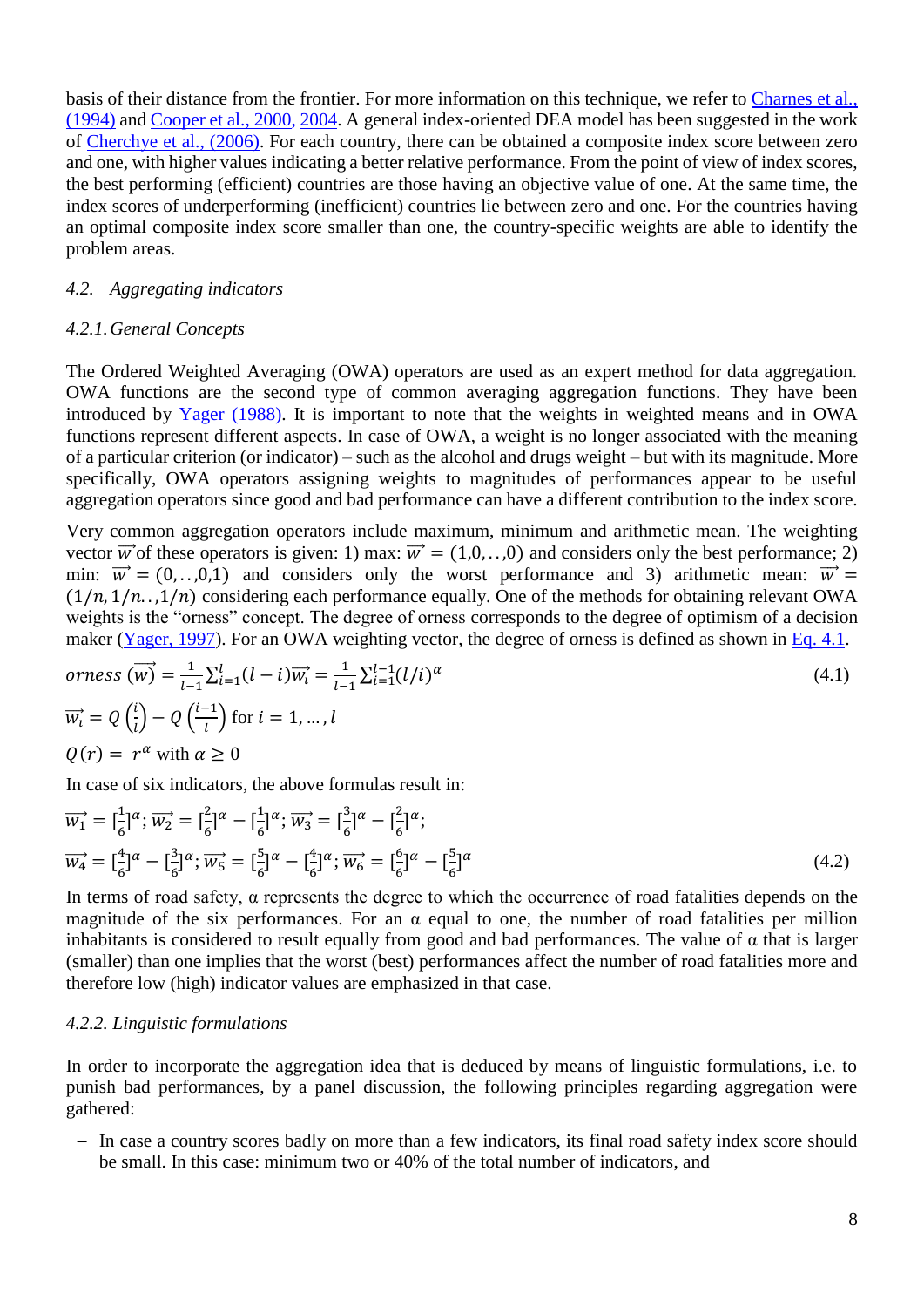- In case a country scores badly on a few indicators, its final road safety index score should be between small and average. In this case: maximum two or 40% of the total number of indicators.

The first step in transforming the guidelines into restrictions for  $\alpha$  is to give a specific meaning to the concepts 'badly' (with respect to indicator performance), 'a few' (with respect to the number of indicators), 'small' and 'average' (with respect to the index score). With respect to a specific indicator, performance will be classified as 'good', 'average' or 'bad'. Here, score 1 is assigned to good; score 0.5 to average and score 0 to bad performances. On a total of six indicators, 'a few' corresponds to two; 'most' to four and 'almost all' to five. A 'small' index score is 0.25 at the most, an 'average' index score corresponds to 0.5 whereas a 'large' index score is at least 0.75. By using [\(Eq. 4.2\)](#page-8-1), restrictions for  $\alpha$  can be deduced.

<span id="page-9-0"></span>
$$
f_{\alpha}(1,1,1,0,0,0) \le 0.25 \text{ (Small index score)}
$$
\n
$$
\Leftrightarrow \overrightarrow{w_1} + \overrightarrow{w_2} + \overrightarrow{w_3} \le 0.25 \text{ (More than two indicators are bad = three indicators are good)}
$$
\n
$$
\Leftrightarrow \left[\frac{1}{6}\right]^{\alpha} + \left[\frac{2}{6}\right]^{\alpha} - \left[\frac{1}{6}\right]^{\alpha} + \left[\frac{3}{6}\right]^{\alpha} - \left[\frac{2}{6}\right]^{\alpha} < 0.25
$$
\n
$$
\Leftrightarrow \left[\frac{1}{2}\right]^{\alpha} \le 0.25
$$
\n
$$
\Leftrightarrow \alpha \ge 2
$$
\n(4.3)

<span id="page-9-1"></span> $0.25 < f_{\alpha}(1,1,1,0.5,0,0) < 0.5$  (Index score lying between small (0.25) and average (0.5)) (4.4)

 $\Leftrightarrow 0.25 < \overrightarrow{w_1} + \overrightarrow{w_2} + \overrightarrow{w_3} + 0.5 \times \overrightarrow{w_4} < 0.5$  (Two indicators are bad = three indicators are good and one indicator has an average score)

$$
\Leftrightarrow 0.25 < \left[\frac{1}{6}\right]^\alpha + \left[\frac{2}{6}\right]^\alpha - \left[\frac{1}{6}\right]^\alpha + \left[\frac{3}{6}\right]^\alpha - \left[\frac{2}{6}\right]^\alpha + 0.5 \times \left[\left(\frac{4}{6}\right)^\alpha - \left(\frac{3}{6}\right)^\alpha\right] < 0.5
$$
\n
$$
\Leftrightarrow 0.25 < 0.5 \times \left(\frac{3}{6}\right)^\alpha + 0.5 \times \left(\frac{4}{6}\right)^\alpha < 0.5
$$

#### $\Leftrightarrow$  1.2946  $< \alpha <$  2.6526

Based on [\(Eq. 4.3\)](#page-9-0) and [\(Eq. 4.4\)](#page-9-1) we can conclude that  $\alpha$  should be in the interval [2; 2.65] to aggregate the six indicators in a way that is acceptable for the experts. The orness value in the interval [0.236; 0.306] is obtained by inserting the limit values of  $\alpha$  in [Eq. 4.1.](#page-8-0) The selected value of  $\alpha$  producing the strongest relation with the ranking is based on the number of road fatalities per million inhabitants. The result is the value of  $\alpha$  equal to 2.0 and an OWA vector of (0.03; 0.08; 0.17; 0.27; 0.42; 0.58).

Reflecting on the experts and decision makers' attitudes is very useful in this respect. Translating their verbal preferences with respect to compensational behavior into a smaller number of α, using a few computations, increases the reliability of the final road safety index [\(Hermans et al., 2010b\)](#page-27-16). Because of that, this method is the most useful aggregation operator for the road safety index case because it enables the experts/decision makers/stakeholders at the national level to agree on the linguistic formulation for the purpose of this aggregation method. This also provides a higher degree of acceptability of the results obtained, which opens the door to the definition of the earlier goal-oriented actions.

#### *4.3. Index methodology*

To obtain the final road safety performance index scores, it is necessary to have a decision concerning indicator selection, normalization, weighting and aggregation. These steps have been dealt with in the previous sub-headings. [Eq. 4.5](#page-10-0) represents the algebraic model used to compute the final road safety performance index score (RSPI) for a country  $j$  ( $j = 1, ..., n$ ):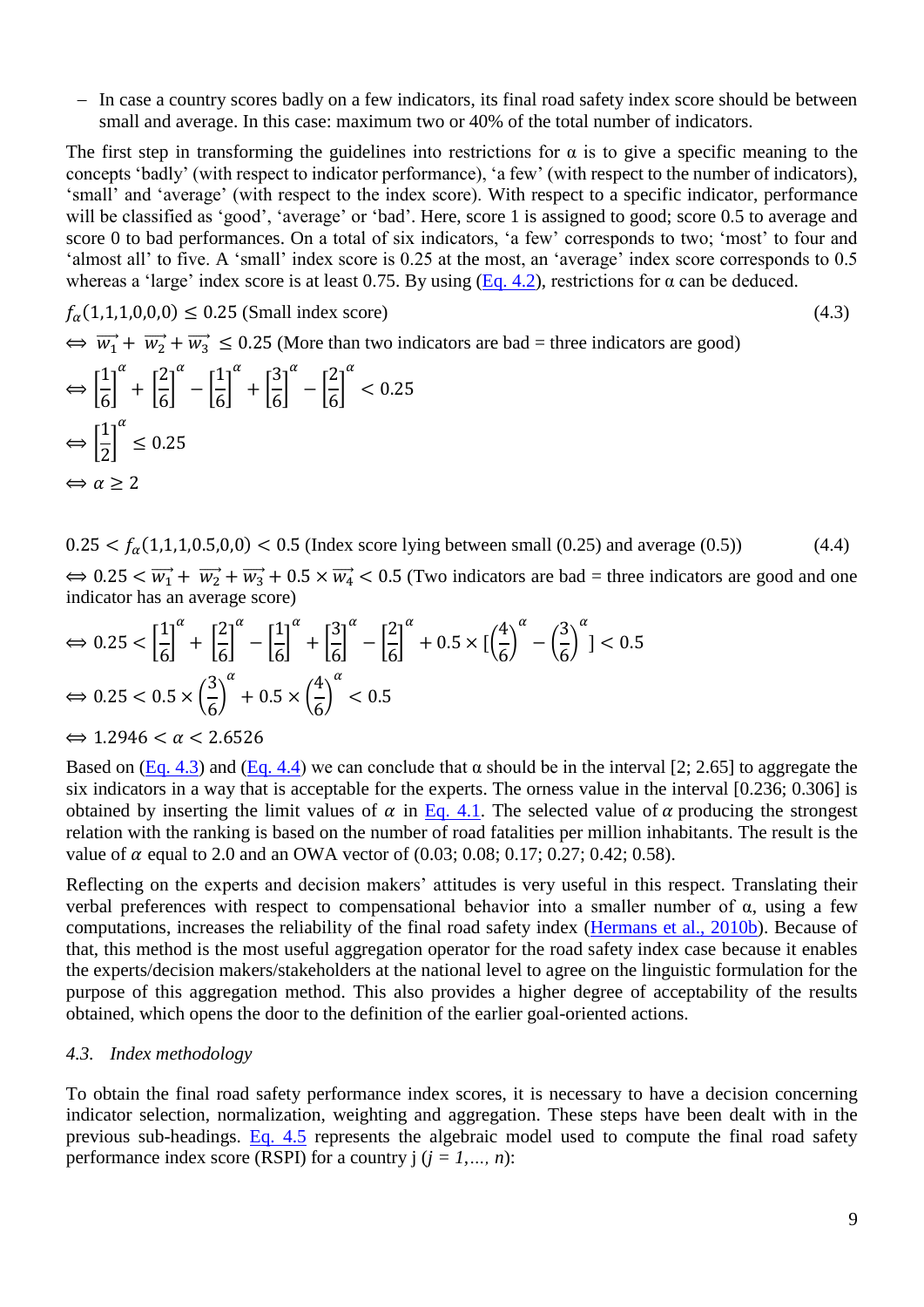$$
RSPI_j = \frac{max}{w_{ij}} \sum_{i=1}^{l} \overline{r_{ij}} \overline{w_{ij}}
$$

$$
\quad \text{s.t.} \quad
$$

<span id="page-10-0"></span>
$$
\sum_{i=1}^{l} \overline{w_{ij}} = 1
$$
\n
$$
0.236 \le \frac{1}{l-1} \sum_{i=1}^{l} (l-1)\overline{w_{ij}} \le 0.306
$$
\n
$$
L_m \le \frac{r_{mj}w_{mj}}{\sum_{i=1}^{l} \overline{r_{ij}} \overline{w_{ij}}} \le U_m
$$
\n
$$
\overline{w_{ij}} \ge 0
$$

With  $l =$  number of indicators

 $=$  ordered value

 $r =$  rescaled value

 $w = weight$ 

 $m = {alcohol; speed; protective system; vehicle; road; trauma management}$ 

 $L =$ lower limit

 $U =$ upper limit

As shown in [\(Eq. 4.5\)](#page-10-0), the road safety performance index score of a country consists of the ordered rescaled indicator values (i.e. values between zero and one, in decreasing order) and ordered weights (i.e. the first weight is corresponding to the best performance). More specifically, the share of each of the six indicators in the total index score was restricted by a lower and upper limit, using the budget allocation weights from a panel of experts.

#### **Table 4.1**

Lower and upper limits for the share of each indicator in the overall input

| <b>Indicators</b>                                      | <b>Lower limit</b> | <b>Upper limit</b> |
|--------------------------------------------------------|--------------------|--------------------|
| % of surveyed car drivers $<$ BAC                      | 0.077              | 0.371              |
| % of surveyed car drivers < speed limit in urban areas | 0.149              | 0.488              |
| seat belt wearing rate at front seats of cars and vans | 0.072              | 0.297              |
| % of cars $< 6$ years                                  | 0.022              | 0.149              |
| density of motorways                                   | 0.015              | 0.277              |
| total health expenditure as a % of GDP                 | 0.022              | 0.239              |

The weights obtained by calculating the RSPI are used for the calculation of  $RSPI_{ln}^3$ ,  $RSPI_{ln}^4$  and  $RSPI_{ln}^5$ for the purpose of this study, since the program could not find a feasible solution. The reason for that is the reduction in the space for searching an optimum solution based on three or four indicators. Furthermore, along with the fixed indicator weights for each country, it was necessary to use the linear aggregation (additive aggregation) method for the calculation of the  $RSPI<sub>ln</sub><sup>n</sup>$ . The mentioned aggregation method has been used following the recommendations of [Nardo et al.,](#page-27-5) 2005a and those of [Pešić, 2012,](#page-27-7) who made a test in which the linear aggregation method, based on pre-defined criteria, scored the best result.

Depending on the value of their road safety performance index, the countries have been assigned a specific level of  $RSPI_{\ln}$ <sup>n\*</sup> in the following way: 1) High RSPI -countries with a value over 0.500; 2) Average RSPIcountries with a value from 0.307 to 0.499; and 3) Low RSPI - countries with a value under 0.306. The index score is bounded by the highest and lowest indicator's value and has been made using the ordered weighted averaging (OWA) operators.

A system of "indicator combinations" with three, four and five indicators has been designed for the calculation of the RSPI<sub>ln</sub><sup>n</sup>. The formula ( $Eq. 4.6$ ) serves to determine the total number of indicator combinations for the calculation of values of a road safety performance index: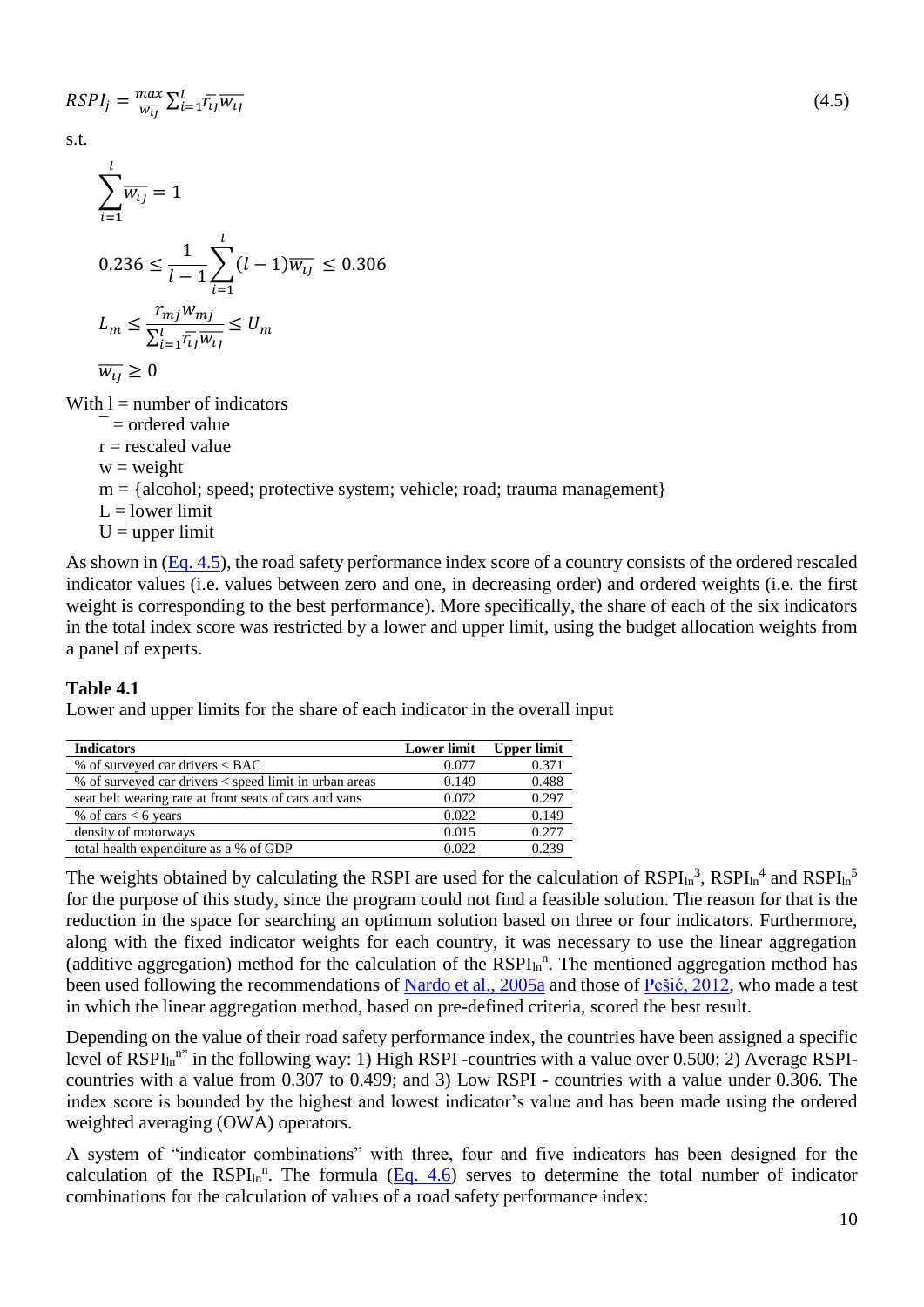$$
C_k^n = \binom{n}{k} = \frac{n!}{k!(n-k)!} = \frac{n \cdot (n-1) \cdots (n-k+1)}{k \cdot (k-1) \cdots 1}, n \ge k \ge 0, (n, k) \in N
$$
\n(4.6)

- <span id="page-11-0"></span>- Total number of combinations  $\binom{6}{2}$  $\binom{0}{3}$ , the value of RSPI<sub>ln</sub><sup>3</sup> is calculated for 20 combinations;
- Total number of combinations  $\binom{6}{4}$  $\begin{pmatrix} 0 \\ 4 \end{pmatrix}$ , the value of RSPI<sub>In</sub><sup>4</sup> is calculated for 15 combinations, and
- Total number of combinations  $\binom{6}{5}$  $\binom{6}{5}$ , the value of RSPI<sub>ln</sub><sup>5</sup> is calculated for 6 combinations.

The flow chart of the calculated values of the road safety performance index with a limited number of SPIs is shown in [Fig.1](#page-11-1) and consists of several steps.

# <span id="page-11-1"></span>**Fig.1.**

A flowchart on the calculation of road safety performance index scores based on SPI combinations



A more detailed explanation of the above steps for the calculation of a road safety performance index based on the combination of SPIs is given in the text below.

**Step\_1:** A previously made Excel sheet with the values of the six SPIs is imported into the program.

**Step 2:** The value of RSPI is calculated for all 21 countries. IBM CPLEX is used to solve the road safety performance index algorithm. The algorithm for the calculation of the RSPI according to [Hermans, 2009a](#page-27-11) is a methodology written according to the rules of the program's syntax.

**Step\_3:** The system of "indicator combinations" has been created accordingly, along with the calculation of values of  $\text{RSPI}_{\text{ln}}^3$ ,  $\text{RSPI}_{\text{ln}}^4$  and  $\text{RSPI}_{\text{ln}}^5$ .

**Step\_4:** A correlation analysis helped determine the correlation level between the two variables for all three cases: 1)  $RSPI_{ln}^3$  and RSPI for all countries, 2)  $RSPI_{ln}^4$  and RSPI for all countries, 3)  $RSPI_{ln}^5$  and RSPI for all countries.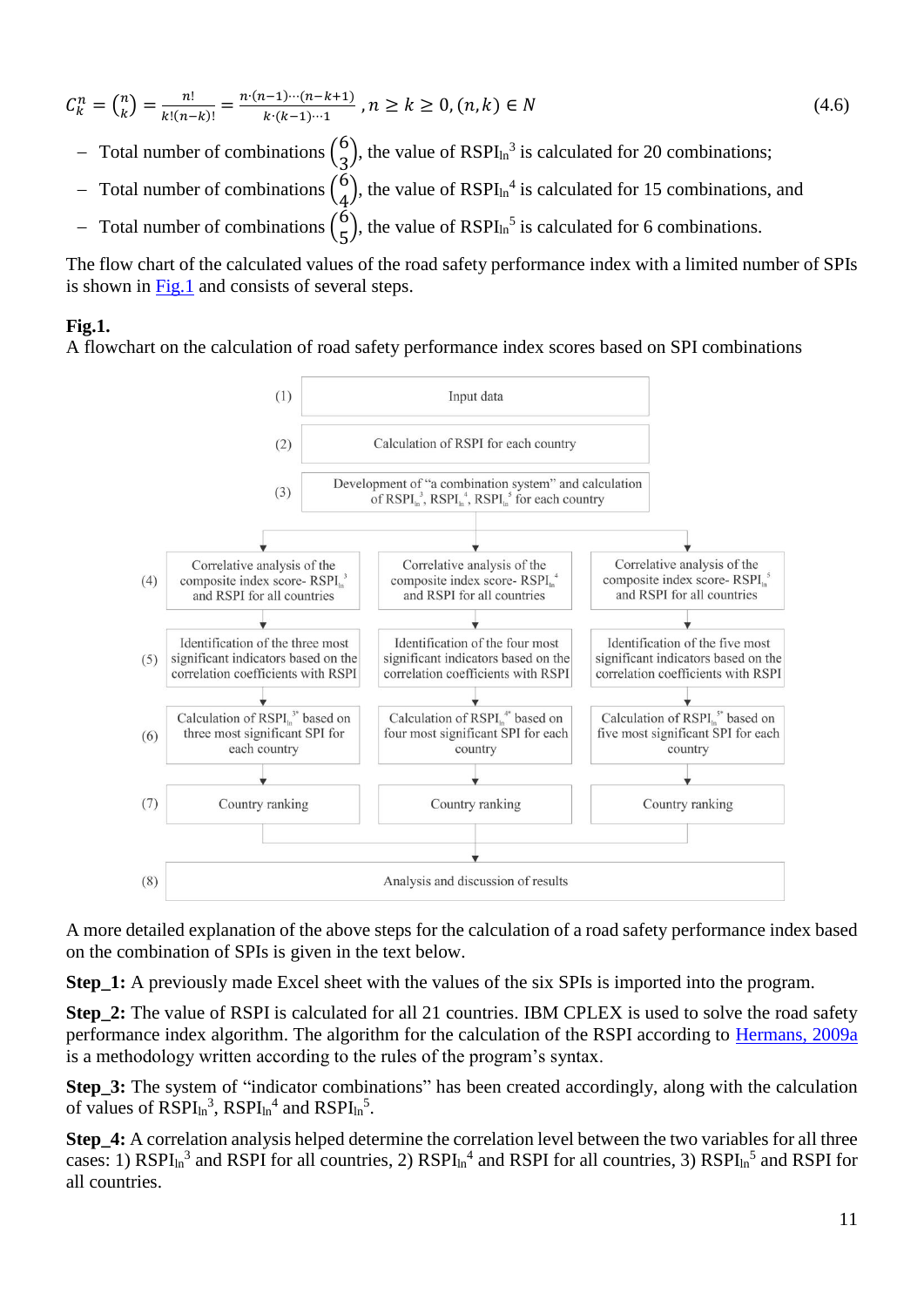**Step 5:** Based on the correlation coefficients with RSPI, the most significant three, four and five indicators have been identified.

**Step\_6:** The values of  $RSPI_{ln}^{3*}$ ,  $RSPI_{ln}^{4*}$  and  $RSPI_{ln}^{5*}$  have been calculated for all countries on the basis of the most significant indicators of the dataset from the previous step.

**Step\_7:** Country ranking according to the value of the road safety performance index score with a limited number of indicators ( $\text{RSPI}_{\text{ln}}^{3*}$ ,  $\text{RSPI}_{\text{ln}}^{4*}$  and  $\text{RSPI}_{\text{ln}}^{5*}$ ) has been also made.

**Step\_8:** Analysis and discussion of results

Based on previous steps, a list has been made of the most contributing three, four and five indicators per country that should be regularly monitored and combined into a high quality road safety performance index [\(Subheading 5.3\)](#page-15-0).

# **5. Results**

The results obtained in this study will be discussed in 3 parts. Based on the correlation strength between the RSPI<sub>ln</sub><sup>n</sup> and RSPI, the most significant indicators for 21 countries have been first identified. In addition, the change in the country ranking depending on the most significant three, four and five indicators based on OWA operators has been also analyzed. The values of RSPI<sub>ln</sub><sup>n\*</sup> have been compared using the mortality rate and the human development index, as a relevant reference. Finally, the optimization model revealed the most contributing indicators per country, which helped recognize the indicator monitoring phases for all analyzed countries (standardization of indicators), as a basis, and selection of a key list of indicators for international comparisons or the benchmarking process, in conditions when the availability of data concerning the values of same indicators for a larger number of countries, in a defined time period, is rather limited.

# 5.1. *Correlative analysis between the RSPI<sub>ln</sub><sup>n</sup> and RSPI*

The application of Spearman's correlation analysis of the results obtained by calculating the road safety performance index for various combinations of three, four and five indicators and the composite index obtained on the basis of all six indicators has helped obtain the results shown in [Table 5.1.](#page-6-0) Column 1 contains the combination of indicators marked by SPI codes and sorted by correlation coefficient values from Column 2. Cohen, 1988 (taken over from [Pallant, 2011\)](#page-27-17) has ranked the correlation values in the following way: 1) small correlation ( $r = .100 - .299$ ); medium correlation ( $r = .300 - .499$ ) and large correlation ( $r = .500 - 1.000$ ). Based on these guidelines for correlation interpretation, it is possible to conclude that among the road safety performance index values  $(RSPI<sub>ln</sub><sup>3</sup>)$ , only the combination of "protective system, vehicle and trauma management" (abbr.:  $3\_4\_6$ ) has a medium correlation (r = .471, p= .01), while all other values of  $RSPI_{ln}^3$  have a large correlation with the value of RSPI (r  $\geq$  .50, p= .01). The most significant indicators are "speed, roads and trauma management" (abbr.: 2\_5\_6), giving the highest value for the correlation coefficient ( $r = .906$ ,  $p = .01$ ) amongst the values of composite index RSPI $_{\text{In}}$ <sup>3</sup> and the value of RSPI for 21 countries.

# **Table 5.1**

The most significant indicators based on Spearman's rho (rank correlation coefficient) with the RSPIs

| Column 1                                      | Column 2                         | Column 3                                      | Column 4                         | Column 5                                      | Column 6                         |
|-----------------------------------------------|----------------------------------|-----------------------------------------------|----------------------------------|-----------------------------------------------|----------------------------------|
| RSPI <sub>ln</sub> <sup>3</sup><br>(SPI code) | <b>Rank based</b><br>on r values | RSPI <sub>ln</sub> <sup>4</sup><br>(SPI code) | <b>Rank based</b><br>on r values | RSPI <sub>ln</sub> <sup>5</sup><br>(SPI code) | <b>Rank based</b><br>on r values |
| 2 5 6                                         | 0.906                            | 1 2 5 6                                       | 0.958                            | 1 2 3 5 6                                     | 0.994                            |
| 2 3 5                                         | 0.905                            | 1 2 3 6                                       | 0.936                            | 1 2 3 4 5                                     | 0.957                            |
| 2, 3, 6                                       | 0.878                            | 2 3 5 6                                       | 0.931                            | 1 2 4 5 6                                     | 0.957                            |
| 125                                           | 0.871                            | 1 2 3 5                                       | 0.927                            | 1 2 3 4 6                                     | 0.948                            |
| 1, 5, 6                                       | 0.866                            | 2 3 4 5                                       | 0.912                            | 2 3 4 5 6                                     | 0.927                            |
| 2 4 5                                         | 0.856                            | 1245                                          | 0.895                            | 1 3 4 5 6                                     | 0.821                            |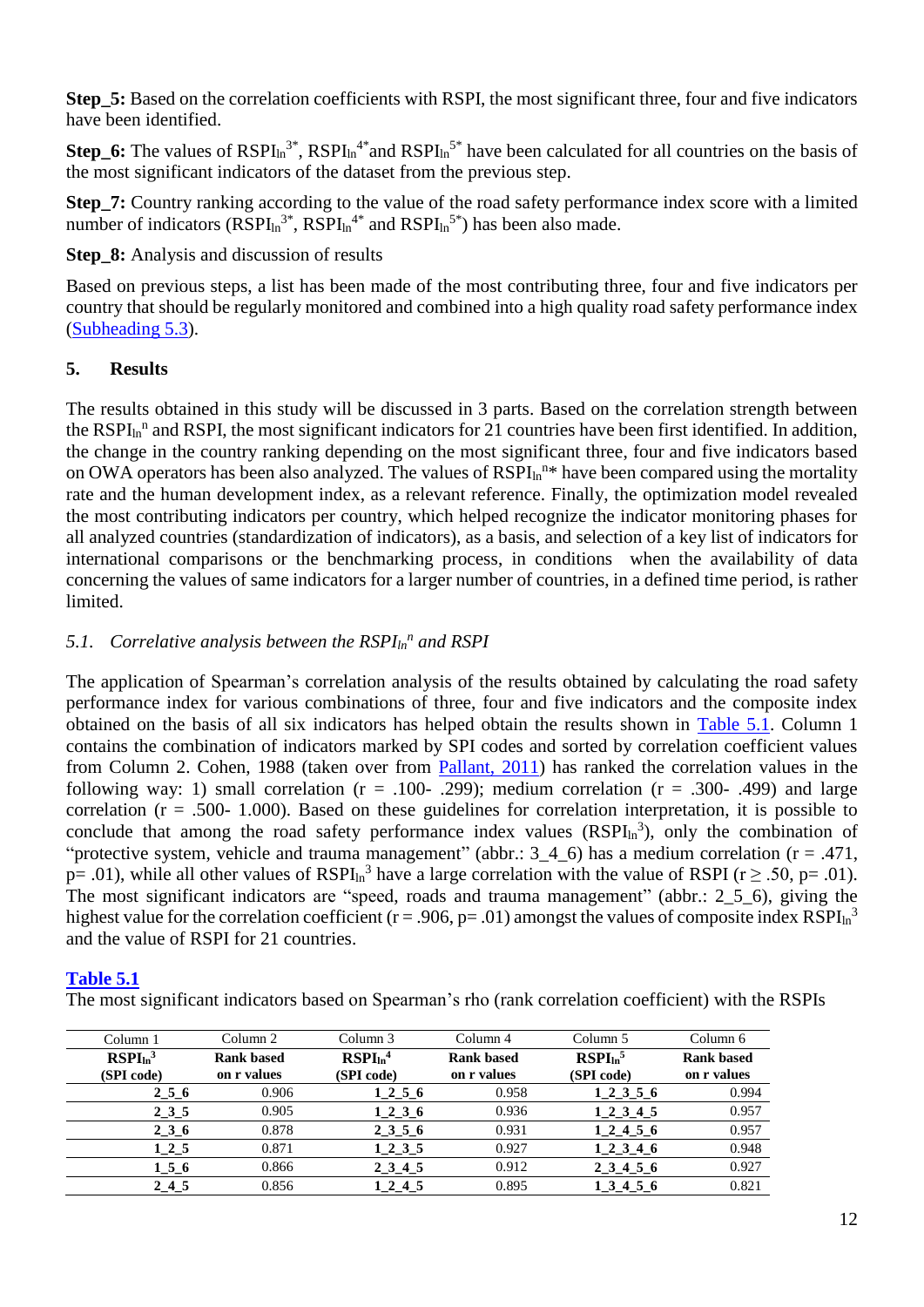|            |   | $2 - 3 - 4$                       | 0.848                                              | $1_4_5_6$                                                                 | 0.891 |
|------------|---|-----------------------------------|----------------------------------------------------|---------------------------------------------------------------------------|-------|
|            |   | $1\quad2\quad3$                   | 0.842                                              | 2, 4, 5, 6                                                                | 0.866 |
|            |   | 126                               | 0.803                                              | 2, 3, 4, 6                                                                | 0.852 |
|            |   | $1_{-}4_{-}5$                     | 0.801                                              | $1\_2\_4\_6$                                                              | 0.848 |
|            |   | 246                               | 0.792                                              | 1, 2, 3, 4                                                                | 0.829 |
|            |   | $1_{-.3\_6}$                      | 0.751                                              | $1\_3\_5\_6$                                                              | 0.825 |
|            |   | 1 <sub>35</sub>                   | 0.726                                              | 1, 3, 4, 5                                                                | 0.777 |
|            |   | $4_{-}5_{-}6$                     | 0.710                                              | $1\_3\_4\_6$                                                              | 0.749 |
|            |   | $1_{-4_{-6}}$                     | 0.694                                              | $3\_4\_5\_6$                                                              | 0.669 |
|            |   | $1_{24}$                          | 0.681                                              |                                                                           |       |
|            |   | $3_{-}5_{-}6$                     | 0.666                                              |                                                                           |       |
|            |   | $3 - 4 - 5$                       | 0.626                                              |                                                                           |       |
|            |   | 1 <sub>3</sub> 4                  | 0.536                                              |                                                                           |       |
|            |   | 346                               | 0.471                                              |                                                                           |       |
| SPI codes: |   |                                   | Alcohol: $%$ of surveyed car drivers $<$ BAC limit |                                                                           |       |
|            | 2 |                                   |                                                    | Speed: $%$ of surveyed car drivers $<$ speed limit in built-up areas      |       |
|            | 3 |                                   |                                                    | Protective system: seat belt wearing rate at front seats of cars and vans |       |
|            | 4 | Vehicle: $\%$ of cars $<$ 6 years |                                                    |                                                                           |       |
|            | 5 | Roads: density of motorways       |                                                    |                                                                           |       |

*6 Trauma management: total health expenditure as GDP%*

When looking at Columns 3 and 4 in [Table 5.1,](#page-6-0) it can be noticed that all the combinations of indicators of RSPI<sub>ln</sub><sup>4</sup> offer a large correlation ( $r \ge 0.500$ ,  $p = 0.01$  for all combinations) with the RSPI. The most significant four indicators are "alcohol, speed, roads and trauma management" (abbr.: 1\_2\_5\_6), having a correlation coefficient of  $r = .958$ . Finally, Columns 5 and 6 show the ranking of values for  $RSPI_n^5$  with the RSPI. The correlation coefficient of the combination with five indicators is extremely large  $(r > .900)$ . The most significant five indicator combination is the one with "alcohol, speed, protective system, roads and trauma management" where  $r = .994$  (almost complete congruence of values of the composite index  $RSPI<sub>ln</sub><sup>5</sup>$  with the RSPI). Regardless of which indicator combination is in question, the strength of the correlation with the RSPI is extremely large, with the exception of the combination 3\_4\_6 which is ranked as medium correlation.

#### 5.2. Rank variations depending on RSPI<sub>ln</sub><sup>n\*</sup> based on OWA operators and correlative analysis with final *outcomes*

The value of a road safety performance index has been calculated for the most significant three, four and five indicators, on the basis of which the countries have been ranked. The countries are grouped within obtained classes and the standard deviation of countries' rankings on the basis of different RSPI<sub>ln</sub><sup>n\*</sup> has been also calculated. Looking at **AppendixB.1**, it can be clearly seen that there are certain deviations in country ranking on the basis of values of a road safety performance index with a limited number of indicators  $(RSPI<sub>ln</sub><sup>3*</sup>, RSPI<sub>ln</sub><sup>4*</sup>$  and  $RSPI<sub>ln</sub><sup>5*</sup>)$  and a road safety performance index obtained on the basis of all indicators (RSPI). Having paid due respect to expert decisions contained in the ordered weighting averaging operators method, it is clear that no country belongs to the group of countries with a high RSPI score (Column 1). In fact, only six countries have the value of  $RSPI_{ln}^{3*}$  higher than 0.306, while the remaining 15 countries have a lower value of  $RSPI_{ln}^{3*}$ . In terms of country ranking, Slovenia is a leading country, while Estonia and Cyprus share the last position. Column 2 offers three groups of countries: 1) countries with a high  $RSPI<sub>ln</sub><sup>4*</sup>$ score (the Netherlands (0.625), Germany (0.614) and Slovenia (0.539)); 2) countries with an average  $RSPI_{\text{ln}}^{4*}$  score (from United Kingdom (0.428) to Ireland (0.320)) and 3) countries having a low  $RSPI_{\text{ln}}^{4*}$ score (from Austria (0.303) to Cyprus (0.000)). Finally, Column 3 shows the country ranking according to the value of a composite index based on 5 indicators  $(RSPI<sub>ln</sub><sup>5*</sup>)$ . Comparing this ranking with the ranking in Column 4 (RSPI), differences are spotted in the column with the United Kingdom and France, which belong to the group of countries with the average  $RSPI<sub>ln</sub>$ <sup>5\*</sup> score, while Finland belongs to the countries having a low RSPI<sub>ln</sub><sup>4\*</sup>score. The analysis of changes in country ranking in relation to the final ranking of the countries based on the value of RSPI leads to the following results given in [\(Fig. 2.\)](#page-14-0).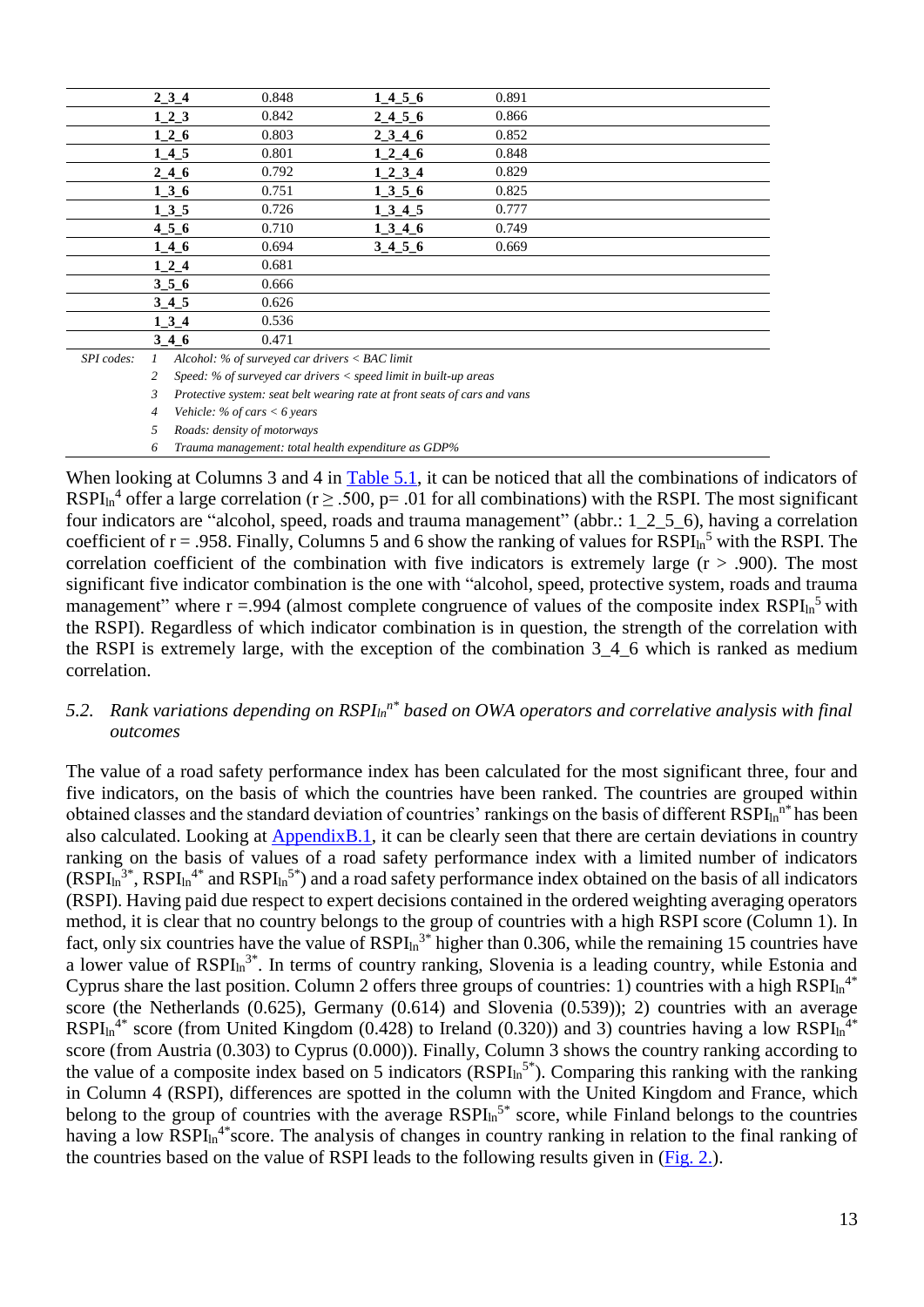<span id="page-14-0"></span>



The similarity in country ranking on the basis of values of  $RSPI_{ln}^{n*}$  and the ranking on the basis of RSPI values is considerable. This is proven by the values of standard deviations of all ranks, given in [Appendix](#page-25-0)  [B.1,](#page-25-0) Column 5. The matching rate of these values is higher if the calculation of a road safety performance index is made on the basis of a larger number of indicators. Two countries whose ranking is consistent across different combinations have been singled out. They are: Estonia and Cyprus, while some countries sustained changes in their positions for only one place (Poland and Hungary), by adding certain indicators into the calculation. The remaining countries largely deviate in ranks, having therefore the most unstable standing (change in two or more positions), for example Slovenia (5 positions), Switzerland (4 positions), Belgium (4 positions), etc. The most essential differences amongst the rankings are observed for Finland (between  $11^{\text{th}}$  and  $15^{\text{th}}$  place), Sweden (between  $6^{\text{th}}$  and  $10^{\text{th}}$  place) and Slovenia (between  $1^{\text{st}}$  and  $5^{\text{th}}$  place).

As the country ranking matching rate is very high, regardless of the selected combination of most significant indicators, the correlation strength between the mortality rate and the Human Development Index (HDI), and the road safety performance indicators (RSPI) and  $RSPI_{ln}^{3*}$ ,  $RSPI_{ln}^{4*}$  and  $RSPI_{ln}^{5*}$  has been calculated. A high value of correlation coefficient is shown in [Table 5.2.](#page-14-1)

#### <span id="page-14-1"></span>**Table 5.2**

|            |                                   |                   | <b>RSPI</b> |           |            | $RSPIln3*: 2_5_6 RSPIln4*: 1_2_5_6 RSPIln5*: 1_2_3_5_6$     |
|------------|-----------------------------------|-------------------|-------------|-----------|------------|-------------------------------------------------------------|
| Spearman's | <b>Mortality rate</b> Correlation |                   | $-.685***$  | $-.727**$ | $-.615***$ | $-.643**$                                                   |
| rho        | <b>HDI</b>                        | Coefficient       | $.714***$   | $.633**$  | $.651**$   | $.689**$                                                    |
|            |                                   | $Sig. (1-tailed)$ | .000        | .000      | .000       | .000                                                        |
|            |                                   |                   |             |           |            |                                                             |
|            |                                   |                   |             |           |            | ** Correlation is significant at the 0.01 level (1-tailed). |

Spearman's correlation of a road safety performance index with a limited number of indicators with the mortality rate and the Human Development Index

\* The road safety performance index based on the most significant three, four and five indicators

<span id="page-14-2"></span>Looking at the values of correlation coefficient among certain factors in Table 5.2, it can be noticed that  $RSPI_{\text{ln}}^{3*}$ : 2\_5\_6 correlates more strongly with the mortality rate when compared to the RSPI. The remaining values of the composite index  $RSPI_{\ln}^{4*}$ : 1\_2\_5\_6 and  $RSPI_{\ln}^{5*}$ : 1\_2\_3\_5\_6 have a somewhat lower correlation rate. Regardless of the selected combination for the calculation of the composite index, the strength of the correlation with the final outcomes (in this case: mortality rate) and the RSPI is significant. Spearman's correlation coefficient is used to evaluate the degree of consistency between the RSPI and  $RSPI_{ln}^{n*}$  ranking with the HDI ranking.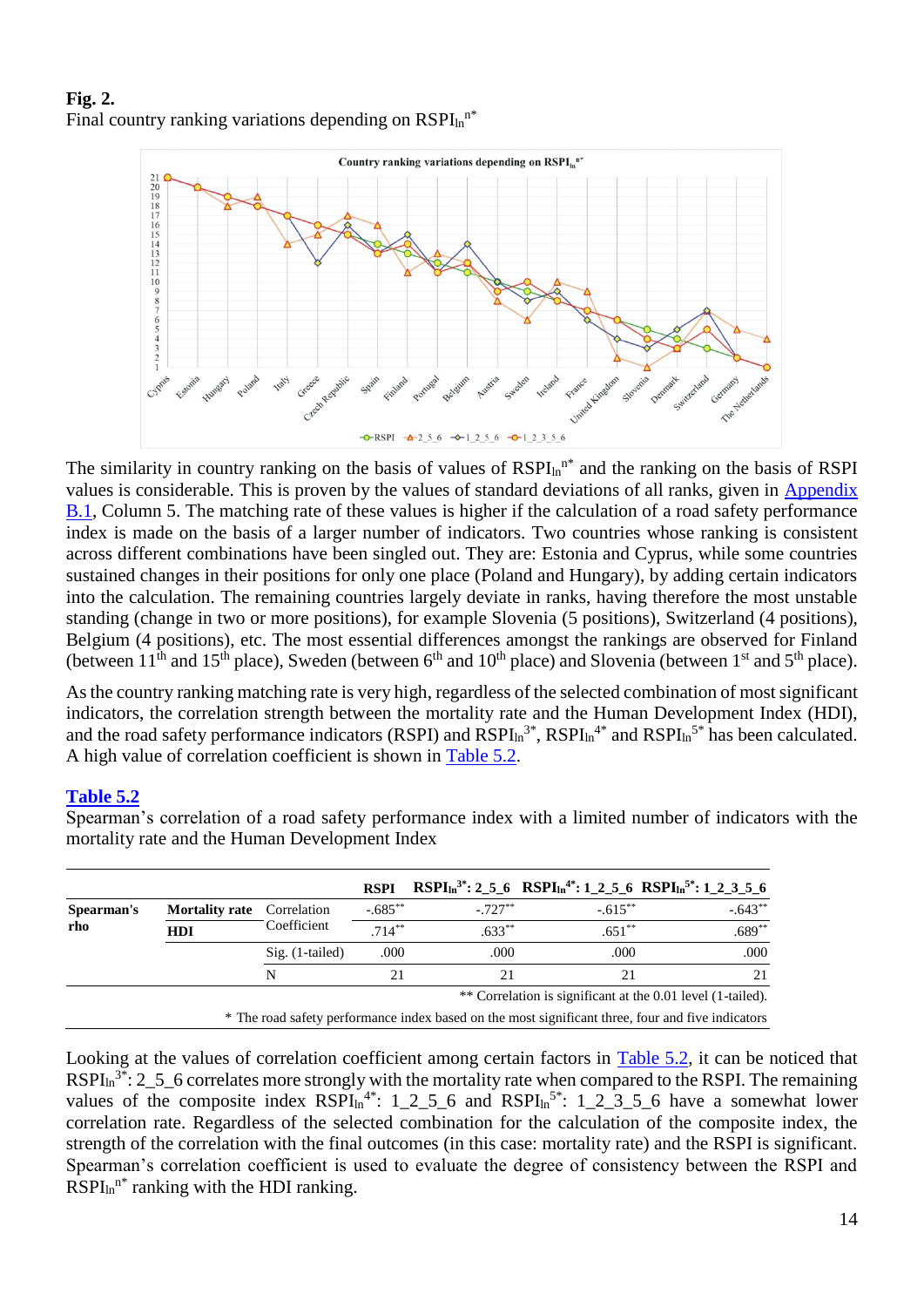# **Table 5.3**

Spearman's correlations of the rankings among other measures and Wilcoxon Signed Ranks Test

|                                                  |                               |                            | Ranking $RSPIln3*:$<br>2,5,6 | Ranking $RSPIln4*:$<br>$1_{2.56}$                                   | Ranking $RSPIln5*$ :<br>1, 2, 3, 5, 6 |
|--------------------------------------------------|-------------------------------|----------------------------|------------------------------|---------------------------------------------------------------------|---------------------------------------|
| Spearman's rho                                   | <b>RSPI</b><br><b>Ranking</b> | Correlation<br>Coefficient | $.926***$                    | $.961***$                                                           | $.992**$                              |
|                                                  |                               | $Sig.$ (1-tailed)          | .000                         | .000                                                                | .000                                  |
|                                                  |                               | N                          | 21                           | 21                                                                  | 21                                    |
|                                                  |                               |                            |                              | ** Correlation is significant at the 0.01 level (1-tailed).         |                                       |
|                                                  |                               |                            | 2,5,6                        | Ranking $RSPI_{ln}^{3*}$ : Ranking $RSPI_{ln}^{4*}$ :<br>$1_{2.56}$ | Ranking $RSPIln5*:$<br>1, 2, 3, 5, 6  |
| <b>Wilcoxon Signed RSPI</b><br><b>Ranks Test</b> | <b>Ranking</b>                |                            | $-.020a$<br>Z.               | $-.071a$                                                            | .000 <sup>a</sup>                     |
|                                                  |                               | Asymp. Sig. (2-tailed)     | .984                         | .941                                                                | 1.000                                 |
|                                                  |                               |                            |                              |                                                                     | a. Based on positive ranks            |

The results have shown that a road safety performance index and a road safety performance index with a limited number of indicators, irrespective of indicator combination, have a very strong positive correlation with the HDI (RSPI, r= .714, p<.01; RSPI<sub>ln</sub><sup>3\*</sup>, r= .633, p<.01; RSPI<sub>ln</sub><sup>4\*</sup>, r= .651, p<.01, RSPI<sub>ln</sub><sup>5\*</sup>, r= .689, p<001). Matching of countries' ranking on the basis of RSPI values and values of  $RSPI_{ln}^{3*}$ ,  $RSPI_{ln}^{4*}$  and RSPI<sub>In</sub><sup>5\*</sup> is expressed in the correlation coefficient value and the Wilcoxon Signed Ranks Test [\(Table 5.3\)](#page-14-2). The strength of correlation among countries' rankings depending on the indicator combination is extremely large and ranges from r= .926 to r= .992. Furthermore, the Wilcoxon Signed Ranks Test shows that there is no statistically significant change in the ranking of countries and that the value of a road safety performance index with a limited number of indicators is reliable for cross-country comparisons and for defining earlier goal-oriented actions.

# <span id="page-15-0"></span>*5.3. The most contributing indicators per country and prioritized monitoring phases*

Large correlations identified between the calculated road safety performance index with a limited number of indicators and the mortality rate and the HDI show that it is possible to describe the road safety situation and compare the countries, in a reliable manner, by using only a smaller number of indicators concerned. Matching of countries' rankings in the function of a change of indicators included in the road safety performance index is considerable.

Modern methods of monitoring road safety and international comparisons most often refer primarily to the selection of those indicators that need monitoring at the territory level. That's because its purpose is international benchmarking (between countries). In this respect, it will be necessary to harmonize the number of indicators included in a road safety performance index and their definitions (for example, indicators such as: various SPIs for the risk domain of "alcohol", such as: percentage of drivers with the BAC above the legal limit, number of roadside police alcohol tests per 1,000 population, percentage of fatalities involving at least one driver impaired by alcohol, etc.), as well as the manner and quality of collected data. Finally, the biggest problem occurring in real life is the lack of the periodical monitoring of road safety performance indicators in majority of countries concerned. Thus, the policy makers are not able to accurately define their priorities for action and their counter-measures might not be effective either.

The influence of indicators differs from country to country. In Austria, for example, the most influential indicator belongs to the risk domain: alcohol; in Belgium- to the risk domain: roads; in Germany- to the risk domain: protective system, etc. In order to provide the standardization of indicators, a comparison of the values of a road safety performance index based on the most contributing indicators per country and the values of a road safety performance index with a limited number of indicators has been made and shown below. As it was mentioned at the beginning of the paper, the most contributing indicators per country are a combination of certain indicators having the largest pie share (i.e. the product of the indicator value and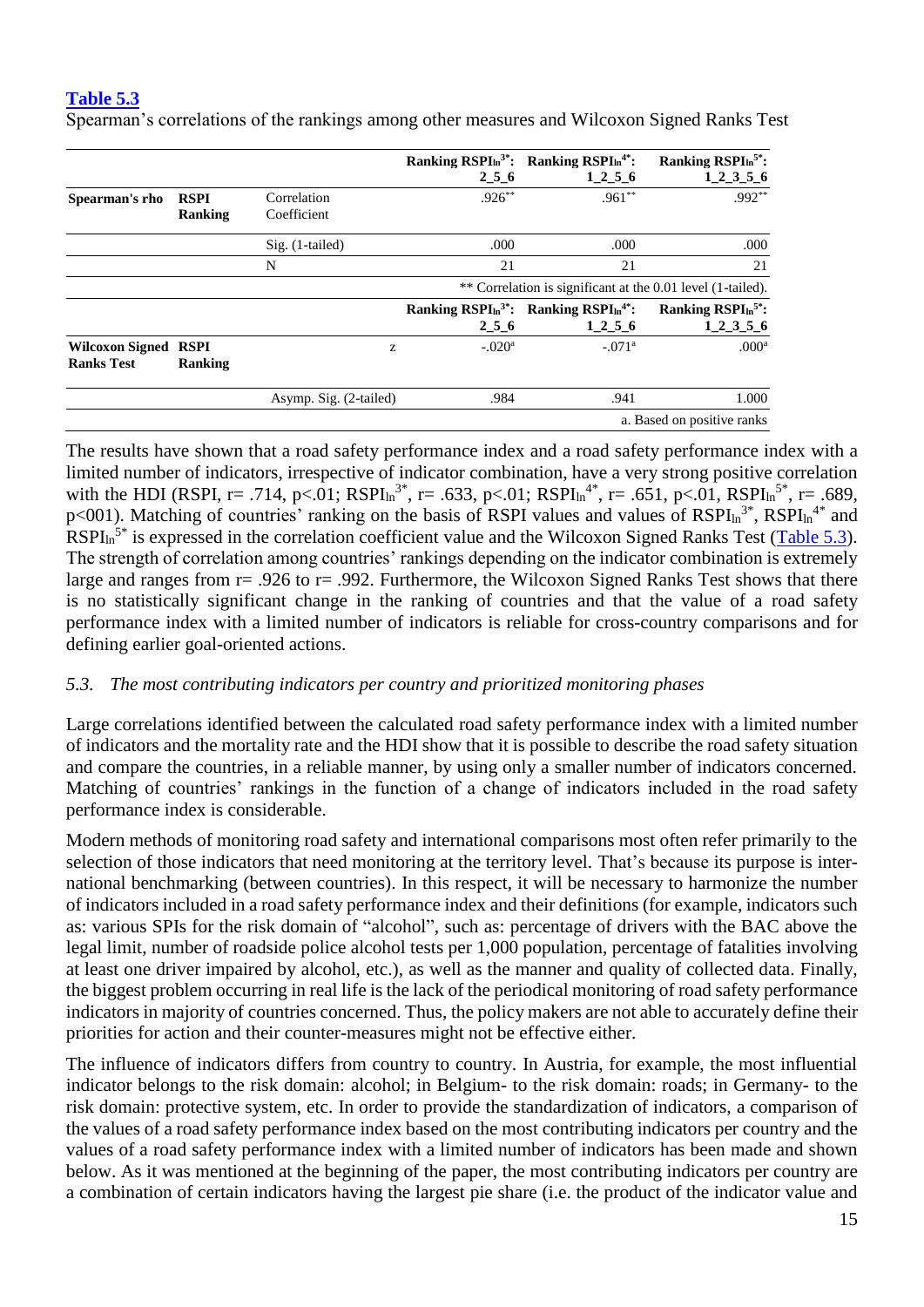the indicator weight) in the overall road safety performance index score, or indicators having obtained the highest weights during the optimization of results.

[Table 5.4](#page-16-0) gives an overview of the most contributing indicators per country. Phases of indicator introduction (recording) are also given and are defined according to the influence that each indicator has on the value of a road safety performance index. For example, the first three indicators having the highest pie share in Austria are the "protective system, roads and trauma management" indicators, which gives the value of  $RSPI_{\text{mci}}^3$ : 3\_5\_6 = 0.335. The first next indicator that is a part of a combination offering the highest value to the road safety performance indicators based on the most contributing indicators per country is the "speed" indicator ( $RSPI_{\text{mc}i}$ <sup>4</sup>:2\_3\_5\_6= 0.405). Finally, the indicator relating to the "alcohol" makes a combination of indicators offering the closest value to the road safety performance indicators based on the most contributing indicators per country  $RSPI_{\text{mci}}^5$ : 1\_2\_3\_5\_6= 0.440 (representing 95.44% of the total value of the RSPI for Austria). Based on these results, the indicator monitoring phases in Austria can be easily prioritized as follows: 1) protective systems, roads and trauma management should be monitored in the first phase, 2) indicator "speed" belongs to the second phase, and 3) indicator relating to "alcohol" will follow in the third phase.

Similar analyses can be made for all the countries concerned, with the exception of Cyprus and Estonia (these two countries had the worst results in terms of optimization). Due to significant changes in dominant indicators, it is interesting to analyze the most contributing indicators for France. A combination of "alcohol, vehicle and roads" indicators offers the highest value of  $\text{RSPI}_{\text{ln}}^3$ :1\_4\_5 = 0.395 (which is 73.28%) of the total value of the RSPI for France). The next indicators in a combination are "speed and trauma management" indicators and are more influential than the indicator "alcohol" (this indicator is excluded from the calculation of the road safety performance index). This group of indicators offers the value of RSPI<sub>mci</sub><sup>4</sup>: 2\_4\_5\_6 = 0.477 (which is 88.50% of the total value of the RSPI for France). Within the value of RSPI<sub>mci</sub><sup>5</sup>:  $1\_2\_3\_4\_5 = 0.526$  (which is 97.59% of the total value of the RSPI), there was a rotation in terms of indicator's domination (indicator "alcohol and protective system" has excluded the "trauma management" indicator from the calculation).

Also, [Table 5.4](#page-16-0) shows the overview of frequency of certain most contributing indicators per country. Looking at the column  $\text{RSPI}_{\text{mci}}^3$ , it is obvious that the most frequent combinations of indicators are: 3\_5\_6 (Austria, Belgium, Denmark and Italy, (marked with \*)) and 1\_2\_3 (Czech Republic, the Netherlands, Greece and Poland, (marked with \*\*)). Combinations of dominant indicators are different in the remaining countries. This has been expected because an optimization model has been created for each country separately. The situation is a bit different with the  $RSPI_{\text{mci}}^4$ . The most frequent combinations are those with: 1\_2\_3\_4 (Czech Republic, Finland and Poland, (marked with \*)) and 1\_2\_3\_5 (Germany, the Netherlands and Spain, (marked with \*\*)). Other countries (two in each group) are grouped according to the following combinations:  $2\_3\_5\_6$ ;  $3\_4\_5\_6$ ;  $1\_2\_4\_6$  and  $1\_2\_3\_6$ . In the last column with the RSPI<sub>mci</sub><sup>5</sup>, 12 countries have been grouped into the 2 most frequent groups with six countries each: 1) 1\_2\_3\_4\_6, countries: Czech Republic, Finland, Ireland, Poland, Portugal and Sweden, (marked with \*); 2) 1\_2\_3\_5\_6, countries: Austria, Denmark, Germany, the Netherlands, Slovenia and Spain, (marked with \*\*). Other countries are grouped into two groups with 3 countries each.

# <span id="page-16-0"></span>**Table 5.4**

The most contributing indicators per country and results of the optimization method

|                |                                                          |                                                          |                                 |                   | Results of optimization method<br>(Prioritized monitoring phases per<br>country) |             |
|----------------|----------------------------------------------------------|----------------------------------------------------------|---------------------------------|-------------------|----------------------------------------------------------------------------------|-------------|
|                | $\text{RSPI}_{\text{mci}}^3$ (% of<br><b>RSPI</b> value) | $\text{RSPI}_{\text{mci}}^4$ (% of<br><b>RSPI</b> value) | $RSPImci5$ (% of RSPI<br>value) | $1st$ phase       | $2nd$ phase                                                                      | $3rd$ phase |
| Austria        | $3\_5\_6(72.94\%)$ *                                     | $2 \quad 3 \quad 5 \quad 6 \quad (87.84\%)$              | $1\_2\_3\_5\_6(95.54\%)$ **     | 3 5 6             |                                                                                  |             |
| Belgium        | $3\; 5\; 6\; (77.40\%) *$                                | $3\,4\,5\,6\,(92.30\%)$                                  | $1\,3\,4\,5\,6\,(100.00\%)$     | $3\quad 5\quad 6$ | 4                                                                                |             |
| Cyprus         |                                                          |                                                          |                                 |                   |                                                                                  |             |
| Czech Republic | $1\_2\_3(84.52\%)$ **                                    | $1\_2\_3\_4(96.30\%)$ *                                  | $1\_2\_3\_4\_6$ (98.50%) *      | $1\,2\,3$         | 4                                                                                |             |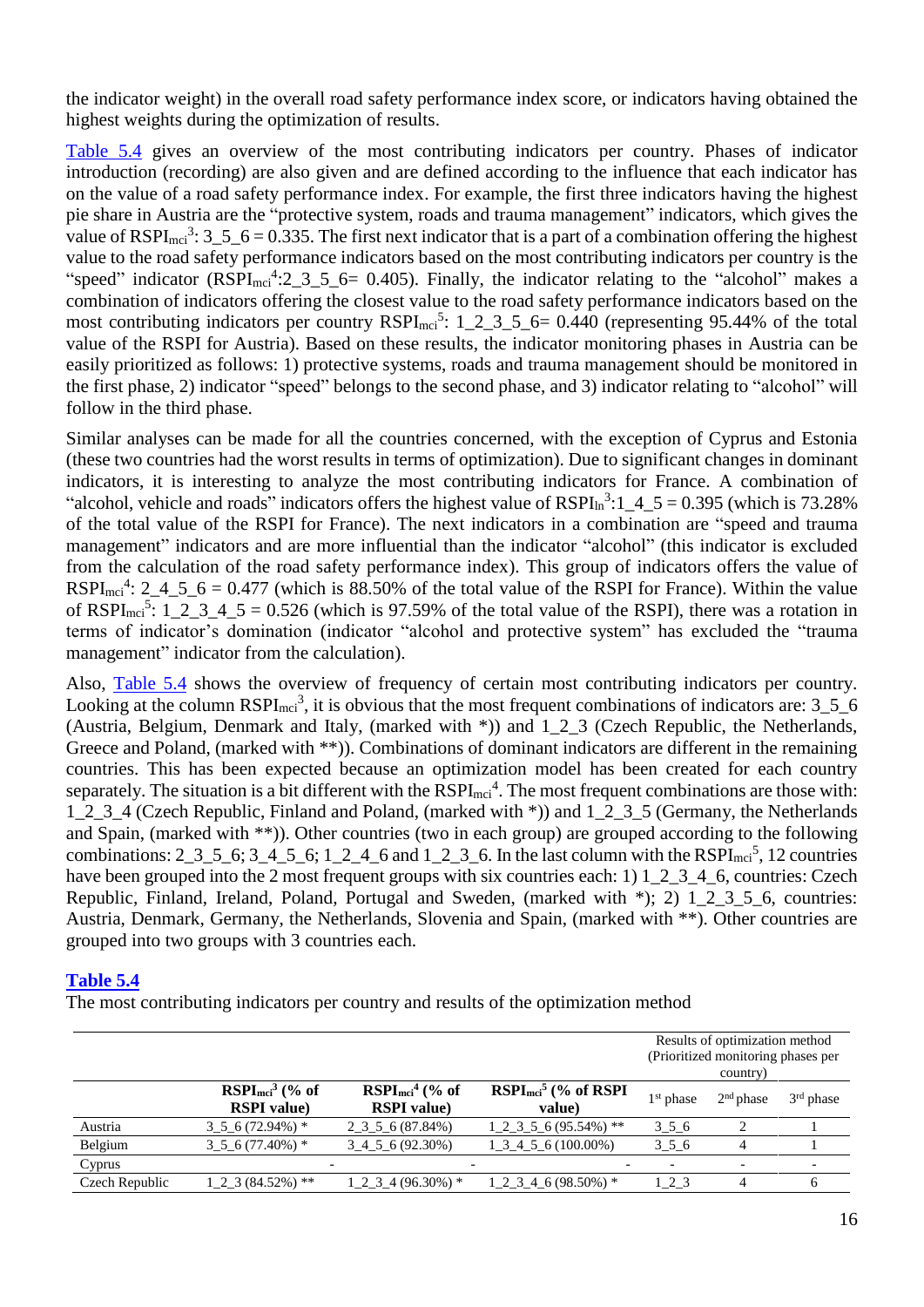| Denmark               | $3\_5\_6(75.20\%)$ *                                                      | $2\_3\_5\_6(90.10\%)$    | $1\_2\_3\_5\_6$ (97.80%) **                                                                                            | $3 - 5 - 6$   | 2                                                                    |                                                                      |
|-----------------------|---------------------------------------------------------------------------|--------------------------|------------------------------------------------------------------------------------------------------------------------|---------------|----------------------------------------------------------------------|----------------------------------------------------------------------|
| Estonia               |                                                                           |                          |                                                                                                                        |               | $\overline{a}$                                                       |                                                                      |
| Finland               | $2\_3\_4(88.10\%)$                                                        | $1\_2\_3\_4(95.80\%)$ *  | $1\_2\_3\_4\_6$ (98.00%) *                                                                                             | $2 - 3 - 4$   |                                                                      | 6                                                                    |
| France                | $1_4_5(73.28\%)$                                                          | $2 - 4 - 5 - 6(88.50\%)$ | $1\_2\_3\_4\_5$ (97.59%)                                                                                               | $1 \, 4 \, 5$ | Indicators<br>2 and 6 are<br>more<br>dominant<br>than<br>indicator 1 | Indicators 1<br>and 3 are<br>more<br>dominant<br>than<br>indicator 6 |
| Germany               | $1\_2\_5(87.21\%)$                                                        | $1\_2\_3\_5(94.41\%)$ ** | 1_2_3_5_6 (97.80%) **                                                                                                  | $1\_2\_5$     | 3                                                                    | 6                                                                    |
| Greece                | $1\_2\_3(96.30\%)$ **                                                     | $1\_2\_4\_6(98.50\%)$    | $1\_2\_4\_5\_6(100.00\%)$                                                                                              | $1\_2\_4$     | 6                                                                    | 5                                                                    |
| Hungary               | $1\_3\_6(83.60\%)$                                                        | $1\_3\_4\_6(98.50\%)$    | $1\_3\_4\_5\_6(100.00\%)$                                                                                              | $1_{-.3}$ 6   | 4                                                                    | 5                                                                    |
| Ireland               | $1\_3\_6(81.13%)$                                                         | $1\_2\_3\_6(96.03\%)$    | $1 \quad 2 \quad 3 \quad 4 \quad 6 \quad (98.23\%)$ *                                                                  | $1_{-.3\_6}$  | $\overline{c}$                                                       | $\overline{4}$                                                       |
| Italy                 | $3\_5\_6(77.40\%)$ *                                                      | $3-4-5-6(92.30%)$        | $1\_3\_4\_5\_6(100.00\%)$                                                                                              | $3_{-}5_{-}6$ | 4                                                                    |                                                                      |
| The Netherlands       | $1\_2\_3(91.50\%)$ **                                                     | $1\_2\_3\_5(95.60\%)$ ** | $1\_2\_3\_5\_6$ (97.80%) **                                                                                            | $1_{2_{3}}$   | 5                                                                    | 6                                                                    |
| Poland                | $1\_2\_3(82.90\%)$ **                                                     | $1\_2\_3\_4$ (97.80%) *  | $1 \quad 2 \quad 3 \quad 4 \quad 6 \quad (100.00\%)$ *                                                                 | $1_{2_{3}}$   | 4                                                                    | 6                                                                    |
| Portugal              | $1\_2\_6(75.90\%)$                                                        | $1\_2\_3\_6(89.14\%)$    | $1\_2\_3\_4\_6$ (98.50%) *                                                                                             | $1_{-2_{-6}}$ | 3                                                                    | $\overline{4}$                                                       |
| Slovenia              | 2_5_6 (82.90%)                                                            | $1, 2, 5, 6$ (90.60%)    | 1_2_3_5_6 (97.80%) **                                                                                                  | $2\_5\_6$     | 1                                                                    | 3                                                                    |
| Spain                 | $1\_3\_5(80.70\%)$                                                        | $1\_2\_3\_5(95.60\%)$ ** | $1\_2\_3\_5\_6$ (97.80%) **                                                                                            | $1_{-.3\_5}$  | $\overline{c}$                                                       | 6                                                                    |
| Sweden                | $2_4_6(80.92\%)$                                                          | $1\_2\_4\_6(88.62\%)$    | $1\_2\_3\_4\_6(95.82%)$ *                                                                                              | $2 - 4 - 6$   | 1                                                                    | 3                                                                    |
| Switzerland           | $3_4_5(70.72%)$                                                           | $2\_3\_4\_5(85.62\%)$    | $1 \quad 2 \quad 3 \quad 4 \quad 5 \quad (97.80\%)$                                                                    | $3 - 4 - 5$   | $\mathbf{2}$                                                         | 1                                                                    |
| <b>United Kingdom</b> | $2\_4\_5(82.90\%)$                                                        | $1, 2, 4, 5$ (90.60%)    | 1_2_3_4_5 (97.80%)                                                                                                     | $2 - 4 - 5$   | 1                                                                    | 3                                                                    |
| SPI codes:            | Alcohol: $%$ of surveyed car drivers $<$ BAC limit                        |                          |                                                                                                                        |               |                                                                      |                                                                      |
| $\overline{c}$        | Speed: $%$ of surveyed car drivers $<$ speed limit in built-up areas      |                          |                                                                                                                        |               |                                                                      |                                                                      |
| $\overline{3}$        | Protective system: seat belt wearing rate at front seats of cars and vans |                          |                                                                                                                        |               |                                                                      |                                                                      |
| $\overline{4}$        | Vehicle: % of cars $<$ 6 years                                            |                          |                                                                                                                        |               |                                                                      |                                                                      |
| 5                     | Roads: density of motorways                                               |                          |                                                                                                                        |               |                                                                      |                                                                      |
| 6                     | Trauma management: total health expenditure as GDP%                       |                          |                                                                                                                        |               |                                                                      |                                                                      |
|                       |                                                                           |                          | * The most frequent combination of indicators- The first<br>** The most frequent combination of indicators- The second |               |                                                                      |                                                                      |

In order to standardize (select indicators) and more easily compare the observed countries, a correlation has been set between the road safety performance indicators based on the most contributing indicators per country (RSPI<sub>mci</sub><sup>n</sup>) and the value of a road safety performance index for the most frequent combinations of indicators (marked with \* and \*\*, [Table 5.5\)](#page-17-0). The correlation strength differs depending on the indicator combination. For the purpose of standardization in the process of indicator selection, the combinations having a stronger correlation value have been selected as follows:  $1\_2\_3$ ,  $r = .900$ ;  $1\_2\_3\_5$ ,  $r = .926$  and 1 2 3 5 6, r = .991. In all three cases, the correlation strength is very significant when compared to the value of Spearman's correlation coefficient,  $r \ge 0.900$  [\(Table 5.5\)](#page-17-0).

#### <span id="page-17-0"></span>**Table 5.5**

Spearman's correlation coefficients of the Road Safety Performance Indicators based on the most contributing indicators per country (RSPI<sub>mci</sub><sup>n</sup>) and the Road Safety Performance Index for the most frequent indicator combinations (based on [Table 5.4.\)](#page-16-0).

|            |                                   |                       | 1 2 3    | 356       | $\text{RSPI}_{\ln}^{3*}: \text{RSPI}_{\ln}^{3*}: \text{RSPI}_{\ln}^{4*}: \text{RSPI}_{\ln}^{4*}: \text{RSPI}_{\ln}^{5*}: \text{RSPI}_{\ln}^{5*}:$ |           | $1, 2, 3, 5$ $1, 2, 3, 4$ $1, 2, 3, 5, 6$ $1, 2, 3, 4, 6$ |           |
|------------|-----------------------------------|-----------------------|----------|-----------|---------------------------------------------------------------------------------------------------------------------------------------------------|-----------|-----------------------------------------------------------|-----------|
| Spearman's | Correlation $RSPI_{\text{mci}}^3$ |                       | $.900**$ | $.573***$ |                                                                                                                                                   |           |                                                           |           |
| rho        | Coefficient                       | $RSPI_{\text{mci}}^4$ |          |           | $.926***$                                                                                                                                         | $.845***$ |                                                           |           |
|            |                                   | $RSPI_{\text{mci}}^5$ |          |           |                                                                                                                                                   |           | $.991**$                                                  | $.953***$ |
|            |                                   | $Sig.$ (1-tailed)     | .000     | .000      | .000                                                                                                                                              | .000      | .000                                                      | .000      |
|            |                                   | N                     | 21       | 21        | 21                                                                                                                                                | 21        | 21                                                        | 21        |
|            |                                   |                       |          |           | ** Correlation is significant at the 0.01 level (1-tailed).                                                                                       |           |                                                           |           |

# <span id="page-17-1"></span>**Table 5.6**

Wilcoxon Signed Ranks Test between countries' rankings based on the values of RSPI<sub>mci</sub>n and countries' rankings based on the values of RSPI<sub>ln</sub><sup>n</sup> for the most frequent indicator combinations and with the higher correlation coefficient (based on [Table 5.5\)](#page-17-0).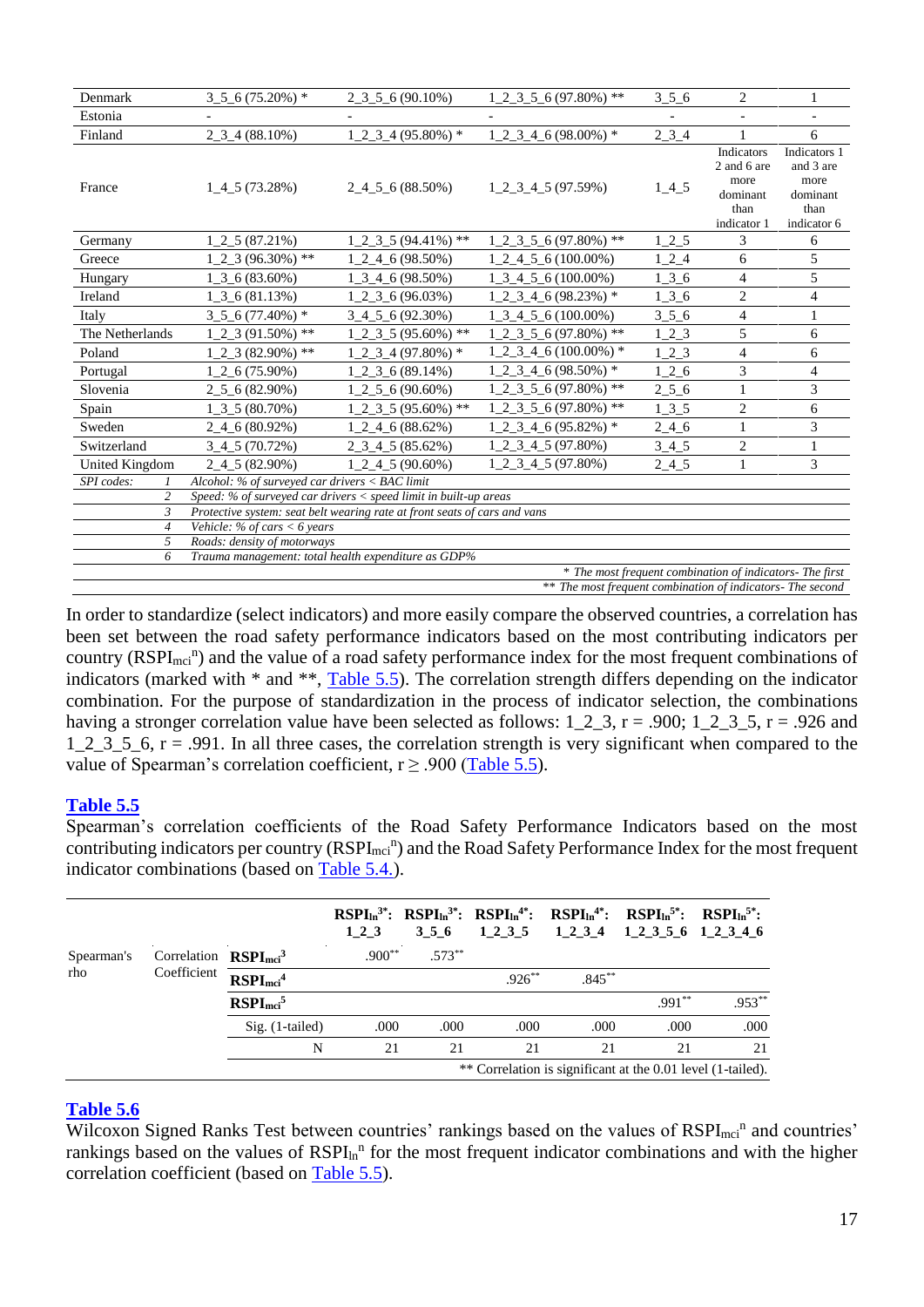|                                                             |                       |                        | 1 2 3             | Ranking Ranking RSPI $\ln^{3*}$ : Ranking RSPI $\ln^{4*}$ : Ranking RSPI $\ln^{5*}$ :<br>1 2 3 5 | 1, 2, 3, 5, 6              |
|-------------------------------------------------------------|-----------------------|------------------------|-------------------|--------------------------------------------------------------------------------------------------|----------------------------|
| Wilcoxon Signed Ranks Test RSPI <sub>mci</sub> <sup>3</sup> |                       | Z                      | .000 <sup>a</sup> |                                                                                                  |                            |
|                                                             |                       | Asymp. Sig. (2-tailed) | 1.000             |                                                                                                  |                            |
|                                                             | $RSPI_{\text{mei}}^4$ | z                      |                   | $-.158a$                                                                                         |                            |
|                                                             |                       | Asymp. Sig. (2-tailed) |                   | .875                                                                                             |                            |
|                                                             | $RSPI_{\text{mci}}^5$ | z                      |                   |                                                                                                  | .000 <sup>a</sup>          |
|                                                             |                       | Asymp. Sig. (2-tailed) |                   |                                                                                                  | 1.000                      |
|                                                             |                       |                        |                   |                                                                                                  | a. Based on positive ranks |

Therefore, the value of the road safety performance indicators based on the most contributing indicators per country (RSPI<sub>mci</sub><sup>n</sup>) correlates very strongly with the values of the road safety performance index with a limited number of indicators (RSPI<sub>ln</sub><sup>n\*</sup>), for the most frequent indicator combinations. The Wilcoxon Signed Ranks Test shows that there is no statistical significance (the value of Asymp. Sig. (2-tailed) is higher than 0.05 in all cases) in the change of countries' rankings when compared to the  $RSPI_{\text{mci}}^n$  [\(Table 5.6\)](#page-17-1). In order to facilitate the cross-country comparisons according to the road safety performance index with a limited number of indicators and make it represent the actual situation (level) of road safety in a reliable manner, it has been proposed to introduce the phases of indicator monitoring in the following way: 1) Phase 1 will understand the periodical monitoring of indicators relating to "alcohol, speed and protective system"; 2) Phase 2 will encompass periodical monitoring of indicators such as: alcohol, speed, protective system and road, and 3) Phase 3 will include periodical monitoring of all indicators, with the exception of "vehicle" indicator. This has secured the uniformity in the selection of a key list of indicators for international comparisons and in the process of defining the phases of introducing the indicators concerned in all the countries that were subject to this research. The smaller set of significant indicators defined in this way can serve for a fast and simple understanding and monitoring of a road safety situation for the larger number of countries. Reliability and relevance of the identified set of significant indicators and identified key list of indicators that need to be monitored depend on the number of indicators included in the calculation of a road safety performance index with a limited number of indicators, the system of collecting road safety data and the strength of their correlation with the final outcomes. This universal index approach is applicable in cases when a broader comprehensive set of indicators is analyzed, which enables a more accurate identification of weaker points and ranks countries in a more meaningful way.

# **6. Discussion**

#### *6.1. Indicator selection*

Given the complex character of the road safety phenomenon, more and more indicators are being suggested for use in monitoring, evaluating, and comparing the status and progress of road safety [\(Chen et al.,](#page-26-8) 2016). The type of indicators involved in the calculation of the road safety performance index largely defines its purpose. Firstly, if you want to develop capturing of an enriched picture of road safety or an overall road safety composite index, then it will be desirable to include the comprehensive set of road safety indicators belonging to each hierarchical level of the target hierarchy for road safety [\(Shen et al.,](#page-28-2) 2011b). In that case, attention should be paid to limitations occurring in the use of qualitative road safety indicators [\(Gitelman](#page-26-6)  et al., [2010\)](#page-26-6). Secondly, indicators belonging to only one hierarchical level (any one) serve for assessing the system's performances within that level. Using the SPIs, the overall road safety performance picture will be obtained, and will contribute greatly to decision makers when deciding on and defining the earlier goaloriented actions [\(Hermans, 2009a\)](#page-27-11). Thirdly, the quality of the benchmarking process largely depends on data quality. Increasing the efficiency of road safety benchmarking practices will critically require a common framework for collecting and analyzing exposure data [\(Chen](#page-26-8) et al., 2016).

However, choosing appropriate indicators is not an easy task. A selection for each risk domain can be made on the basis of their strengths and weaknesses. Therefore, selection of road safety indicators for the creation of a road safety performance index is a very complex work and requires the compromise between the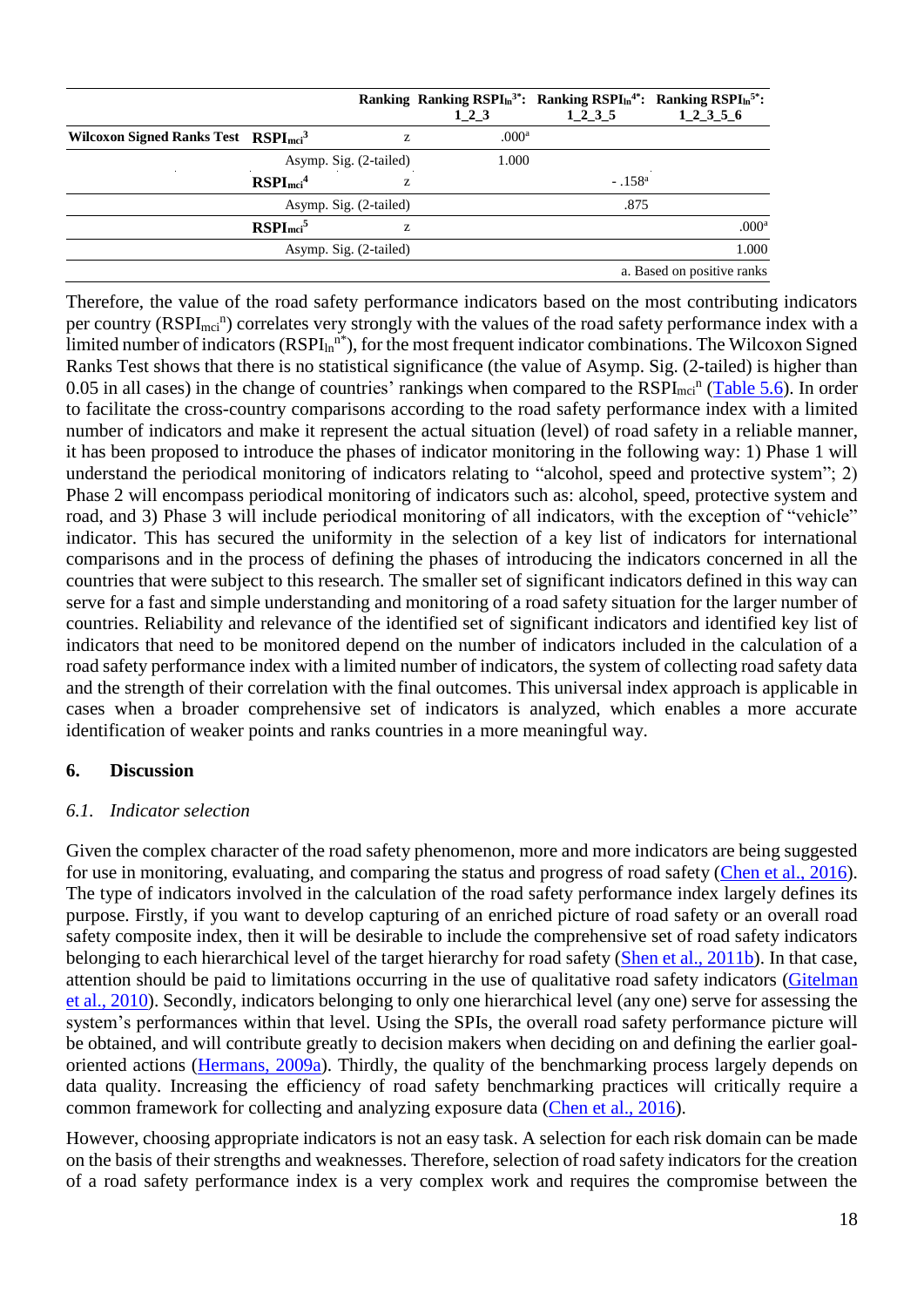desired (the best needed) and available (the best available) indicators. On one hand, indicators should be measurable, available and relevant [\(Al Haji, 2007\)](#page-26-1), while on the other hand, they should be reliable, comparable, interpretable and sensitive [\(Hermans, 2009a\)](#page-27-11). Since the selection of a set of indicators is the most influencing input factor [\(Hermans et al.,](#page-27-0) 2009b), analyses that are being made should pay attention to their volatile behavior [\(Gitelman et al.,](#page-26-6) 2010).

Identifying the most significant indicators is based on the principle "best of the best", as indicators involved in the process of calculating a road safety performance index must meet several criteria emerging from the research studies of [Al-Haji, 2007;](#page-26-1) [Litman, 2007](#page-27-18) and [Hermans, 2009a.](#page-27-11) Regardless of recommendations and proven values of the modern (human) manner of road safety monitoring and management, there are countries that have not developed this system. Although the monitoring of safety performance indicators is very demanding from the point of view of human and financial resources, the method and quality of data collection, these countries will benefit most from the standardization of indicators and selection of a key list of indicators for international comparisons. In case of an analysis of a composite index based on a broader set of indicators, the methodology proposed enables a more accurate a revision of the key list of key areas of action/indicators which is repeated until the final goal has been achieved.*6.2.Comparisons of countries' rankings* 

As shown in [Table 5.1,](#page-6-0) the correlation analysis has shown that all the combinations have a large correlation (Spearman's coefficient rho is over .536) with the RSPI, with the exception of the indicator's combination of "protective system, vehicle and trauma management" that has medium correlation strength. Overall, there exists a high degree of matching (congruence) of indicator's combinations (three, four or five). Based on this, the most significant indicators having the largest correlation with the RSPI values have been identified in this way. Grouping of countries on the basis of values of RSPI<sub>In</sub><sup>n\*</sup> differs significantly and is a consequence of the application of an expert's method of data aggregation (ordered weighting averaging operators), which emphasizes bad performances (by means of an orness restriction). Within the data aggregation method, boundary values of the level of road safety performance index for country grouping (high, average or low) have been calculated. When calculating the values of  $RSPI<sub>ln</sub><sup>3*</sup>$ , the countries have been divided into two groups (average and low RSPI value based on OWA operators). This is in line with the reasoning behind the methodology used in which the countries having at least two bad indicator values should obtain a low-level road safety performance index. The inclusion of more indicators in the calculations of road safety performance indicators (4 or 5) helps highlight the countries that are obtaining high values of road safety performance indexes.

To further capture the graphical insight into the specific relationship between the rankings, the comparison of countries' rankings, based on the  $RSPI_{ln}^{n*}$ , is illustrated in  $Fig. 2$ , where the basic ranking is built on the basis of the RSPI. It can be seen that:

- Overall, the four rankings (RSPI, RSPI $_{\ln}^{3*}$ , RSPI $_{\ln}^{4*}$  and RSPI $_{\ln}^{5*}$ ) are relatively consistent, with slight deviations across the different combinations of indicators. The ranks of Estonia and Cyprus are consistent across different combinations. At the same time, the rankings of Finland, Sweden and Slovenia are associated with relatively large deviations. Countries whose rankings oscillate by at least one to mostly three positions, depending on indicator combination, are ranked in-between.
- The rankings derived from different combinations of indicators are almost identical to the RSPI rankings. The matching is strongest with the values of  $RSPI_{ln}^{5*}$ , and weakest with the values of  $RSPI_{ln}^{3*}$ which is expected as the value of a road safety performance index is more accurate when a larger number of indicators are involved in the calculation. However, the value of a road safety performance index with a limited number of indicators is reliable and robust enough for international cross-country comparisons as it provides an adequate, simple and efficient way of road safety monitoring, which, on the other hand, generates actions for the development of a sustainable system of periodical measuring of indicators in low-ranked territories.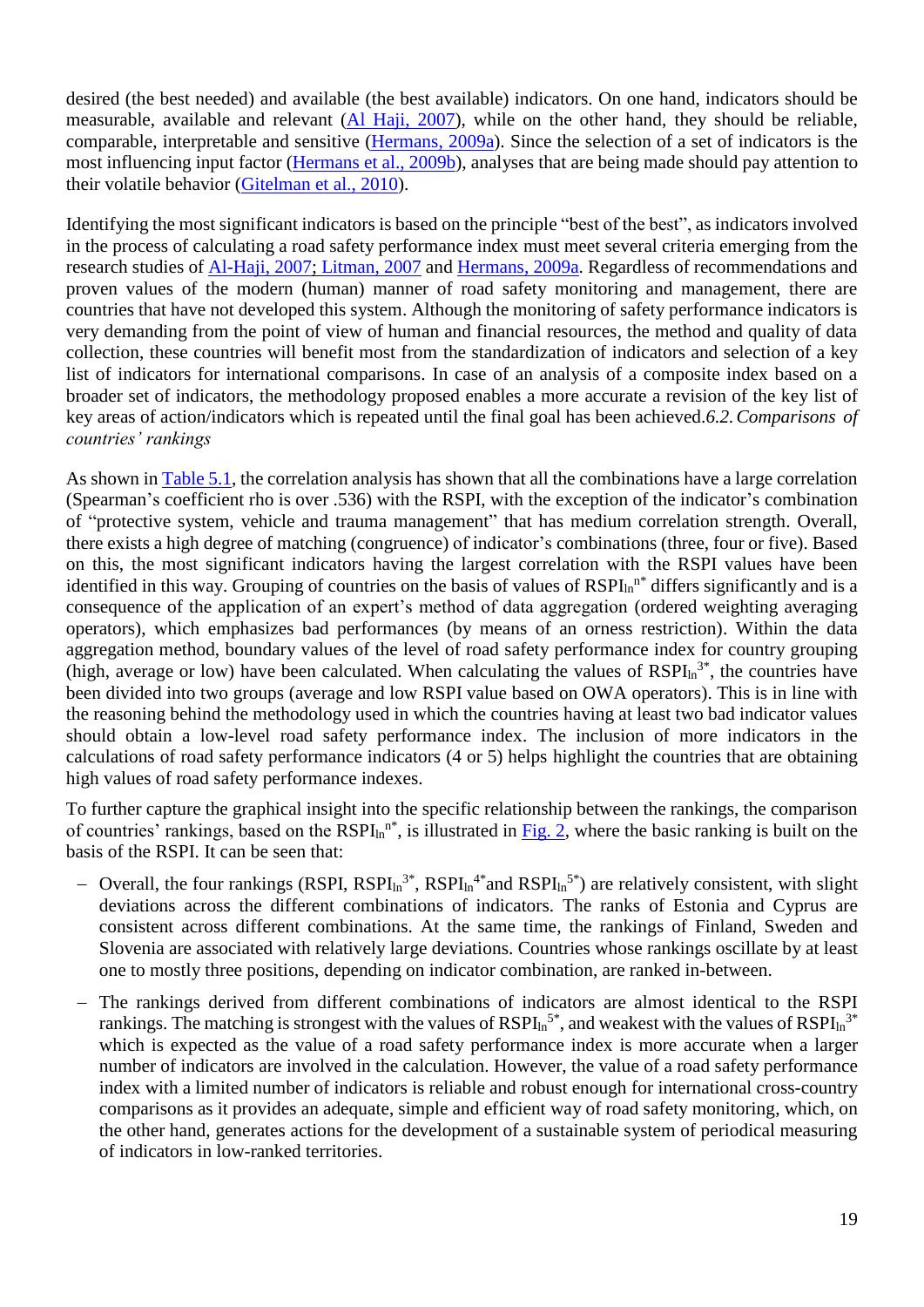Validity of a road safety performance index with a limited number of indicators can be compared to the country ranking made according to the values of the mortality rate and the Human Development Index (HDI), as a relevant reference [\(Chen et al.,](#page-26-8) 2016). Moreover, an increase in the human development index score (representing a long and healthy life, knowledge and a decent standard of living) is associated with an increase in road safety performance index score. In general, it can be concluded that the developed road safety performance index and road safety performance index with a limited number of indicators are linked with the mortality rate and the human development index. A strong correlation between the  $RSPI_{ln}^{3*}$  and the mortality rate (r =  $-$  .727, p = .01), confirms the significance of indicators (2–5–6) in cases of scarce or missing data. These three indicators allow for comparisons of a larger number of countries and are sufficient for defining the earlier goal- oriented actions that will serve for road safety improvement. This reinforces the credibility, acceptability and future development of the road safety performance index with a limited number of indicators for this set of European countries. Previous results have been confirmed by the strength of correlation among the rankings of a road safety performance index and road safety performance index with a limited number of indicators. The correlation strength in this case is extremely high and the value of the correlation coefficient is above  $r > .926$ , [\(Table 5.3\)](#page-14-2), regardless of which indicator combination is considered. However, the following are the most significant indicators for the 21 country set [\(Table 5.1\)](#page-6-0):

- Three most significant indicators are "speed, roads and trauma management" (abbr.: 2\_5\_6), (r = .906,  $p = .01$ ;
- Four most significant indicators are "alcohol, speed, roads and trauma management" (abbr.: 1\_2\_5\_6),  $(r=.958, p=.01)$  and
- Five most significant indicators are "alcohol, speed, protective system, roads and trauma management" (abbr.:  $1\_2\_3\_5\_6$ ), (r = .994, p= .01).

Therefore, the most significant indicators ensure the optimum selection of indicators and reliable comparison of the safety performance indicators of countries in conditions of unavailable and scarce data on indicators. Since there is a strong correlation between the RSPI and RSPI<sub>ln</sub><sup>n</sup>, it will be possible to identify a common list of indicators for all analyzed countries on the basis of the most contributing indicators per country. This ensures a simpler monitoring of indicators, simple understanding of road safety situation as well as the international comparisons and benchmarking process. Also, the most significant indicators provide the selection of right actions for the improvement of weak points within the road safety system, whose accuracy is increasing with the number of indicators included in an analysis.

#### *6.3. The most contributing indicators per country with prioritized monitoring phases*

There is a large number of causal factors contributing to road accidents and their severity. Harmonization of indicator definitions at the level of final outcomes is quite enviable and most differences occur with the definition of the "deaths per million vehicle kilometers" indicator. Contrary to this, the SPI level is characterized by a wide range of indicator definitions within each risk domain. Definitions and number of indicators vary, especially in the risk domains such as: alcohol and speed. In order to overcome this limitation, it will be necessary to have consistent definitions of indicators, which will in turn facilitate the interpretation and measurement of indicators in various countries. To that end, numerous authors have recommended the standardization of indicators and selection of a key list of indicators for international comparisons or the benchmarking process. [Wegman et al.,](#page-28-1) 2005 recommended developing standardized definitions of such indicators and of data collection procedures in order to achieve unambiguous European data that can be compared at the European level. The authors also recommended that a European standard for such a safety template be developed in order to be used in all European (Union) countries[. Al-Haji, 2007](#page-26-1) suggested defining the following two types of key lists: the list intended for HMCs (Highly Motorized Countries), with lots of details, and the list intended for LMCs (Less Motorized Countries), that can be used uniformly for most countries. At the margins of the above recommendations, [Wegman et al.,](#page-28-0) 2008 defined the core set of basic indicators (12 indicators) and offered the recommendations for developing a standardized terminology for road safety indicators and a composite road safety index. Regardless of the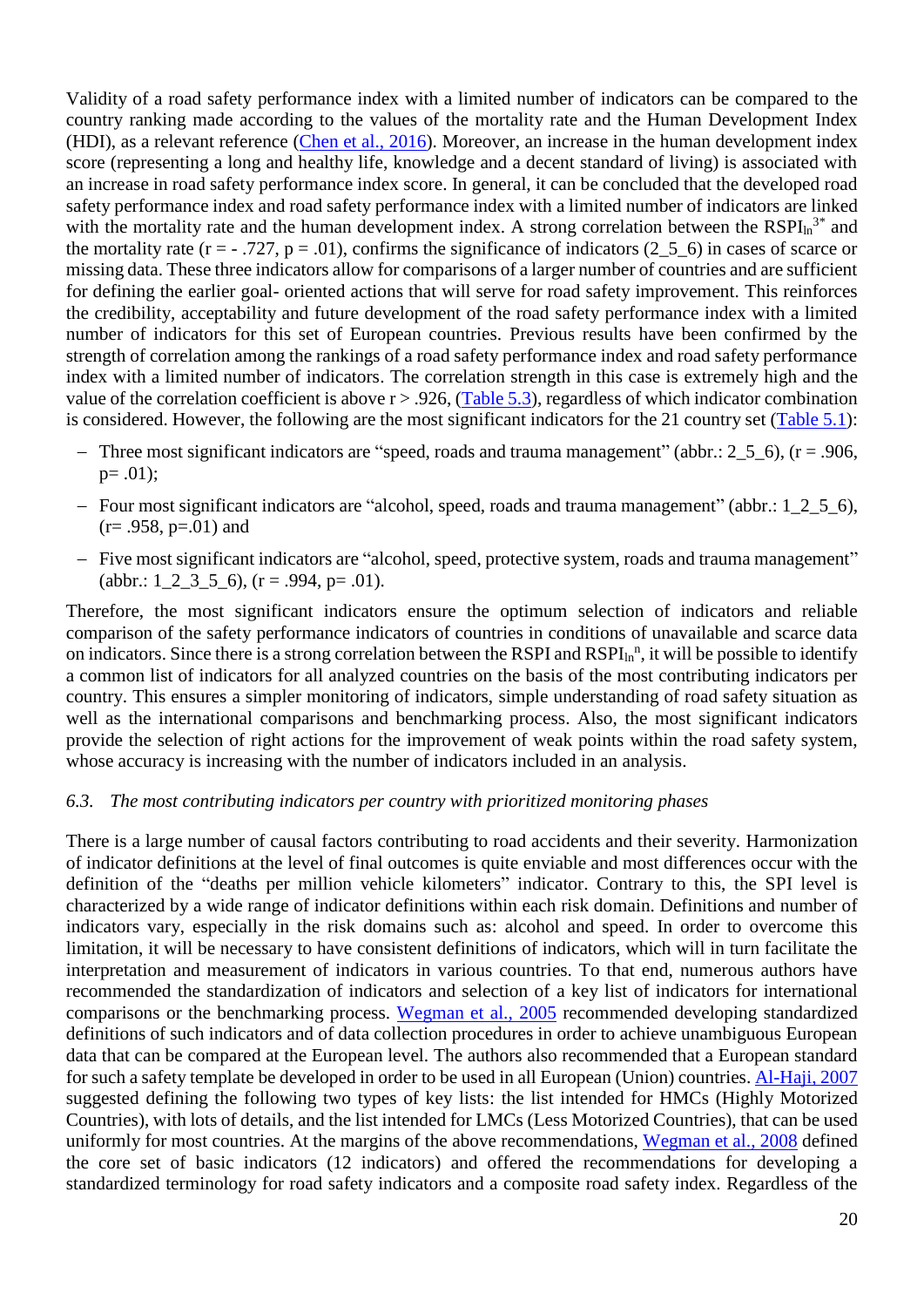previous recommendations that concern the standardization of indicators and selection of a key list of indicators, it is very demanding for a large number of countries to measure and monitor the widest possible range of safety performance indicators. A more purposeful and more accurate country comparison is obtained with the development of a decent system for road safety data collection and a harmonized methodology for measuring and monitoring a specified set of indicators.

The results in [\(Table 5.5](#page-17-0) and [Table 5.6\)](#page-17-1) have shown that it is possible to identify a group of indicators representing in a credible way the road safety situation in countries that are subject to analysis and securing a high level of accuracy of their comparisons. The correlation analysis has shown that there is a strong positive relation between the Road Safety Performance Index based on the most contributing indicators per country and the road safety performance index with a limited number of indicators. Also, the Wilcoxon Signed Ranks Test has shown that there is no statistically significant difference between countries' rankings based on the above mentioned road safety performance indexes. Based on this, proposed methodology can be applied at the national level, for comparisons of regions, police departments, local self-government units, etc. and at international level (especially in undeveloped and developing countries). From the practical point of view, the application of the proposed methodology can be observed through two aspects: 1) application of methodology in countries that have established the process of measuring and monitoring of indicators, and 2) application of methodology in countries that have not established a stable process of measuring and monitoring of indicators.

- The methodology used in the first group of countries enables identification of the most significant indicators with each measurement and revision of the key list of indicators that should be measured in the future. It can be expected that the influence of certain indicators over time is likely to change due to undertaken activities whose aim is to improve the most significant indicators identified and
- The methodology used in this study and results thereof obtained in the second group of countries offer guidelines for identification of the most important indicators that need to be surveyed. From a practical point of view, this is particularly beneficial in cases of a lack of budgetary funds or other resources for measuring a larger number of indicators in a country's territory.

Therefore, the results have shown that it is possible to very precisely calculate the road safety performance index with a limited number of indicators and make the country ranking in that way. In order to facilitate the comparison of countries that were the subject of analysis, the authors have suggested the monitoring of safety performance indicators in the following way: in Phase 1 of the monitoring, the countries will have to monitor the indicators relating to **alcohol, speed and protective systems**; in Phase 2, it is recommended to introduce indicators concerning the **roads,** while the last phase - Phase 3 will have to see the introduction of indicators relating to **trauma management**. This will help achieve the standardization of indicators and selection of a key list of indicators that need to be monitored and that are involved in the calculation of a road safety performance index in all the countries concerned.

# **7. Concluding remarks**

# *7.1. Main recommendations for a meaningful road safety performance index*

A road safety performance index is most often used for cross-country comparisons, understanding of road safety situation, benchmarking process, defining the earlier goal- oriented actions and offering support to decision makers to know which road safety topics they perform well or badly as a basis of improvements. The value of a road safety performance index depends mostly on selected indicators, weight allocations and data aggregations, as well as on the strength of correlation between the indicators and final outcomes. Given the purpose of the RSPI and the factors that have the highest impact on its value and quality, the following are the main recommendations for a meaningful road safety performance index:

- Harmonize the procedures and methodologies intended for the measuring of safety performance indicators with the best practices;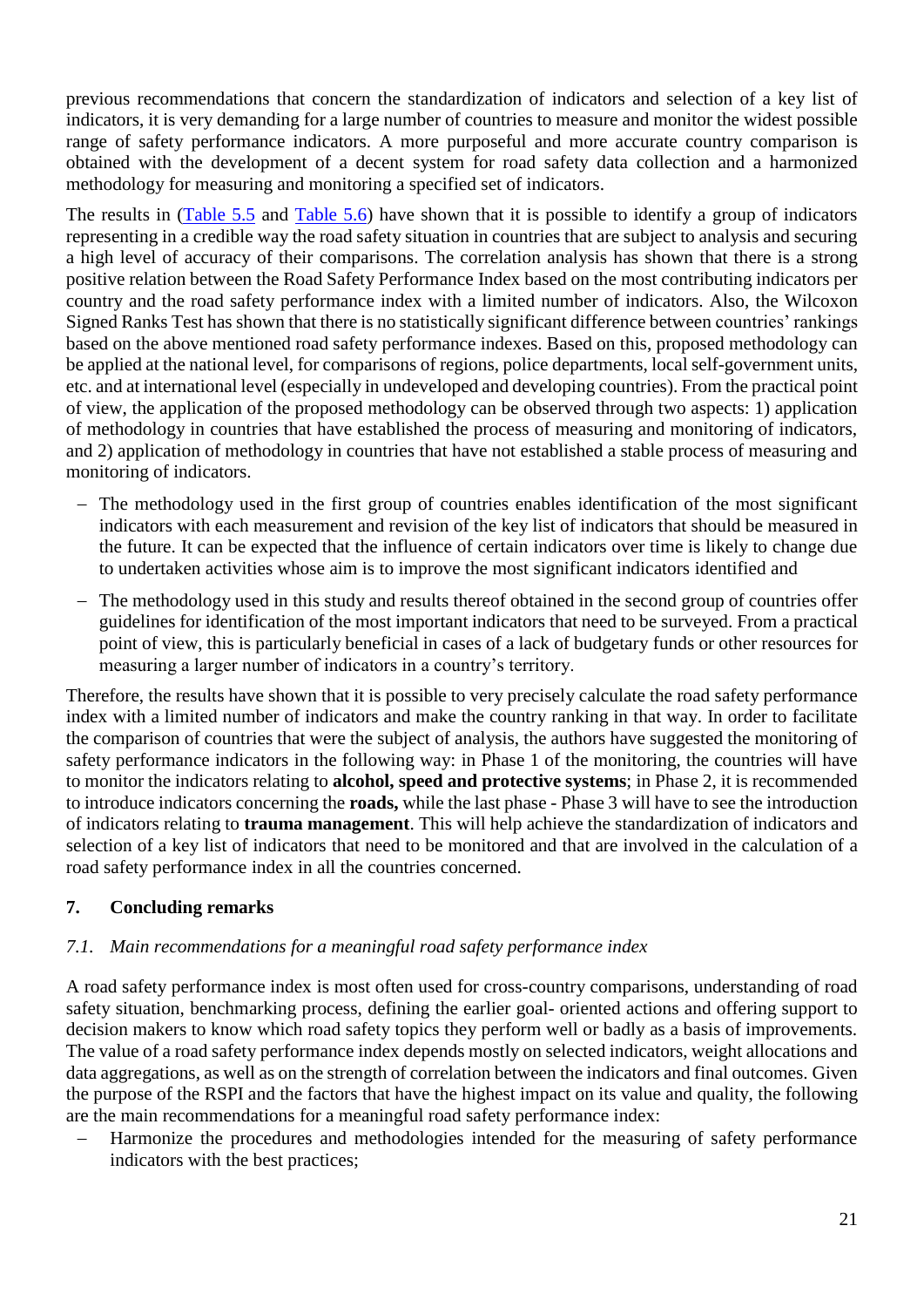- Provide conditions for development of a periodical system of indicator measuring with a defined list of basic and additional indicators whose monitoring demands field research or whose values can be taken over from international databases;
- Analyze the relationship (the correlation strength) of measured indicators and the final outcomes indicators;
- Analyses were performed on the collected indicator data set in order to gain more insight into each indicator separately (univariate analysis) as well as into the structure and interrelationships of the whole indicator set (multivariate analysis);
- Make the calculation of road safety performance index on the basis of the largest possible number of indicators with the greatest relationship with the final outcomes indicators and
- Use the acquired knowledge regarding data preparation, weighting and aggregation methods and robustness testing for the calculation of a road safety performance index depending on the purpose of a composite index.

Since the availability of data concerning the values of same indicators for a larger number of countries, in a defined time period is limited, the number of indicators included in a comprehensive set of indicators may vary. A road safety performance index obtained on the basis of a broader set of indicators provides a more accurate identification of good and poor road safety points on the territories. However, a road safety performance index with a limited number of indicators (obtained on the basis of a narrower comprehensive set of indicators) provides an efficient way to understand road safety and is an important driver for the development of a sustainable system of periodical measuring of indicators. With the aim to more accurately identify the most significant indicators, it will be necessary to tend to expand the set of identical indicators for a larger number of countries (especially of low-ranked countries), using the principle of including the next best indicator out of the most significant ones.

#### *7.2. Conclusions and future research*

The road safety performance index is a quality tool used in road safety to make country comparisons, identify the "best-in-class" practices and define the earlier goal-oriented actions. Also, a road safety performance index serves to policymakers to help them recognize and understand the road safety related problems. Within the methodology for calculating a road safety performance index, selection of indicators represents the most requiring work and has the strongest influence on the composite index value. Simply said, the value of a road safety performance index largely depends on the level, quality, data collection method and type of indicators. From a theoretical point of view, a larger number of indicators provide a road safety performance index of higher quality by means of which decision makers are able to more precisely define the earlier goal-oriented actions. Or, by recording a broader comprehensive set of SPIs it is possible to more precisely identify the strengths and weaknesses of a road safety system in a country. However, from the practical point of view, a need arises for the calculation of a road safety performance index with a limited number of indicators which provides comparisons of a sufficient quality used for the biggest possible number of countries and an efficient way of road safety monitoring. A scientifically sound and appropriate methodology for the creation of a road safety performance index with limited number of indicators (RSPI<sub>ln</sub><sup>n</sup>) that can be used for the monitoring, comparison of road safety performance among countries and standardization of indicators has been developed in this paper. Also, this paper shows the influence of safety performance indicators on the value of a road safety performance index with a limited number of indicators. The results have revealed that comparisons of countries on the basis of a limited number of indicators, i.e. of the most significant indicators, can be made in an accurate manner and with an acceptable level of reliability. Comparisons of results (comparison of countries' rankings) verify the robustness of the most significant indicators and improve the credibility and interpretability of the road safety performance index with a limited number of indicators. The second part of the analysis has identified the most contributing indicators per country. By comparing the values of the road safety performance index obtained on the basis of the most contributing indicators per country with the values of the road safety performance index with a limited number of indicators, the indicators that need monitoring in all the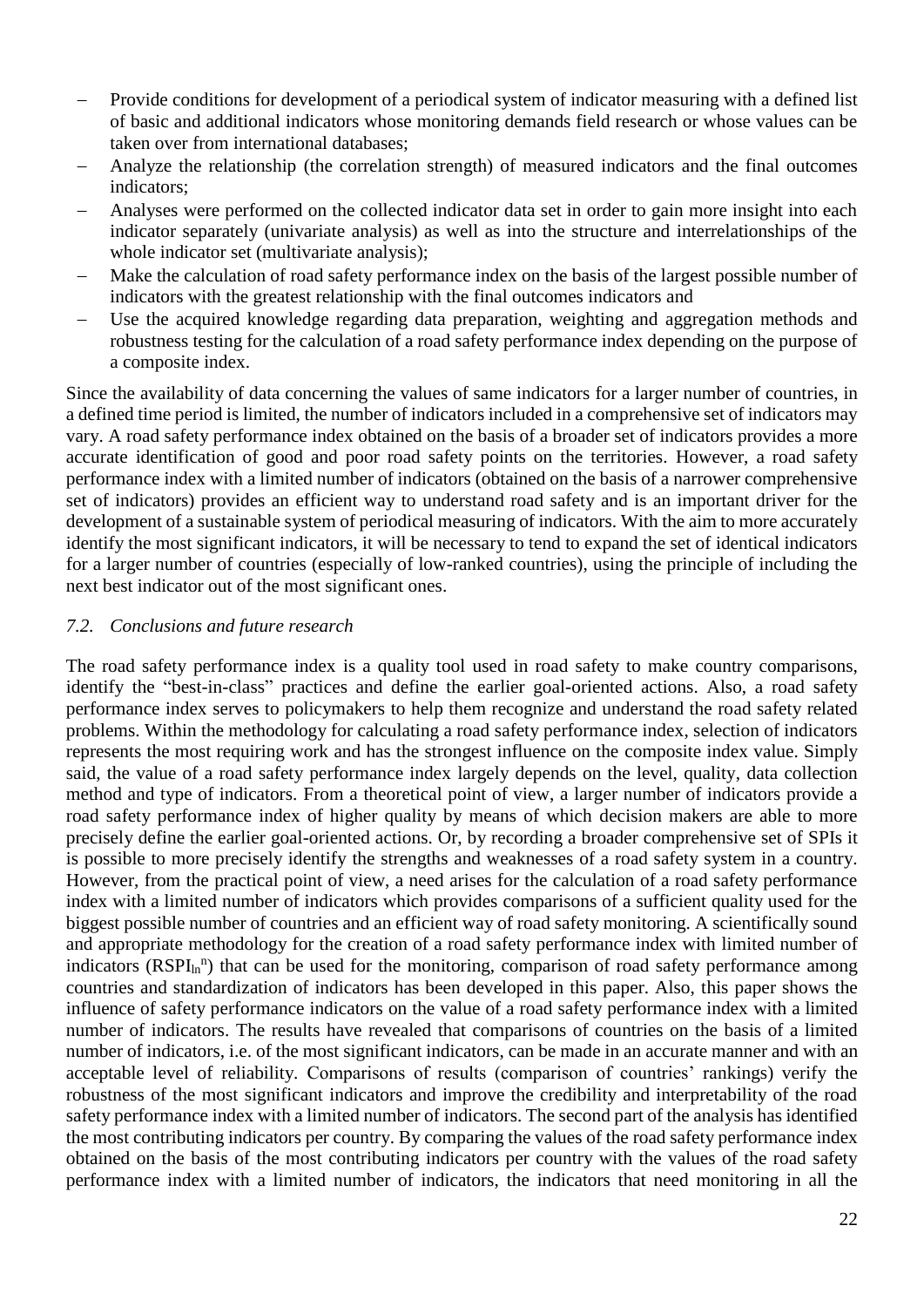analyzed countries have been thus identified. This is the way in which indicators common to all the countries have been identified. This has enabled an easier and more practical cross-country comparison and simple and fast understanding of road safety situation on a territory. Also, a road safety performance index with a limited number of indicators obtained on the basis of a broader comprehensive set of indicators most importantly helped to make a more precise identification of weak road safety points on the territories, and with the learning from meaningful references in terms of policy making, target settings and developing of countermeasures. The concept of identifying the most significant indicators for all countries together contributes to the standardization of indicators and the road safety performance index as it provides a uniform monitoring and comparison in terms of definitions and the way in which they are recorded and analyzed. The optimization of selected indicators contributes to the practicality and resource saving in the monitoring process, provides an adequate and efficient way of road safety monitoring and understanding as well as an important driver for the development of a sustainable system of periodical indicator measurement in low-ranked territories. Finally, the results obtained by using the methodology for calculating the RSPI<sub>ln</sub><sup>n</sup> can encourage a larger number of countries to start measuring and monitoring at least the most significant indicators so that they could be comparable with other countries where safety performance indicators are already monitored. In conditions of a limited road safety budget, the countries will more easily decide on/opt for investments in the most significant among those important areas of work to which the most important indicators refer to, with the aim to provide more cost-effective and more efficient investments in road safety improvements.

The development of a system for periodical monitoring of road safety indicators and justification of countries' investments in monitoring of the the most significant indicators should be viewed through two limitations: 1) the accuracy of selection of the most significant indicators is increasing proportionally with the number of indicators included (on the basis of multiple indicators included in an analysis, a more accurate identification of the most significant indicators is obtained) and 2) it is very demanding for a large number of countries to measure and monitor the widest possible range of safety performance indicators as it is necessary for them to have a developed decent system of collecting road safety data and harmonized methodologies for measuring and monitoring a specific set of indicators. Also, next limitations of this study are the selection of only one indicator from each risk domain (as pointed out in [Gitelman et al.,](#page-26-6) 2010), for only one year. This is particularly visible in the group of indicators relating to speed and alcohol. These indicators have been taken over from the SARTRE (The Social Attitudes to Road Traffic Risk in Europe) project and their values are based on subjective assessments of the respondents.

Further research should include the testing of the road safety performance index value based on other data sets, measured in several time series. In that case, the value of a road safety performance index with a limited number of indicators will be obtained from the larger set of indicators which will ensure a more detailed analysis of contributory factors and a more precise identification of the strengths and weaknesses of a country's road safety system. However, it is acceptable to monitor and compare the countries (regions)on the basis of the minimum number of indicators included in a composite index (in this case, only three indicators), in conditions when availability of data concerning the values of same indicators for a larger number of countries, in a defined time period, is rather limited. .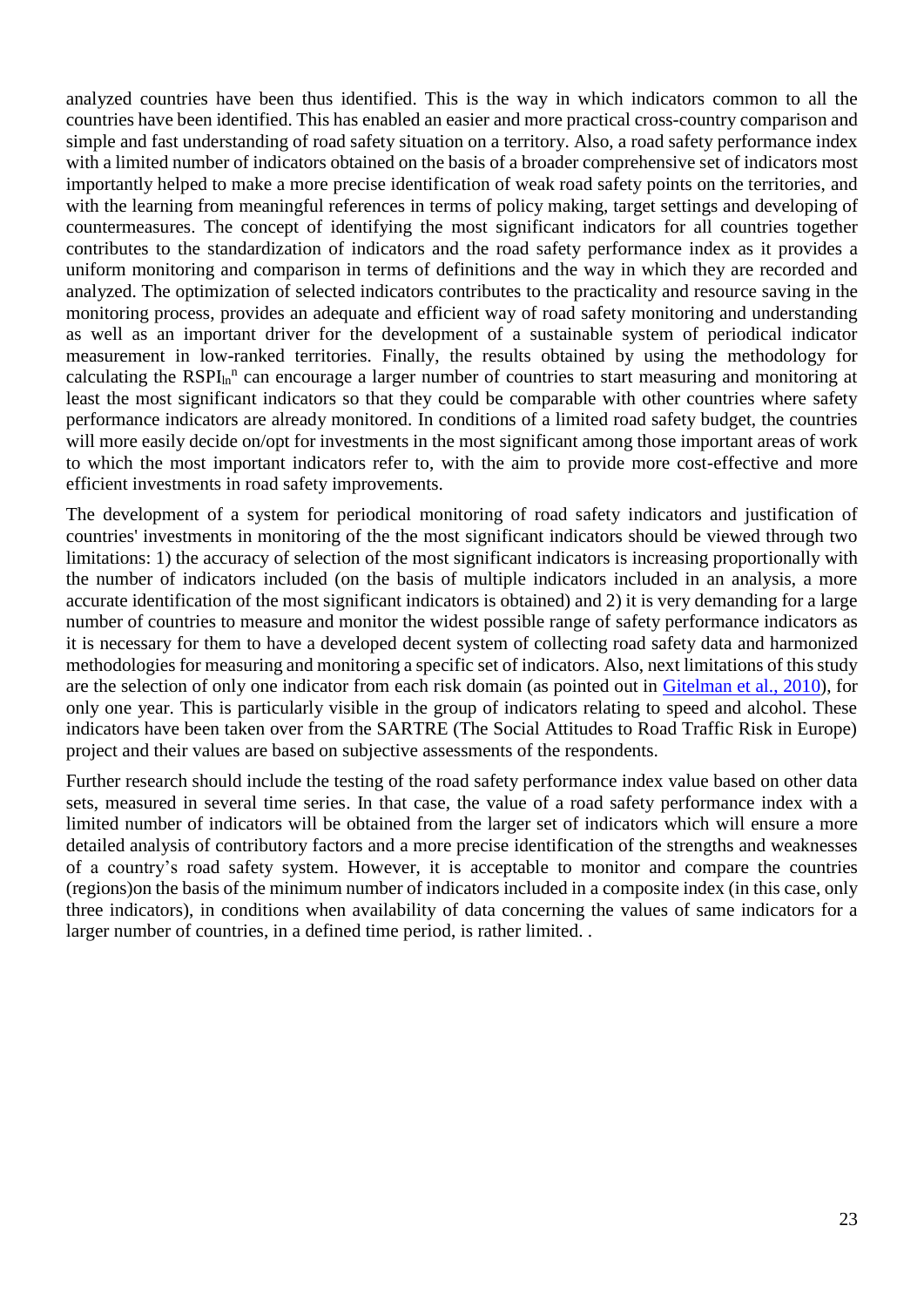#### **Appendix A**

#### **Table A.1**

Rescaled data set with weights for each SPI and each country

| <b>SPI</b> code                 |               |          | $\overline{2}$ |        |                               | 3                     | $\boldsymbol{4}$ |          | 5               |        | 6                                          |                                   |             |
|---------------------------------|---------------|----------|----------------|--------|-------------------------------|-----------------------|------------------|----------|-----------------|--------|--------------------------------------------|-----------------------------------|-------------|
| Country                         | $R_{alcohol}$ | Walcohol | $R_{speed}$    | Wspeed | <b>R</b> protective<br>system | Wprotective<br>system | Rvehicle         | Wvehicle | $R_{\rm roads}$ | Wroads | $\mathbf{R}_{\text{Trauma}}$<br>management | $W_{\text{trauma}}$<br>management | <b>RSPI</b> |
| Austria                         | 0.881         | 0.040    | 0.667          | 0.103  | 0.649                         | 0.211                 | 0.494            | 0.042    | 0.317           | 0.403  | 0.355                                      | 0.202                             | 0.461       |
| <b>Belgium</b>                  | 0.734         | 0.041    | 0.000          | 0.370  | 0.456                         | 0.256                 | 0.650            | 0.090    | 0.933           | 0.100  | 0.661                                      | 0.142                             | 0.393       |
| <b>Cyprus</b>                   | 0.000         | 0.000    | 0.000          | 0.590  | 0.702                         | 0.000                 | 0.000            | 0.410    | 0.467           | 0.000  | 0.177                                      | 0.000                             | 0.000       |
| <b>Czech</b><br><b>Republic</b> | 0.908         | 0.129    | 0.667          | 0.084  | 0.614                         | 0.153                 | 0.066            | 0.566    | 0.100           | 0.048  | 0.355                                      | 0.020                             | 0.319       |
| <b>Denmark</b>                  | 0.986         | 0.047    | 0.889          | 0.100  | 0.772                         | 0.204                 | 0.604            | 0.022    | 0.383           | 0.388  | 0.597                                      | 0.239                             | 0.597       |
| Estonia                         | 0.927         | 0.007    | 0.000          | 0.392  | 0.614                         | 0.008                 | 0.003            | 0.317    | 0.017           | 0.277  | 0.000                                      | 0.000                             | 0.000       |
| Finland                         | 0.986         | 0.028    | 0.667          | 0.260  | 0.860                         | 0.101                 | 0.321            | 0.164    | 0.017           | 0.425  | 0.339                                      | 0.023                             | 0.357       |
| France                          | 0.766         | 0.260    | 0.556          | 0.144  | 1.000                         | 0.051                 | 0.550            | 0.146    | 0.300           | 0.384  | 0.774                                      | 0.015                             | 0.539       |
| Germany                         | 0.890         | 0.283    | 0.556          | 0.273  | 0.947                         | 0.052                 | 0.568            | 0.026    | 0.550           | 0.341  | 0.935                                      | 0.025                             | 0.680       |
| Greece                          | 0.638         | 0.168    | 0.667          | 0.192  | 0.000                         | 0.498                 | 0.538            | 0.080    | 0.083           | 0.052  | 0.742                                      | 0.009                             | 0.290       |
| <b>Hungary</b>                  | 0.940         | 0.083    | 0.000          | 0.512  | 0.333                         | 0.143                 | 0.253            | 0.124    | 0.083           | 0.038  | 0.500                                      | 0.100                             | 0.209       |
| <b>Ireland</b>                  | 0.885         | 0.146    | 1.000          | 0.070  | 0.789                         | 0.177                 | 1.000            | 0.010    | 0.033           | 0.249  | 0.323                                      | 0.348                             | 0.486       |
| <b>Italy</b>                    | 0.665         | 0.033    | 0.000          | 0.377  | 0.544                         | 0.137                 | 0.498            | 0.086    | 0.350           | 0.228  | 0.500                                      | 0.138                             | 0.288       |
| The<br><b>Netherlands</b>       | 0.913         | 0.280    | 0.556          | 0.580  | 0.807                         | 0.062                 | 0.597            | 0.025    | 1.000           | 0.031  | 0.726                                      | 0.021                             | 0.692       |
| Poland                          | 0.986         | 0.097    | 0.556          | 0.075  | 0.544                         | 0.141                 | 0.144            | 0.266    | 0.000           | 0.392  | 0.194                                      | 0.029                             | 0.256       |
| Portugal                        | 0.807         | 0.174    | 0.111          | 0.508  | 0.842                         | 0.060                 | 0.318            | 0.111    | 0.350           | 0.016  | 0.694                                      | 0.131                             | 0.378       |
| Slovenia                        | 0.876         | 0.052    | 0.667          | 0.409  | 0.719                         | 0.060                 | 0.902            | 0.015    | 0.367           | 0.213  | 0.565                                      | 0.252                             | 0.596       |
| <b>Spain</b>                    | 0.670         | 0.146    | 0.111          | 0.456  | 0.807                         | 0.125                 | 0.521            | 0.014    | 0.317           | 0.239  | 0.387                                      | 0.019                             | 0.340       |
| <b>Sweden</b>                   | 1.000         | 0.035    | 0.778          | 0.249  | 0.912                         | 0.036                 | 0.533            | 0.129    | 0.050           | 0.385  | 0.661                                      | 0.166                             | 0.465       |
| <b>Switzerland</b>              | 0.807         | 0.101    | 0.889          | 0.112  | 0.737                         | 0.270                 | 0.616            | 0.162    | 0.517           | 0.339  | 1.000                                      | 0.015                             | 0.674       |
| <b>United</b><br>Kingdom        | 0.972         | 0.044    | 0.889          | 0.295  | 0.930                         | 0.043                 | 0.717            | 0.114    | 0.233           | 0.477  | 0.435                                      | 0.028                             | 0.552       |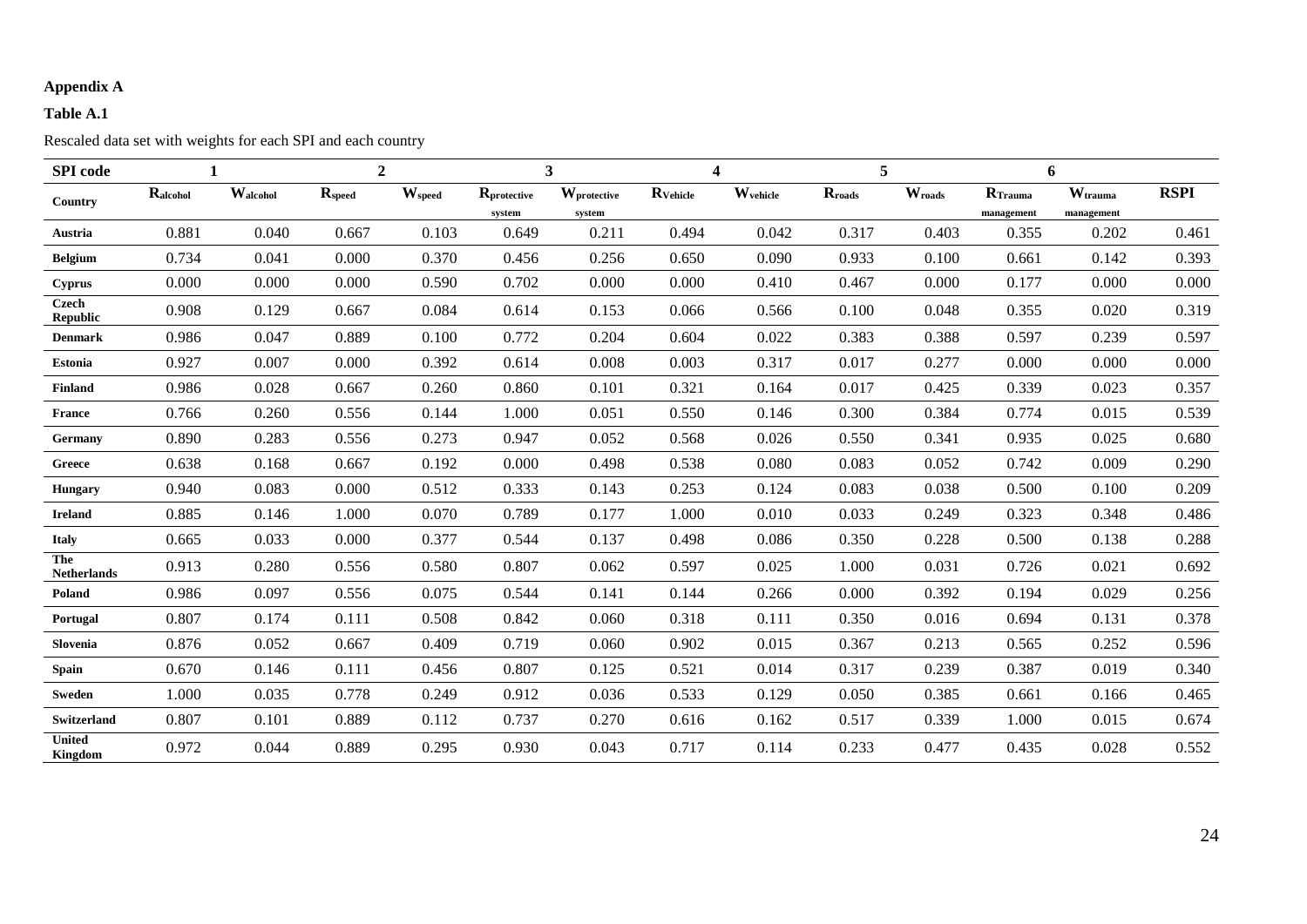#### **Appendix B**

#### **Table B.1**

Ranking of values for RSPI,  $RSPI_{ln}^{3*}$ ,  $RSPI_{ln}^{4*}$ ,  $RSPI_{ln}^{5*}$  based on the most significant three, four and five SPIs based on OWA operators

<span id="page-25-0"></span>

|                  | Column 1           |           |                                      | Column <sub>2</sub> |            |                                      |                    | Column 3        |                                      |                    | Column 4    |                         |                                       |
|------------------|--------------------|-----------|--------------------------------------|---------------------|------------|--------------------------------------|--------------------|-----------------|--------------------------------------|--------------------|-------------|-------------------------|---------------------------------------|
| Rank             | <b>Countries</b>   | $2\_5\_6$ | Level of<br>$\text{RSPI}_{\ln}^{3*}$ | <b>Countries</b>    | $1_{2.56}$ | Level of<br>$\text{RSPI}_{\ln}^{4*}$ | <b>Countries</b>   | $1\_2\_3\_6\_6$ | Level of<br>$\text{RSPI}_{\ln}^{5*}$ | <b>Countries</b>   | <b>RSPI</b> | Level of<br><b>RSPI</b> | <b>Std. Deviation</b><br>of all ranks |
| $\overline{1}$   | Slovenia           | 0.493     | Average                              | The<br>Netherlands  | 0.625      | High                                 | The<br>Netherlands | 0.675           | High                                 | The<br>Netherlands | 0.692       | High                    | 1.50                                  |
| 2                | United<br>Kingdom  | 0.386     | Average                              | Germany             | 0.614      | High                                 | Germany            | 0.663           | High                                 | Germany            | 0.680       | High                    | 1.50                                  |
| 3                | Denmark            | 0.380     | Average                              | Slovenia            | 0.539      | High                                 | Denmark            | 0.584           | High                                 | Switzerland        | 0.674       | High                    | 1.91                                  |
| 4                | The<br>Netherlands | 0.369     | Average                              | United<br>Kingdom   | 0.428      | Average                              | Slovenia           | 0.581           | High                                 | Denmark            | 0.597       | High                    | 0.96                                  |
| 5                | Germany            | 0.363     | Average                              | Denmark             | 0.426      | Average                              | Switzerland        | 0.571           | High                                 | Slovenia           | 0.596       | High                    | 1.71                                  |
| 6                | Sweden             | 0.323     | Average                              | France              | 0.408      | Average                              | United<br>Kingdom  | 0.468           | Average                              | United<br>Kingdom  | 0.552       | High                    | 1.91                                  |
| $\boldsymbol{7}$ | Switzerland        | 0.290     | Low                                  | Switzerland         | 0.372      | Average                              | France             | 0.459           | Average                              | France             | 0.539       | High                    | 1.26                                  |
| 8                | Austria            | 0.268     | Low                                  | Sweden              | 0.358      | Average                              | Ireland            | 0.459           | Average                              | Ireland            | 0.486       | Average                 | 0.96                                  |
| 9                | France             | 0.207     | Low                                  | Ireland             | 0.320      | Average                              | Austria            | 0.440           | Average                              | Sweden             | 0.465       | Average                 | 1.71                                  |
| 10               | Ireland            | 0.190     | Low                                  | Austria             | 0.303      | Low                                  | Sweden             | 0.391           | Average                              | Austria            | 0.461       | Average                 | 0.96                                  |
| 11               | Finland            | 0.188     | Low                                  | Portugal            | 0.293      | Low                                  | Portugal           | 0.343           | Average                              | Belgium            | 0.393       | Average                 | 1.26                                  |
| 12               | Belgium            | 0.188     | Low                                  | Greece              | 0.246      | Low                                  | Belgium            | 0.335           | Average                              | Portugal           | 0.378       | Average                 | 0.96                                  |
| 13               | Portugal           | 0.153     | Low                                  | Spain               | 0.232      | Low                                  | Spain              | 0.333           | Average                              | Finland            | 0.357       | Average                 | 1.71                                  |
| 14               | Italy              | 0.149     | Low                                  | Belgium             | 0.218      | Low                                  | Finland            | 0.302           | Low                                  | Spain              | 0.340       | Average                 | 1.41                                  |
| 15               | Greece             | 0.139     | Low                                  | Finland             | 0.215      | Low                                  | Czech<br>Republic  | 0.279           | Low                                  | Czech<br>Republic  | 0.319       | Low                     | 0.96                                  |
| 16               | Spain              | 0.134     | Low                                  | Czech<br>Republic   | 0.185      | Low                                  | Greece             | 0.246           | Low                                  | Greece             | 0.290       | Low                     | 1.89                                  |
| 17               | Czech<br>Republic  | 0.068     | Low                                  | Italy               | 0.171      | Low                                  | Italy              | 0.246           | Low                                  | Italy              | 0.288       | Low                     | 1.50                                  |
| 18               | Hungary            | 0.053     | Low                                  | Poland              | 0.143      | Low                                  | Poland             | 0.219           | Low                                  | Poland             | 0.256       | Low                     | 0.50                                  |
| 19               | Poland             | 0.047     | Low                                  | Hungary             | 0.131      | Low                                  | Hungary            | 0.179           | Low                                  | Hungary            | 0.209       | Low                     | 0.50                                  |
| 20               | Estonia            | 0.005     | Low                                  | Estonia             | 0.011      | Low                                  | Estonia            | 0.016           | Low                                  | Estonia            | 0.000       | Low                     | 0.00                                  |
| 21               | Cyprus             | 0.000     | Low                                  | Cyprus              | 0.000      | Low                                  | Cyprus             | 0.000           | Low                                  | Cyprus             | 0.000       | Low                     | 0.00                                  |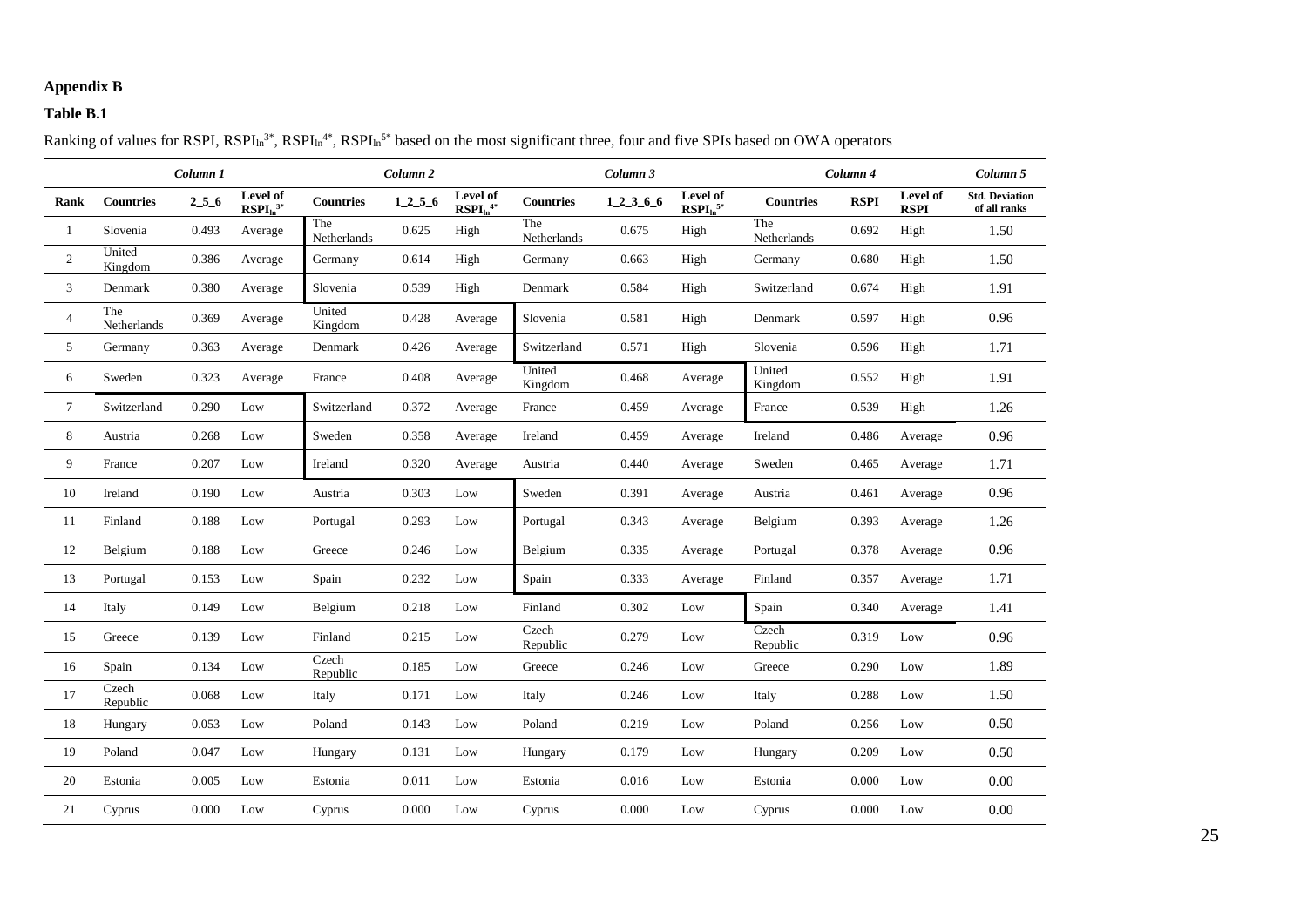#### **Acknowledgments**

The authors would like to thank the Associate Editor, PhD Jeremy Broughton, and several anonymous reviewers for their valuable comments and suggestions, which have been of great help in improving the quality of this paper.

#### **References**

- <span id="page-26-1"></span>Al- Haji, G. (2007). *Road Safety Development Index (RSDI): Theory, Philosophy and Practice.* Department of Science and Technology. Linköping University, <http://ir.nmu.org.ua/bitstream/handle/123456789/126470/0bb47fc915be24e29d6a9f7912a5abe3.pdf?sequence=1>
- <span id="page-26-0"></span>Al- Haji, G. (2005). *Towards a Road Safety Development Index (RSDI)-Development of an International Index to Measure Road Safety Performance.* Department of Science and Technology. Norrköping: Linköping University, [http://www.diva](http://www.diva-portal.org/smash/get/diva2:20332/FULLTEXT01.pdf)[portal.org/smash/get/diva2:20332/FULLTEXT01.pdf](http://www.diva-portal.org/smash/get/diva2:20332/FULLTEXT01.pdf)
- <span id="page-26-5"></span>Bastos, J. T., Shen, Y., Hermans, E., Brijs, T., Wets, G., and Ferraz, A. C. P. (2015). Traffic fatality indicators in Brazil: state diagnosis based on data envelopment analysis research. Accident Analysis and Prevention, 81, 61-73, [doi:10.1016/j.aap.2015.01.024](http://dx.doi.org/10.1016/j.aap.2015.01.024)
- <span id="page-26-4"></span>Bastos, J. T. (2014). Road safety strategic analysis in Brazil: Indicator and index research. Doctoral Thesis, Escola de Engenharia de São Carlos, Universityof São Paulo, São Carlos. Retrieved 2015-09-24, from <http://www.teses.usp.br/teses/disponiveis/18/18144/tde-08042015-103747/>
- <span id="page-26-2"></span>Bax, C., Wesemann, P., Goldenbeld, C., Wegman, F., Aarts, L., Gitelman, V., et al. (2012). *Developing a Road Safety Index.* Deliverable 4.9 of the EC FP7 project DaCoTA, [http://www.dacota](http://www.dacota-project.eu/Deliverables/DaCoTA_D4.9_developing%20a%20RSI%20deliverable.pdf)[project.eu/Deliverables/DaCoTA\\_D4.9\\_developing%20a%20RSI%20deliverable.pdf](http://www.dacota-project.eu/Deliverables/DaCoTA_D4.9_developing%20a%20RSI%20deliverable.pdf)
- <span id="page-26-13"></span>Charnes A, Cooper WW, Lewin AL, Seiford LM. DEA: Theory, Methodology, and Application. Boston, MA: Kluwer Academic Publishers; 1994.
- Charnes, A., Cooper, W., Rhodes, E., 1978. Measuring the efficiency of decision making units. Eur. J. Oper. Res. 2, 429–444
- <span id="page-26-16"></span>Cherchye, L., Moesen, W., Rogge, N., Van Puyenbroeck, T., Saisana, M., Saltelli, A., Liska, R., Tarantola, S., 2006. Creating Composite Indicators with DEA and Robustness Analysis: The Case of the Technology Achievement Index. Catholic University of Leuven and Joint Research Centre.
- Cohen, J. (1988) Statistical Power Analysis for the Behavioral Sciences, 2nd ed. Hillsdale, NJ: Erlbaum.
- <span id="page-26-14"></span>Cooper WW, Seiford LM, Tone K. DEA: A Comprehensive Text With Models, Application, References and DEA Solver Software. Boston, MA: Kluwer Academic Publishers; 2000.
- <span id="page-26-15"></span>Cooper WW, Seiford LM, Zhu J. Handbook on Data Envelopment Analysis. Boston, MA: Kluwer Academic Publishers; 2004.
- <span id="page-26-8"></span>Chen, F., Wu, J., Chen, X., Wang, J., and Wang, D. (2016). Benchmarking road safety performance: Identifying a meaningful reference (best-in-class). Accident Analysis and Prevention, 86, 76-89, doi: [doi:10.1016/j.aap.2015.10.018](http://dx.doi.org/10.1016/j.aap.2015.10.018)
- <span id="page-26-12"></span>European Transport Safety Council. (2001). *Transport Safety Performance Indicators.* Brussels, [http://etsc.eu/wp](http://etsc.eu/wp-content/uploads/Transport-safety-performance-indicators.pdf)[content/uploads/Transport-safety-performance-indicators.pdf](http://etsc.eu/wp-content/uploads/Transport-safety-performance-indicators.pdf)
- <span id="page-26-9"></span>European Union Road Federation (2006). European Road Statistics 2006.
- <span id="page-26-11"></span>Eurostat (2007). Europe in figures: Eurostat yearbook 2006-07. Commission of the European Communities.
- <span id="page-26-10"></span>Eurostat (2008). Transport database. Retrieved October 16th, 2017 fro[m http://epp.eurostat.ec.europa.eu.](http://epp.eurostat.ec.europa.eu/)
- <span id="page-26-7"></span>Farchi, S., Molino, N., Rossi, P. G., Borgia, P., Krzyzanowski, M., Dalbokova, D., et al. (2006). Defining a common set of indicators to monitor road accidents in the European Union. *BMC Public Health, 6*, 183-195, doi: <http://www.biomedcentral.com/1471-2458/6/183>
- <span id="page-26-3"></span>Gitelman, V., Vis, M., Weijermars, W., and Hakkert, S. (2014, June 30). Development of road safety performance indicators for the European Countries. *Advances in Social Sciences Research Journal, 1*(4), 138-158, <http://scholarpublishing.org/index.php/ASSRJ/article/view/302/168>
- <span id="page-26-6"></span>Gitelman, V., Doveh, E., and Hakkert, S. (2010). Designing a composite indicator for road safety. *Safety Science, 48*, 1212-1224, [doi:10.1016/j.ssci.2010.01.011](http://dx.doi.org/10.1016/j.ssci.2010.01.011)
- Hakkert, S., and Gitelman, V. (2007a). *Road Safety Performance Indicators: Manual.* Loughborough University. Deliverable D3.8 of the EU FP6 project SafetyNet, [http://erso.swov.nl/safetynet/fixed/WP3/sn\\_wp3\\_d3p8\\_spi\\_manual.pdf](http://erso.swov.nl/safetynet/fixed/WP3/sn_wp3_d3p8_spi_manual.pdf)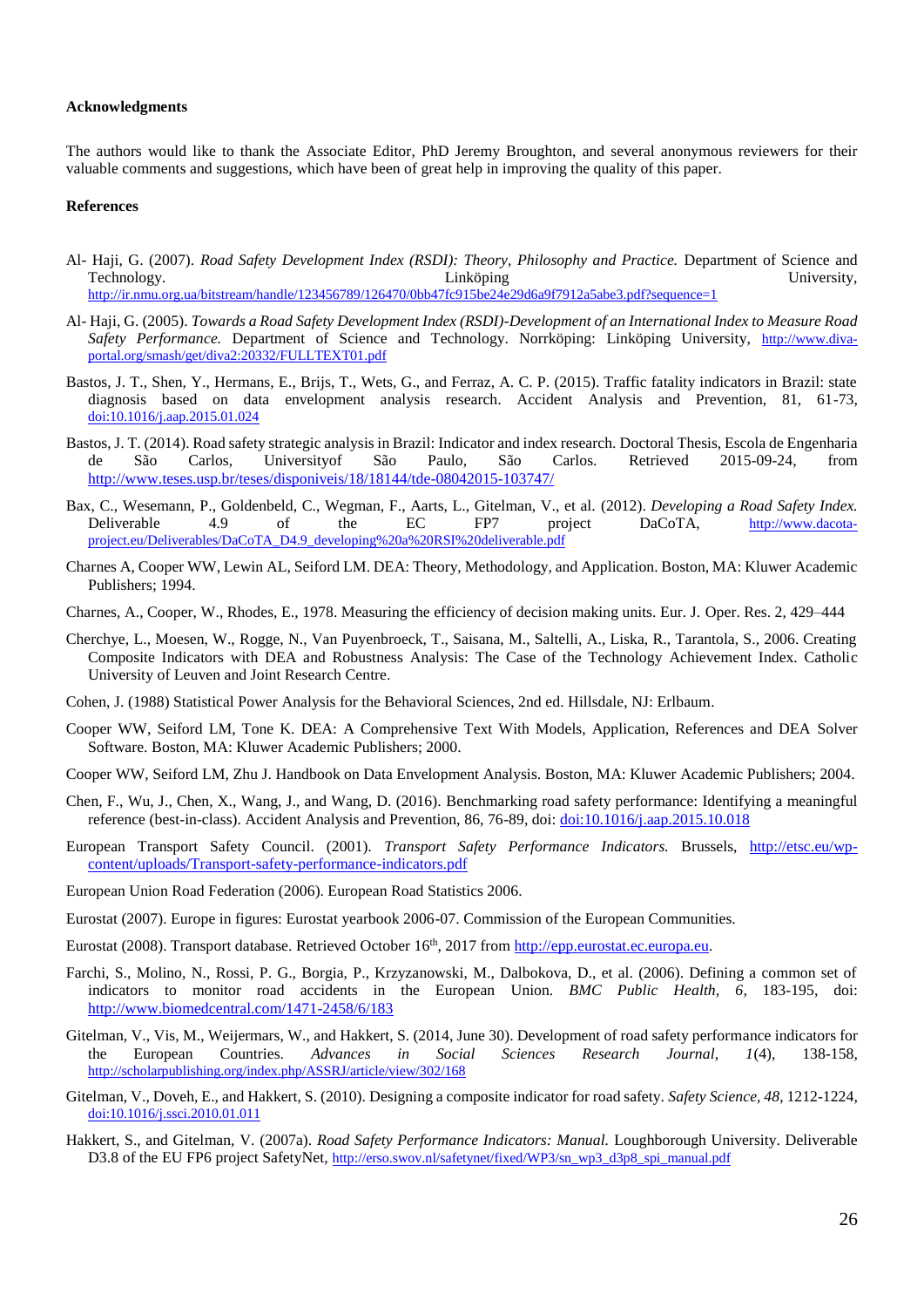- <span id="page-27-8"></span>Hakkert, S., Gitelman, V., and Vis, M. (2007b). *Road Safety Performance Indicators: Theory.* Loughborough University. Deliverable D3.6 of the EU FP6 project SafetyNet, [http://erso.swov.nl/safetynet/fixed/WP3/sn\\_wp3\\_d3p6\\_spi\\_theory.pdf](http://erso.swov.nl/safetynet/fixed/WP3/sn_wp3_d3p6_spi_theory.pdf)
- <span id="page-27-16"></span>Hermans, E., Ruan, D., Brijs, T., Wets, G., and Vanhoof, K. (2010b). Road safety risk evaluation by means of ordered weighted averaging operators and expert knowledge. Knowledge-Based Systems, 23(1), 48-52, [doi:10.1016/j.knosys.2009.07.004](http://dx.doi.org/10.1016/j.knosys.2009.07.004)
- Hermans, E., Brijs, T., and Wets, G. (2010a). *Bringing structure into road safety evaluation: A hierarchy of indicators*. Retrieved November 21, 2014, from University of Hasselt: [https://doclib.uhasselt.be](https://doclib.uhasselt.be/)
- <span id="page-27-11"></span>Hermans, E. (2009a). *A methodology for developing a composite road safety performance index for cross- country comparasion.* PhD Thesis. University of Hasselt,<http://trid.trb.org/view.aspx?id=1152165>
- <span id="page-27-0"></span>Hermans , E., Van den Bosshe, F., and Wets, G. (2009b). Uncertainty assessment of the road safety index. *Reliability Engineering and System Safety, 94*, 1220-1228, [doi:10.1016/j.ress.2008.09.004](http://dx.doi.org/10.1016/j.ress.2008.09.004)
- <span id="page-27-15"></span>Hermans , E., Van Den Bosshe, F., and Wets, G. (2008b). Combining road safety information in a performance index. *Accident Analysis and Prevention, 40*, 1337-1344, [doi:10.1016/j.aap.2008.02.004](http://dx.doi.org/10.1016/j.aap.2008.02.004)
- <span id="page-27-2"></span>Hermans, E., Van Den Bosshe, F., and Wets, G. (2007). *Impact of Methodological Choices on Road Safety Ranking.* University of Hasselt, <https://doclib.uhasselt.be/dspace/handle/1942/10918>
- <span id="page-27-9"></span>Koornstra, M., Lynam , D., Nillson, G., Noordzij , P., Petterson, H.-E., Wegman, F., et al. (2002). *SUNflower: A comparative study of the development of road safety in Sweden, the United Kingdom and the Netherlands.* Leidschendam: SWOV Institute for Road Safety Research, [http://ec.europa.eu/transport/roadsafety\\_library/publications/sunflower\\_report.pdf](http://ec.europa.eu/transport/roadsafety_library/publications/sunflower_report.pdf)
- <span id="page-27-12"></span>Intan Suhana, I. S., Hamid, H., Hwa, L. T., and Farhan, A. (2014). Identification of Hazardous Road Sections: Crash Data versus Composite Index Method. *IACSIT International Journal of Engineering and Technology, 8*(8), 481-486, <http://www.ijetch.org/papers/745-T970.pdf>
- <span id="page-27-18"></span>Litman T. Developing indicators for comprehensive and sustainable transport planning. In: Proceedings of the 86th annual meeting of the Transportation Research Board, Washington, DC, 2007.
- <span id="page-27-10"></span>LTSA. (2000). Road safety strategy 2010. A consultation document. *National Road Safety Committee*. [http://www.ltsa.govt.nz/](http://www.ltsa.govt.nz/%20publications/rs-framework.html)  [publications/rs-framework.html](http://www.ltsa.govt.nz/%20publications/rs-framework.html)
- <span id="page-27-5"></span>Nardo, M., Saisana, M., Saltelli, A., and Tarantola, S. (2005a). *Handbook on Constructing Composite Indicators: Methodology and user guide.* Retrieved November 20, 2014, from OECD Statistics Working Papers 2005/03; OECD Publishing: <http://dx.doi.org/10.1787/533411815016>
- <span id="page-27-6"></span>Nardo, M., Saisana, M., Saltelli, A., and Tarantolo, S. (2005b). *Tools for Composite Indicators Building.* European Communities, <http://publications.jrc.ec.europa.eu/repository/bitstream/JRC31473/EUR%2021682%20EN.pdf>
- <span id="page-27-14"></span>Organisation for Economic Co-operation and Development (2008). OECD Factbook 2008.
- <span id="page-27-17"></span>Pallant, J. (2011). SPSS survival manual. McGraw-Hill Education (UK). [http://eunacal.org/metodakerkimi/wp](http://eunacal.org/metodakerkimi/wp-content/uploads/spss/SPSS_Survival_Manual_4th_Edition.pdf)[content/uploads/spss/SPSS\\_Survival\\_Manual\\_4th\\_Edition.pdf](http://eunacal.org/metodakerkimi/wp-content/uploads/spss/SPSS_Survival_Manual_4th_Edition.pdf)
- Pešić, D., Vujanić, M., Lipovac, K., and Antić, B. (2013). New method for benchmarking traffic safety level for the territory. *Transport, 28*(1), 69-80, [doi:10.3846/16484142.2013.781539](http://www.tandfonline.com/doi/abs/10.3846/16484142.2013.781539#.VZhQUvmqqkp).
- <span id="page-27-7"></span>Pešić, D. R. (2012). *Developing and improving the method for measuring the level of traffic safety at the territory.* PhD Thesis. Faculty of Transport and Traffic Engineering. Belgrade: Faculty of Transport and Traffic Engineering.
- Promoting Seat Belt Use, T. L. ETSC Fact Sheet, 2006.
- <span id="page-27-4"></span>Saisana, M., Saltelli, A., and Tarantola, S. (2005). Uncertainty and sensitivity analysis techniques as tools for the quality assessment of composite indicators. *Journal of Royal Statistical Society, 168*(2), 307-323, doi: [10.1111/j.1467-985X.2005.00350.x](http://onlinelibrary.wiley.com/doi/10.1111/j.1467-985X.2005.00350.x/abstract;jsessionid=B77413EBCC80FF5A5E8A2FC516887F36.f01t03?userIsAuthenticated=false&deniedAccessCustomisedMessage=)
- <span id="page-27-3"></span>Saisana, M., and Tarantola, S. (2002). *State-of-the-Art Report on Current Methodologies and Practices for Composite Indicator Development.* European Communities, [http://citeseerx.ist.psu.edu/viewdoc/download?doi=10.1.1.402.5612andrep=rep1andtype=pdf](http://citeseerx.ist.psu.edu/viewdoc/download?doi=10.1.1.402.5612&rep=rep1&type=pdf)
- <span id="page-27-13"></span>SARTRE 3 consortium (2004). European drivers and road risk. Inrets.
- <span id="page-27-1"></span>Shen, Y., Hermans, E., Bao, Q., Brijs, T., Wets, G., and Wang, W. (2015a). Inter-national benchmarking of road safety: state of the art. Transportation research part C: Emerging technologies, 50, 37-50, doi:10.1016/j.trc.2014.07.006
- Shen, Y., Hermans, E., Bao, Q., Brijs, T., & Wets, G. (2015b). Serious injuries: an additional indicator to fatalities for road safety benchmarking. Traffic injury prevention, 16(3), 246-253,<http://dx.doi.org/10.1080/15389588.2014.930831>
- Shen, Y., Hermans, E., Brijs, T., and Wets, G. (2014). Fuzzy Data Envelopment Analysis in Composite Indicator Construction. In A. Emrouznejad, and M. Tavana, *Performance Measurement with Fuzzy Data Envelopment Analysis* (pp. 89-100). Springer, <https://doclib.uhasselt.be/dspace/bitstream/1942/16175/1/shenfuzz.pdf>